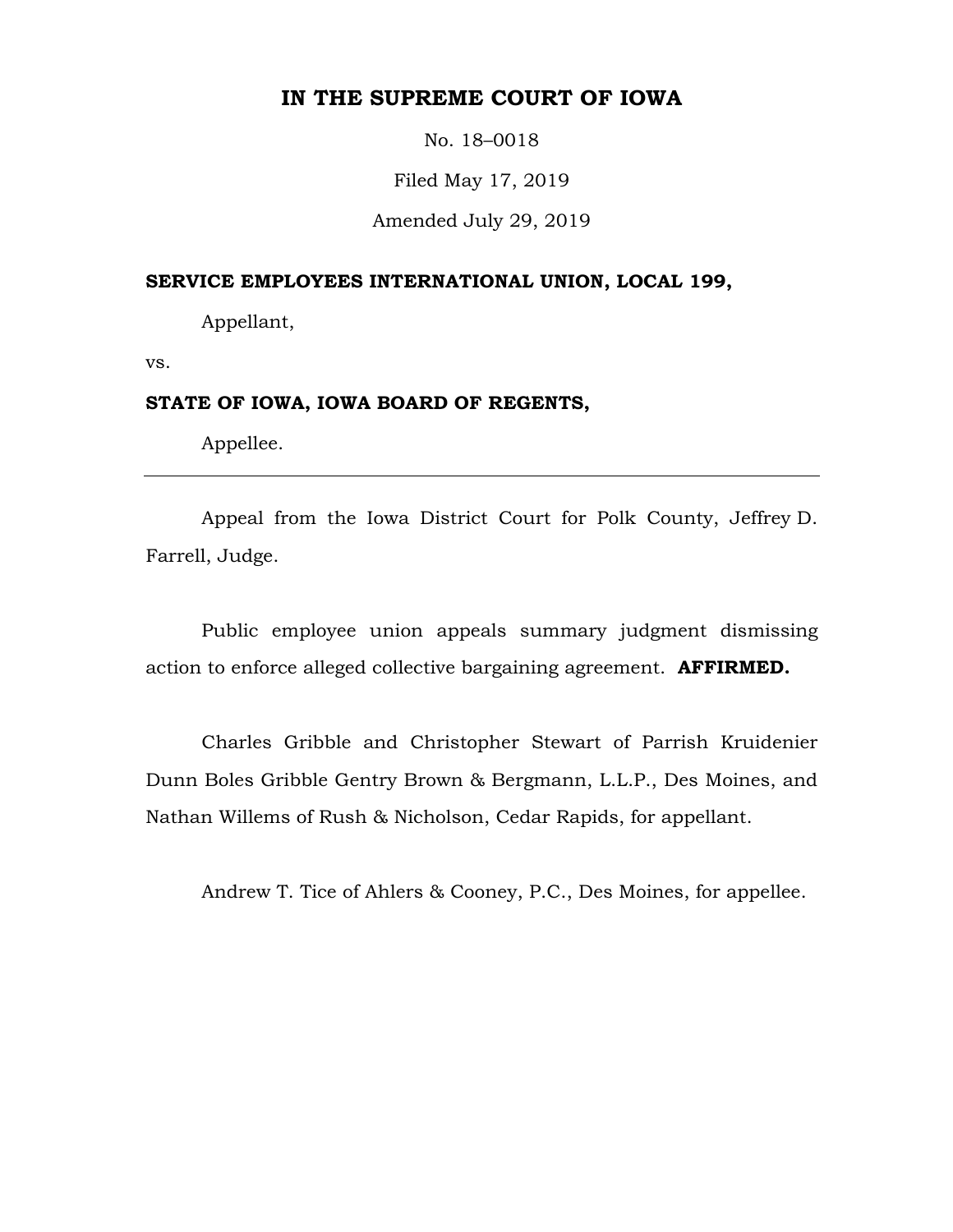## **WATERMAN, Justice.**

In this appeal, we must determine whether the Iowa Board of Regents and a public employee union entered into an enforceable collective bargaining agreement. The fighting issue is the validity of an agency rule that requires the Board to meet to vote to accept a tentative voluntary agreement ratified by the union before the contract becomes effective. The parties' negotiations are governed by the Public Employment Relations Act (PERA), Iowa Code chapter 20, and rules promulgated by the Public Employment Relations Board (PERB). Iowa Code section 20.17(4) (2017) provides that "[t]he collective bargaining agreement shall become effective only if ratified by a majority of [union members] voting by secret ballot." This statute makes no mention of requiring the public employer to vote to ratify the agreement, but a related statute generally requires final action to be conducted in an open meeting. Iowa Code § 21.5(3). In 1976, PERB enacted Iowa Administrative Code rule 621—6.5 to implement the voting requirements for both the employer and union.<sup>[1](#page-1-0)</sup> The union and Board had each voted to ratify their voluntary collective bargaining agreements consistent with that rule in 2009, 2011, and 2015. However, in 2017, the Board did not vote to approve the proposed agreement ratified by the union.

The union filed this action under Iowa Code section 20.17(5) to enforce the collective bargaining agreement. The Board moved for summary judgment, relying on rule 621—6.5(3). The union argued the agency rule was invalid because it imposed a ratification requirement not included in section 20.17(4). The district court, reading chapter 20 and

<span id="page-1-0"></span> <sup>1</sup>This rule was renumbered in August 2017 prior to the district court's summary judgment and was formerly Iowa Administrative Code rule 621—6.4. We will refer to the rule by its current number throughout this opinion.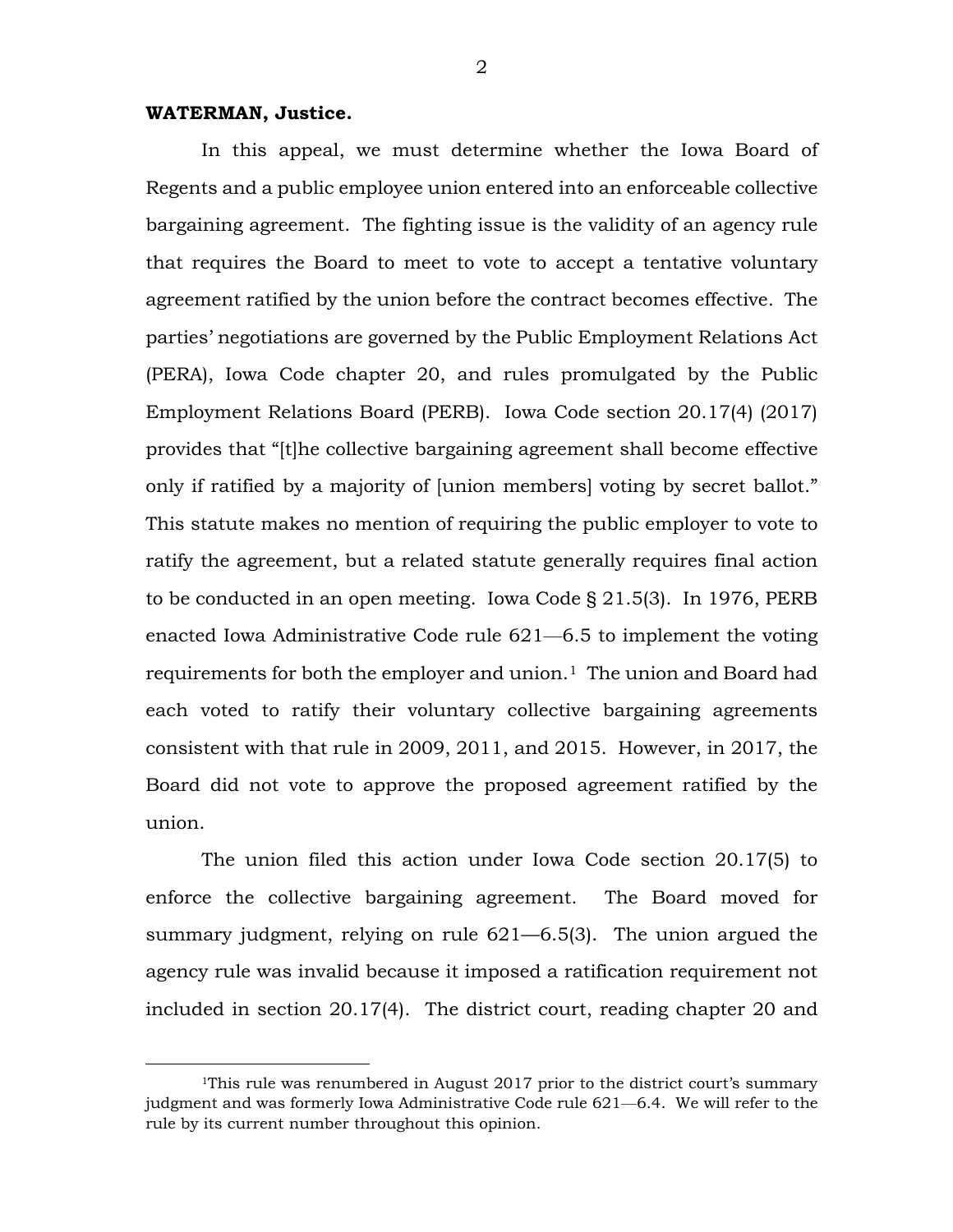21 together, upheld the validity of the agency rule and granted summary judgment dismissing the union's enforcement action. The union appealed, and we retained the appeal.

On our review, for the reasons explained below, we hold PERB acted within its statutory authority in promulgating rule 621–6.5(3), which has the force of law. The legislature expressly granted PERB rulemaking and interpretive authority. Chapters 20 and 21 are interrelated and must be construed together. Rule 621—6.5 implements ratification voting requirements for both the Board and the union. The district court correctly applied rule 621—6.5(3) to hold the parties had no enforceable collective bargaining agreement without the Board's vote to ratify it. Accordingly, we affirm the summary judgment dismissing this action.

## **I. Background Facts and Proceedings.**

Service Employees International Union, Local 199 (SEIU) represents approximately 3500 employees of the State of Iowa who work at the University of Iowa Hospitals and Clinics (UIHC). The UIHC is governed by the Iowa Board of Regents. Iowa Code § 262.7(1). The Board consists of nine members appointed by the Governor. *Id.* §§ 262.1–.2. The Board meets periodically to "adopt[] rules and policies having general application to the institutions subject to its governance," including the UIHC. Iowa Admin. Code r. 681—11.1(5); *see also* Iowa Code § 262.9(3). The Board, when acting as a public employer, has discretion to retain attorneys to "carry[] out collective bargaining and related responsibilities provided for under chapter 20." Iowa Code § 262.9(16). The Board is subject to the open-meetings requirements of Iowa Code chapter 21*. Id.* §§ 21.2(1)(*a*), .3.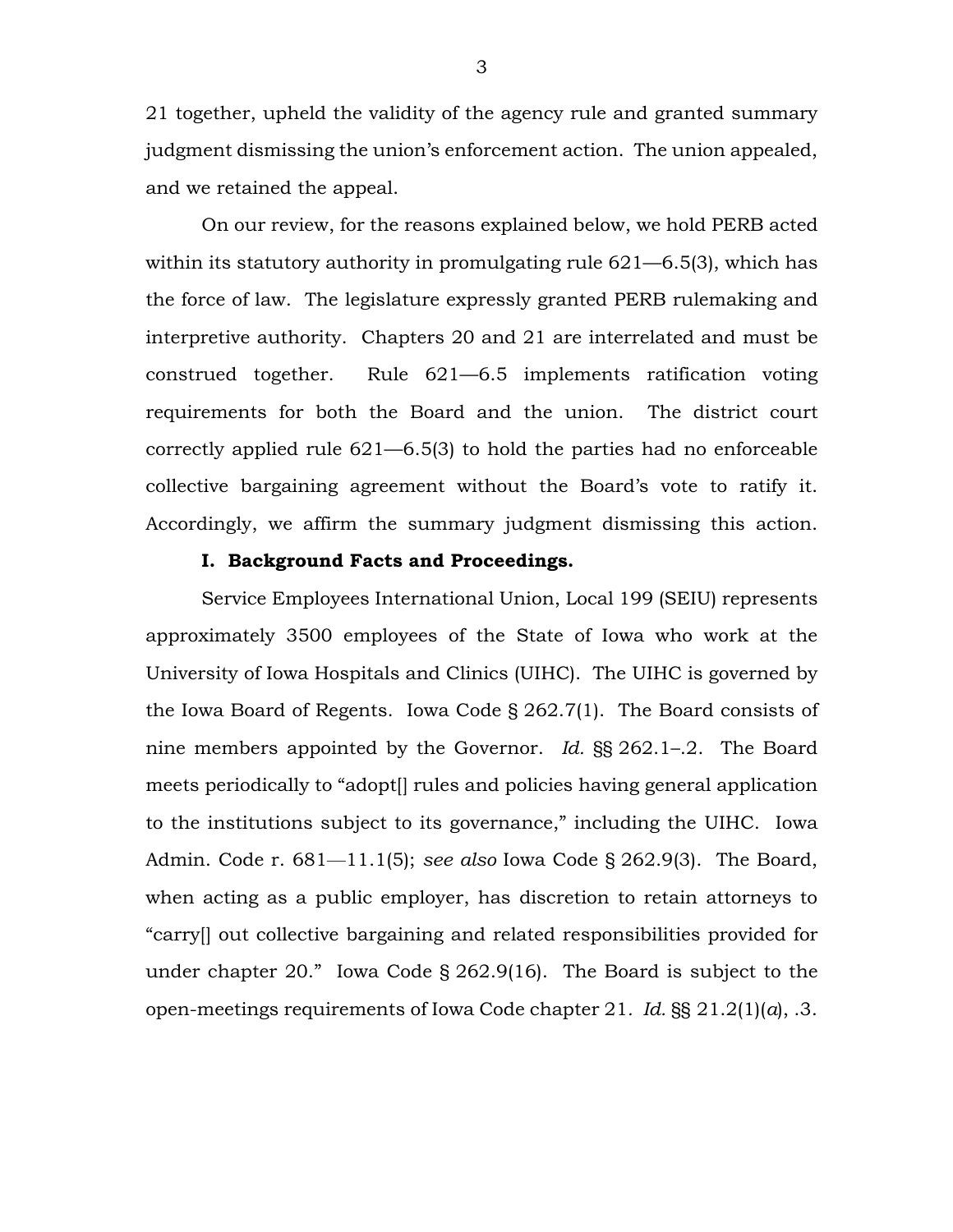SEIU and the Board negotiated voluntary two-year collective bargaining agreements in [2](#page-3-0)009, 2011, and 2015.<sup>2</sup> In each of those years, the Board formally voted to approve the collective bargaining agreement after the ratification vote by SEIU's membership. The agreement negotiated in 2015 expired by its terms on June 30, 2017.

In the fall of 2016, the Board and SEIU began negotiating a new agreement to begin on July 1, 2017. SEIU selected James "Jim" Jacobson as its lead negotiator, and the Board chose Michael Galloway as its lead negotiator. Jacobson and Galloway met on October 10, 2016, to discuss a timeline for the upcoming exchange of offers and ensuing negotiations. The Board met on October 20 and went into a closed session to discuss collective bargaining strategy with counsel and institutional representatives. The Board did not vote to approve any bargaining agreement during this closed session.

On November 29, Jacobson and Galloway exchanged initial bargaining proposals. They met again on December 8 and 14 to discuss the initial proposals and exchange additional proposals. At the December 14 meeting, Jacobson presented SEIU's counteroffer. Galloway made clear to Jacobson that any terms they set at the bargaining table would have to be approved by the Board and that Galloway would have to "sell it" to the Board. Galloway canceled bargaining sessions scheduled for January 5 and 12, 2017.

On January 9, Galloway copied Jacobson on an email to the PERB reporting the status of the parties' negotiations. Galloway's email explained that the Board would soon be extending its final offer:

4

<span id="page-3-0"></span> <sup>2</sup>During the negotiations for the 2013 contract, the parties reached an impasse that was resolved through binding arbitration. *See* Iowa Code § 20.22.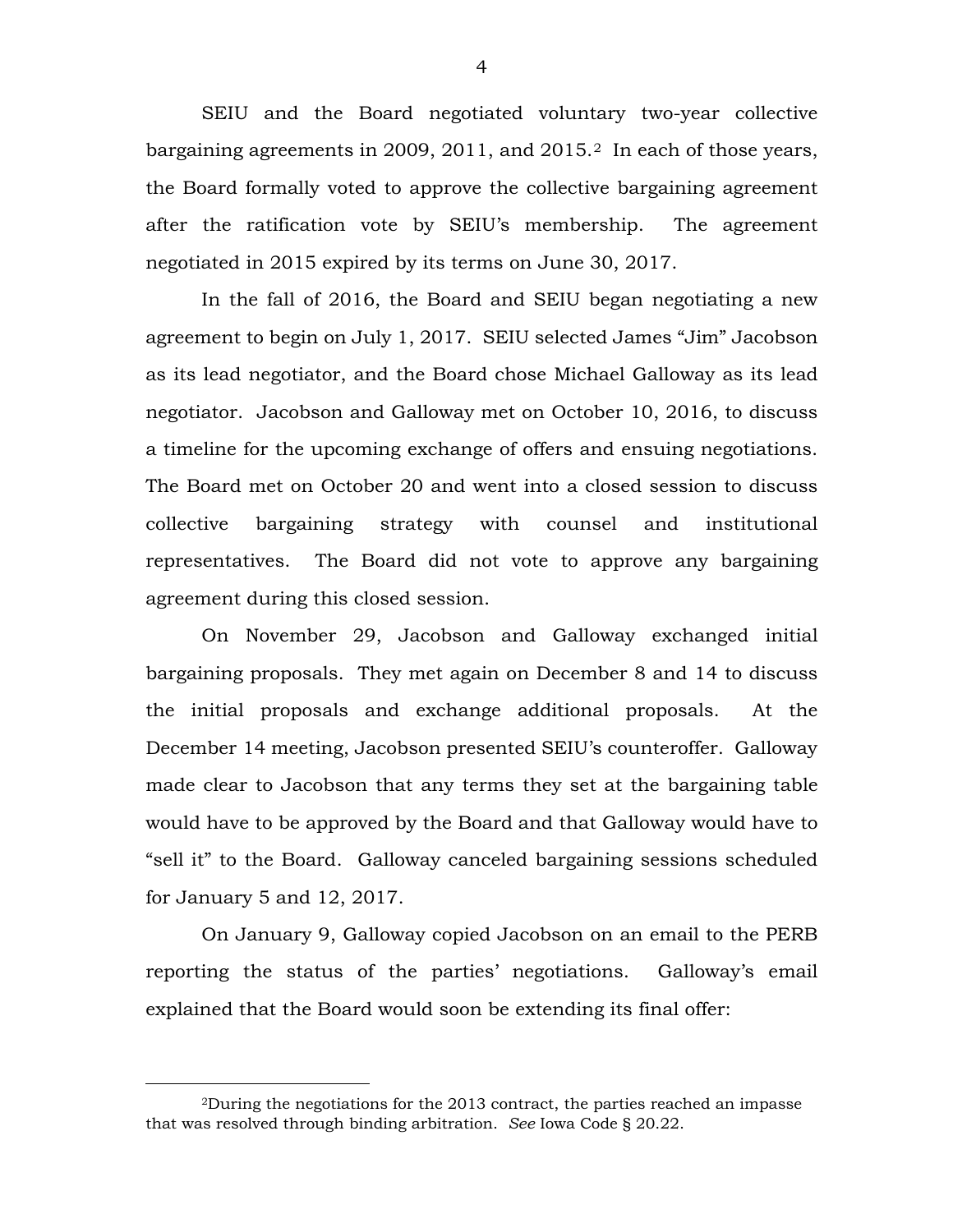We will be giving the union a final offer in writing this week. Jim is correct that we cancelled the 5th so that I could visit with the Board and the hospital regarding my financial authority. I am having surgery on the 11th so I can't make the 12th.

Our final offer will contain all the financial authority I will have. If it is not acceptable, then we should just schedule mediation. Thanks[.]

On January 10, Galloway emailed Jacobson and attached the Regents' final offer accompanied by this explanation:

Please find attached the Board of Regents' final offer to SEIU. The offer includes all the items we had agreed previously upon<br>during negotiations. I believe this offer represents a I believe this offer represents a substantial increase to the inpatient nurses and is a fair offer to the other members of the bargaining unit. This offer contains all the financial authority we have from the Board of Regents. Please let us know if this offer is acceptable.

If the offer is not acceptable, we will need to schedule mediation during the week of January 30th.

The cover page of the January 10 offer stated, "This is a package proposal and must be accepted or rejected in its entirety." Yet the cover page also noted, "The [Board] reserves the right to add to, delete from, and/or revise this proposal."

On January 17, Jacobson called Galloway to ask whether better terms were available on the Weekend Option Program for nurses and a probationary period for new employees. The next day, Jacobson followed up by email to ask if Galloway had spoken to the Board about those matters. Galloway responded that he did "not have a response." However, Galloway foreshadowed headwinds for the Board's ultimate approval of the pending proposal:

I know UIHC would be much more comfortable leaving the probationary status current contract and maintaining our position on weekend option. That being said, the biggest issue now is that the Regents have heard rumors regarding the position AFSCME has taken with the State. It is my understanding that the Union's offer was dramatically lower than 2% and increased the insurance contributions.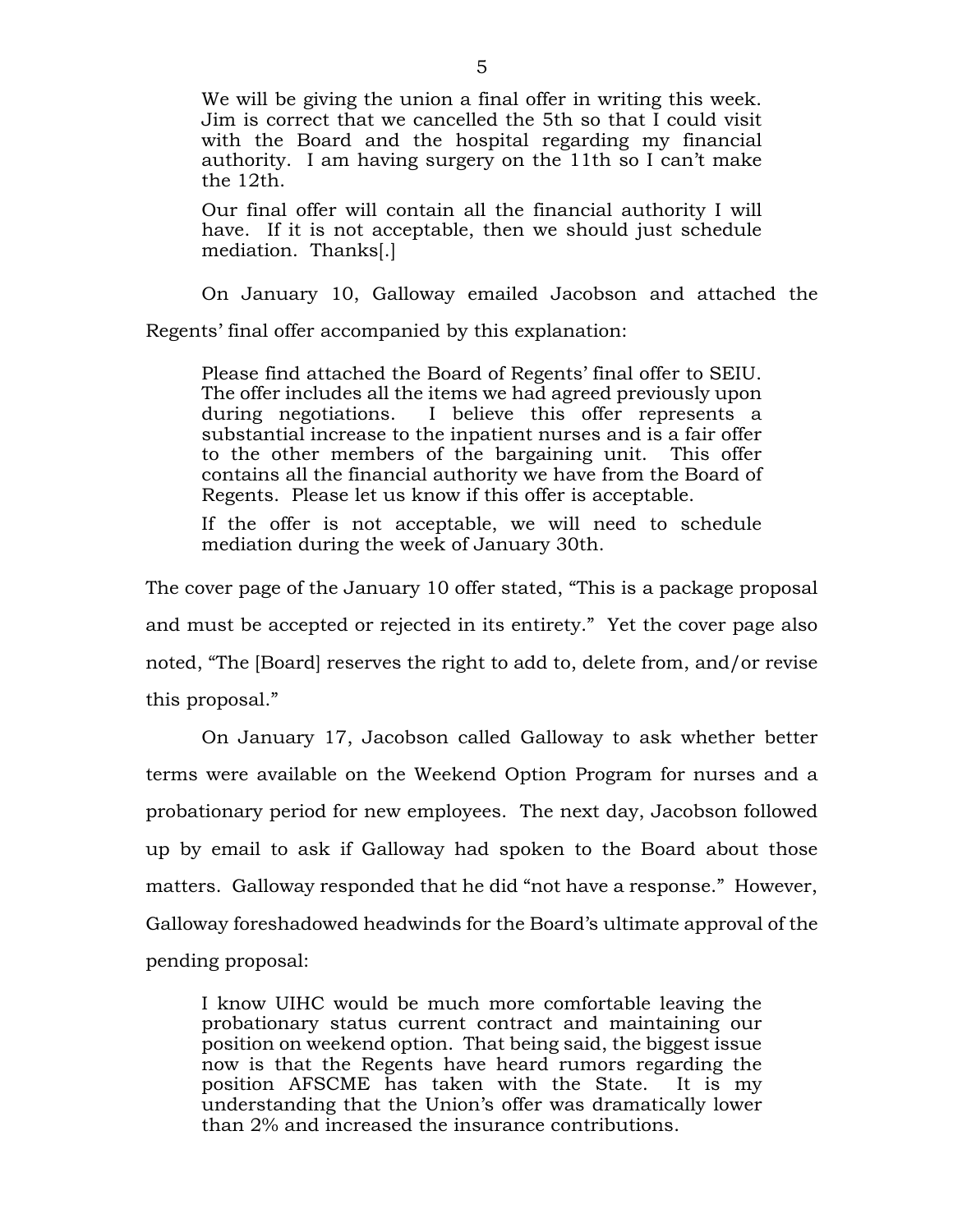I understand these are different units, but there will be grave concerns regarding our offer once it is received/understood by the Governor's office. I knew this could become an issue and was hoping to avoid it by getting this contract completed quickly.

On January 25, Jacobson emailed Galloway to inform him SEIU had

accepted the Regents' final offer, stating,

I left you a voicemail earlier today. But I thought I better put it in writing. SEIU has agreed to the terms of the [Board]'s final offer sent via email on January 10, 2017.

SEIU will hold a ratification vote as quickly as possible and let you know the results.

Please contact me regarding drafting a final, clean version of the document.

On January 31, Galloway spoke with Jacobson on the phone and

"informed him that there was not an agreement to be ratified and that the

parties need[ed] to continue to bargain." Galloway did not expressly

withdraw the Board's January 10 offer. On February 1, Jacobson sent

Galloway an email clarifying SEIU's position,

In light of our conversation yesterday, I wanted to recap the situation in which SEIU, as the legal representatives of approximately 3,500 health care professionals, and the Board of Regents find themselves.

On January 10, 2017 you sent SEIU, as the chief negotiator for the Board of Regents, a final contract offer.

On January 25, 2017, SEIU accepted the offer with both a voice message and an email message.

On January 31, during a telephone conversation, you and Tim Cook informed me that the Board of Regents believed the parties had not, in fact, reached an agreement.

As I said yesterday, SEIU plans to hold its ratification vote in the very near future. I will inform you of the results.

Please let me know if the Board of Regents' position changes.

On February 8, Jacobson emailed Galloway to inform him of SEIU's

ratification vote,

SEIU, Local 199 ratified the tentative agreement the parties reached on January 25, 2017. The vote was held February 7,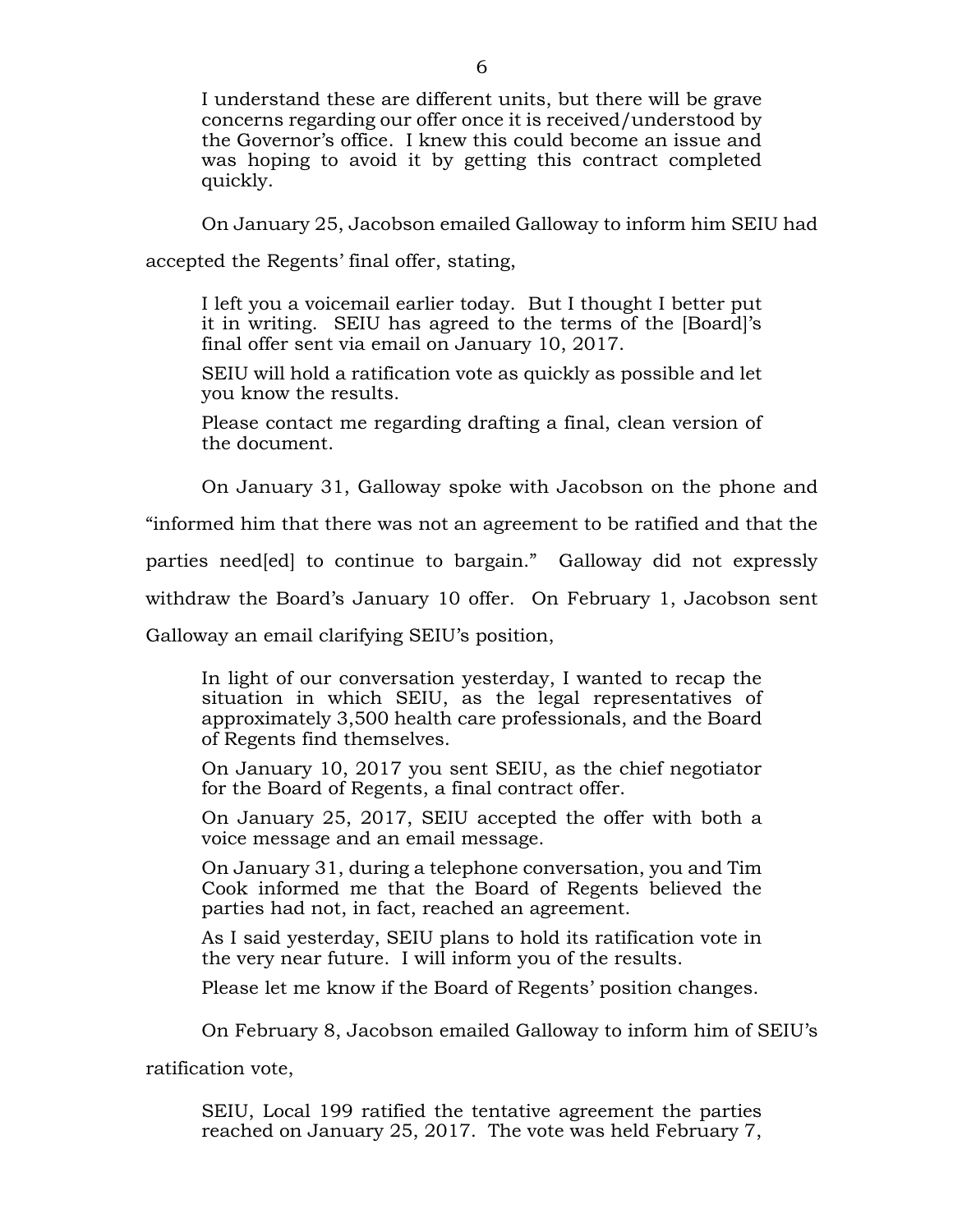2017 with 98.6 percent of the voters in favor of accepting the agreement. Please let me know if you have any questions.

On February 9, House File 291 was introduced in the Iowa House of Representatives. H.F. 291, 87th G.A., 1st Sess. (Iowa 2017). House File 291 made significant amendments to PERA by substantially limiting the number of mandatory bargaining topics for most public employees, including the employees in SEIU's bargaining units. The Governor signed House File 291 into law on February 17, and the amendments took effect immediately.[3](#page-6-0) 2017 Iowa Acts ch. 2 (codified in part at Iowa Code ch. 20 (2018)).

Although the Board had publicly voted to approve the collective bargaining agreements after SEIU's ratification votes in 2009, 2011, and 2015, the Board held no such vote to approve the 2017 agreement. The Board met on March 8 to discuss and vote to accept a collective bargaining agreement with the faculty union of the University of Northern Iowa. The Board did not consider or approve the SEIU agreement at this meeting.

On March 10, SEIU filed this action in district court pursuant to Iowa Code section 20.17(5) to enforce the collective bargaining agreement. SEIU alleged that the terms in the Board's January 10 offer became a valid collective bargaining agreement upon SEIU's ratification vote. The Board filed a preanswer motion to dismiss, contending that no valid collective bargaining agreement existed to enforce under section 20.17(5). The Board relied on the rule promulgated by PERB that requires a public employer to accept or reject a tentative agreement before the agreement becomes effective. Iowa Admin. Code r. 621—6.5(3). The Board argued the court lacked subject matter jurisdiction without a contract to enforce.

<span id="page-6-0"></span> <sup>3</sup>The amendments invalidated collective bargaining agreements still under negotiation. *See* H.F. 291, 87th G.A., 1st Sess. § 25 (Iowa 2017) (providing that collective bargaining agreements not completed by that date "shall not become effective").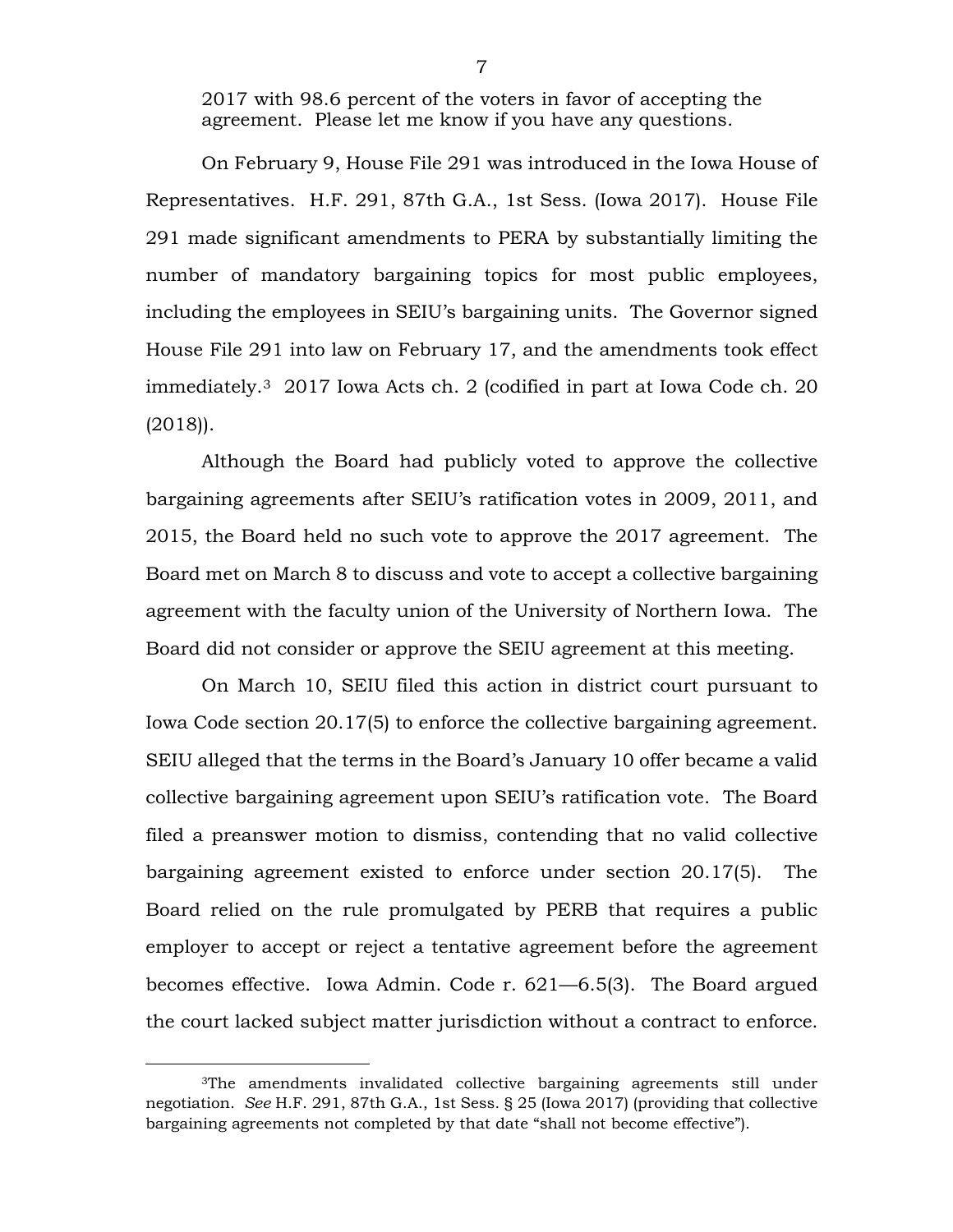SEIU resisted the motion to dismiss, arguing rule 621—6.5(3) is invalid and that the agreement became effective when ratified by vote of the union's members under Iowa Code section 20.17(4). The district court denied the Board's motion to dismiss, concluding the court had subject matter jurisdiction to determine whether the parties entered into an enforceable agreement.

The Board and SEIU filed cross-motions for summary judgment. The Board relied on rule 621—6.5(3). SEIU argued the Board's offer was never withdrawn and that rule 621—6.5(3) is invalid because it added a requirement of a vote by the public employer that is not imposed by the controlling statute, Iowa Code section 20.17(4). The district court rejected SEIU's challenge to the validity of rule 621—6.5(3). The district court noted the Board is subject to the open-meetings and public-voting requirements of Iowa Code chapter 21 and that section 20.17(4) contains no language divesting the Board "of the ability to meet and approve a contract that is negotiated by its representative and the union. PERB's rule merely spells out when and how that will occur." The court concluded PERB had the statutory authority to promulgate rule 621—6.5(3). The district court applied that rule to grant summary judgment in favor of the Board stating, "Because the Board of Regents did not approve the tentative contract, there is no executed contract." The district court denied SEIU's motion for enlarged findings and dismissed SEIU's petition. SEIU appealed the district court ruling, and we retained the appeal.

#### **II. Scope of Review.**

We review a summary judgment ruling for correction of errors at law. *Peak v. Adams*, 799 N.W.2d 535, 542 (Iowa 2011). "Summary judgment is appropriate if there are no genuine issues of material fact and the moving party is entitled to judgment as a matter of law." *Emp'rs Mut.*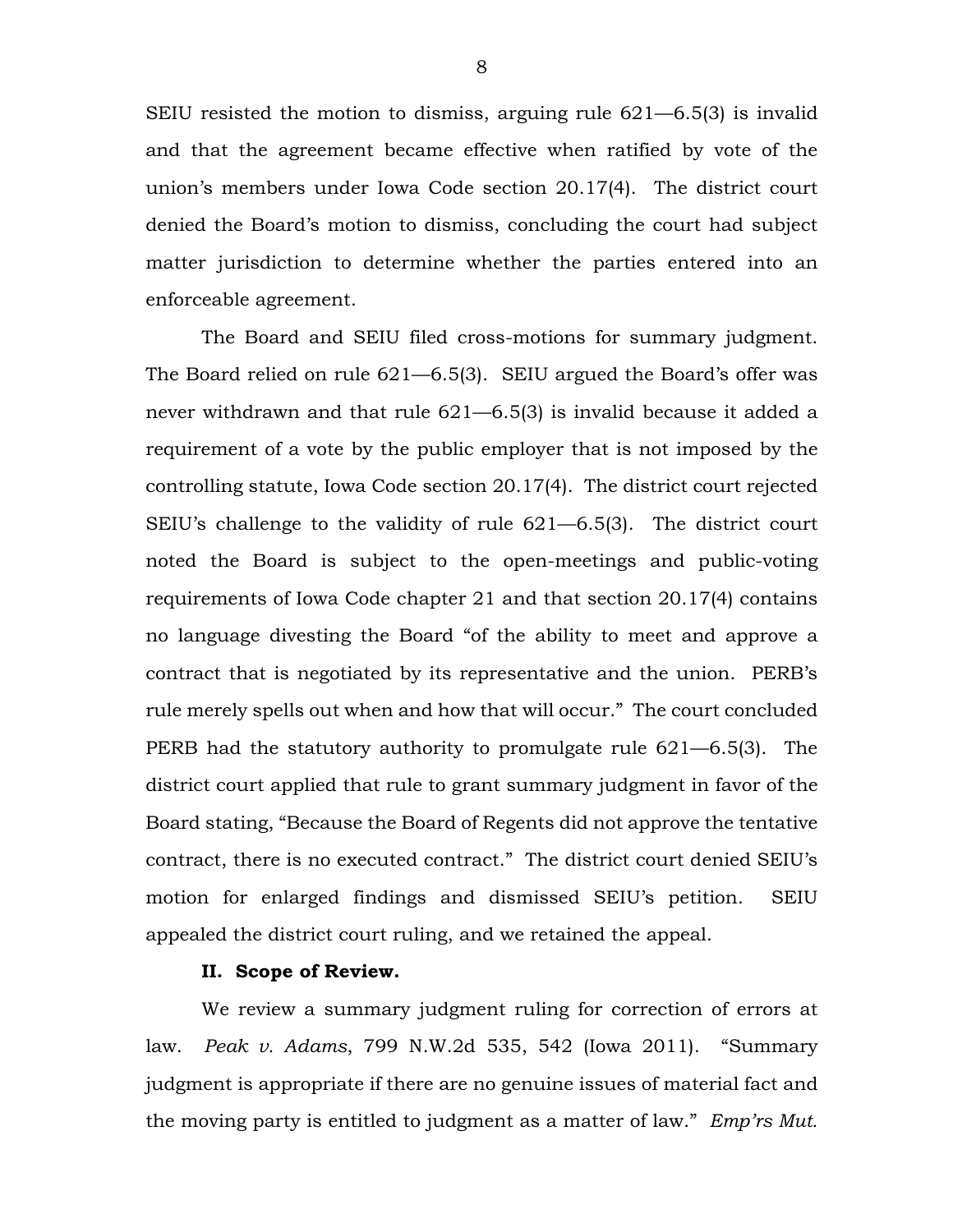*Cas. Co. v. Van Haaften*, 815 N.W.2d 17, 22 (Iowa 2012). "We view the evidence in the light most favorable to the nonmoving party." *Luana Sav. Bank v. Pro-Build Holdings, Inc.*, 856 N.W.2d 892, 895 (Iowa 2014). "The court must consider on behalf of the nonmoving party every legitimate inference that can be reasonably deduced from the record." *Thornton v. Am. Interstate Ins.*, 897 N.W.2d 445, 460 (Iowa 2017) (quoting *McIlravy v. N. River Ins.*, 653 N.W.2d 323, 328 (Iowa 2002)).

#### **III. Analysis.**

We must decide whether the district court erred by granting the Board's motion for summary judgment dismissing SEIU's petition to enforce the 2017 collective bargaining agreement. The fighting issue is the validity of Iowa Administrative Code rule 621—6.5(3). We conclude the district court correctly ruled PERB had the statutory authority to promulgate rule 621—6.5(3) and properly granted summary judgment dismissing SEIU's action to enforce a contract the Board never voted to approve.

The legislature empowered PERB to adopt rules as the agency deems necessary to carry out the purposes of chapter 20. Iowa Code § 20.6(5). The validity of an agency rule is a question of law. *City of Des Moines v. Iowa Dep't of Transp.*, 911 N.W.2d 431, 440–41 (Iowa 2018). "Ordinarily, state agency rules are given 'the force and effect of law.'" Id. at 440 (quoting *Stone Container Corp. v. Castle*, 657 N.W.2d 485, 489 (Iowa 2003)). The "rule is 'presumed valid unless the party challenging the rule proves a "rational agency" could not conclude the rule was within its delegated authority.'" *Id.* at 439 (quoting *Meredith Outdoor Advert., Inc. v. Iowa Dep't of Transp.*, 648 N.W.2d 109, 117 (Iowa 2002)). "[T]he power of the agency is limited to the power granted by statute." *Id.* (quoting *Brakke v. Iowa Dep't of Nat. Res.*, 897 N.W.2d 522, 533 (Iowa 2017)). "Thus, if the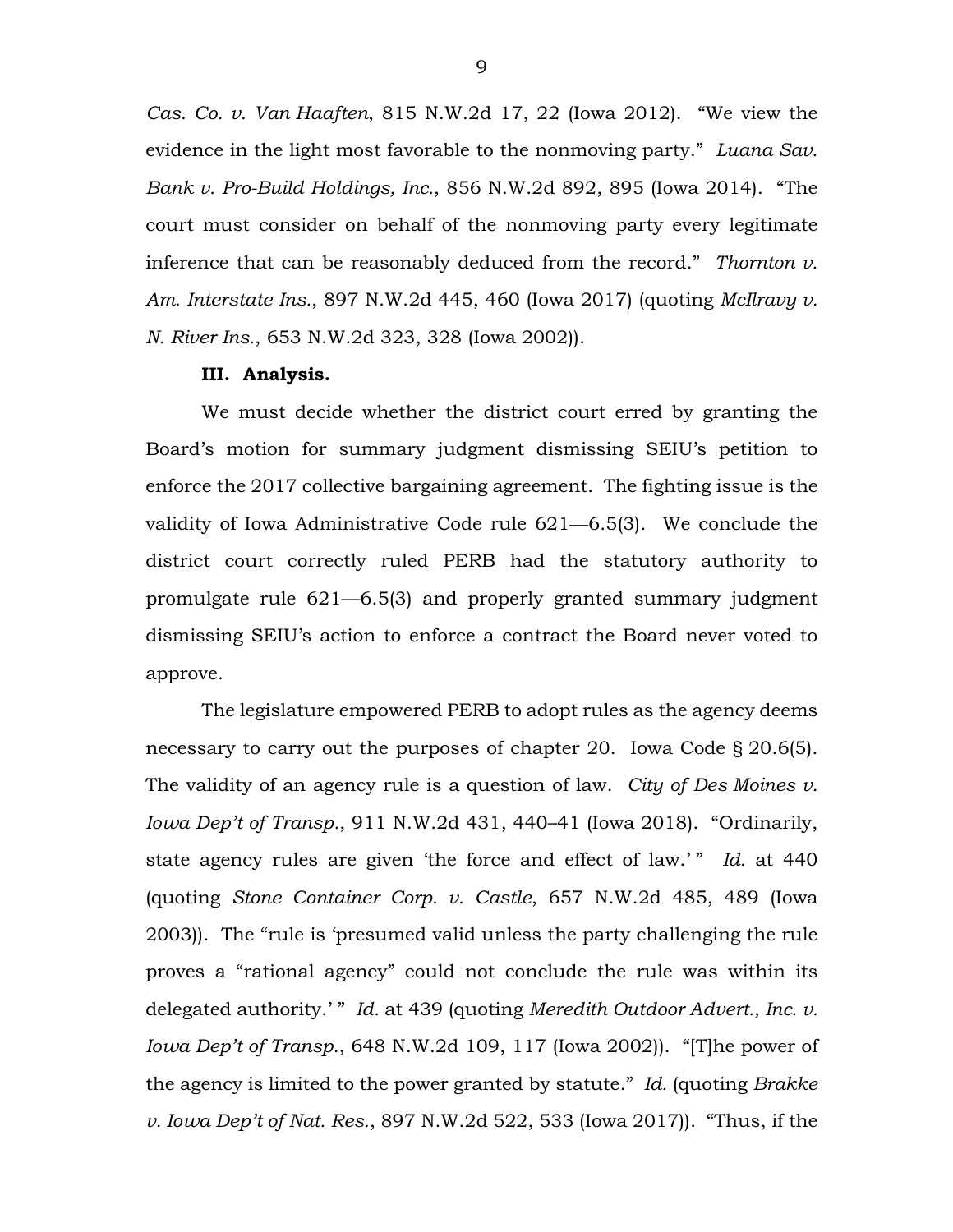rules adopted by the agency 'exceed the agency's statutory authority, the rules are void and invalid.' " *Id.* at 441 (quoting *Wallace v. Iowa State Bd. of Educ.*, 770 N.W.2d 344, 348 (Iowa 2009)).

"We do not defer to the agency's interpretation of its own statutory authority to issue a rule unless 'the legislature has clearly vested that interpretation in the agency.' " *Id.* at 439 (quoting *Brakke*, 897 N.W.2d at 533)). We recently invalidated the department of transportation's rules regulating placement of automated traffic enforcement equipment on interstate highways because that agency lacked the statutory authority to promulgate such rules. *Id.* at 450. We noted the legislature had not given that agency interpretive authority. *Id.* at 439.

By contrast, the legislature in 2010 "amend[ed] Iowa Code section 20.6 to expressly grant PERB authority to '[i]nterpret, apply, and administer' the provisions of Iowa Code chapter 20." *AFSCME Iowa Council 61 v. Iowa Pub. Emp't Relations Bd.*, 846 N.W.2d 873, 878 (Iowa 2014) (quoting 2010 Iowa Acts ch. 1165, § 6 (codified at Iowa Code § 20.6(1) (2011))). Accordingly, we give deference to PERB's interpretation of chapter 20 as to its statutory authority to promulgate rule 621—6.5 and will uphold PERB's interpretation unless it is "irrational, illogical, or wholly unjustifiable." *Id.* (quoting Iowa Code § 17A.19(10)(*l*) (2013)).

Although PERB is not a party to this case, SEIU may challenge the validity of rule 621—6.5(3) in this action. *Jew v. Univ. of Iowa*, 398 N.W.2d 861, 864 (Iowa 1987) ("A party aggrieved by application of an administrative rule may challenge its validity in an independent action where the rule is sought to be applied.").

Rule 621—6.5(3) provides,

**6.5(3)** *Acceptance or rejection by public employer.* The public employer shall, within ten days of the tentative agreement, likewise meet to accept or reject the agreement,

10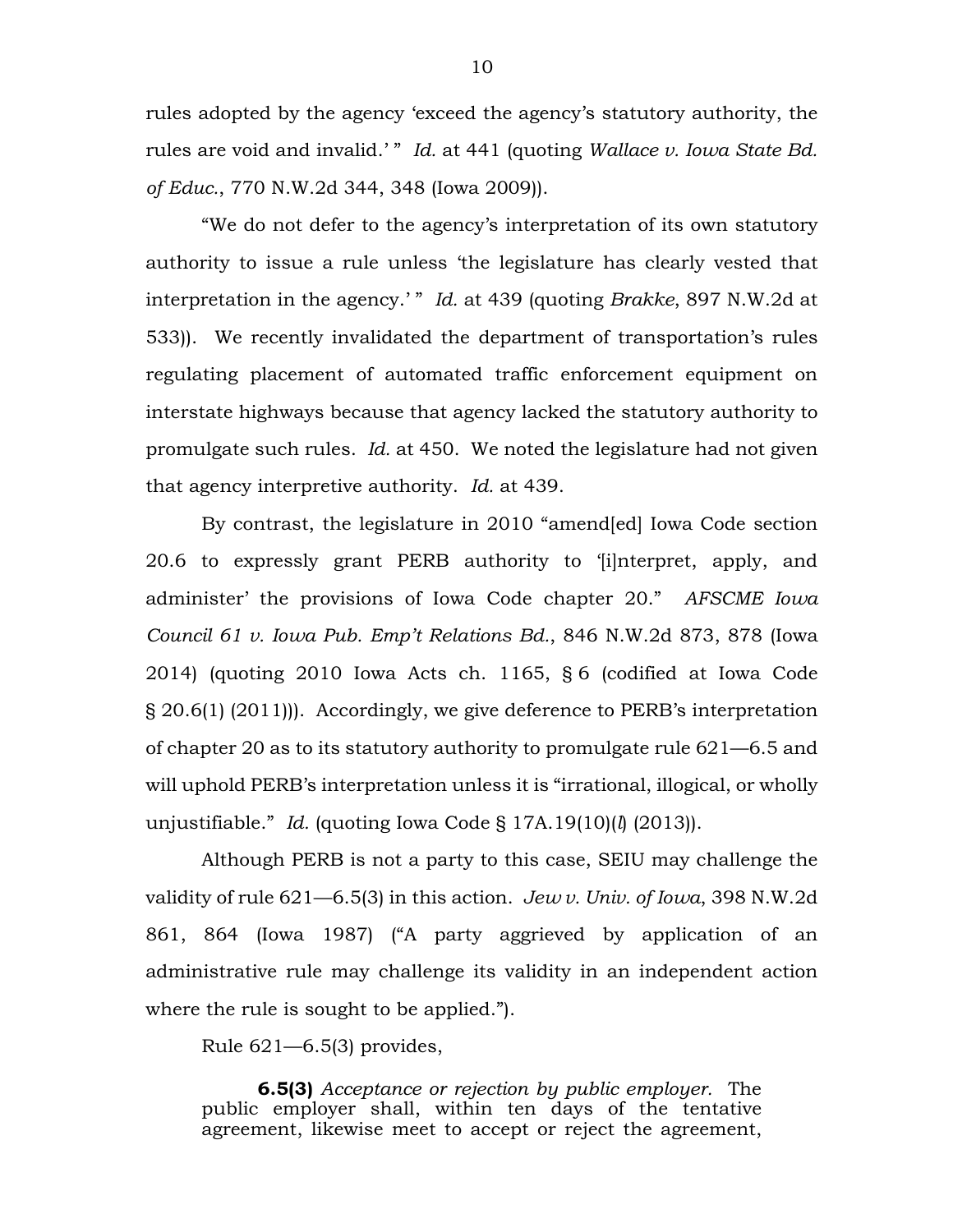and shall within 24 hours of the acceptance or rejection serve notice on the employee organization of its acceptance or rejection of the proposed agreement; however, the public employer shall not be required to either accept or reject the tentative agreement if it has been rejected by the employee organization.

Iowa Admin. Code r. 621—6.5(3). The ten-day deadline does not apply to the Iowa Board of Regents. *Id.* r. 621—6.5(4)(*b*).

PERB amended and reenacted Iowa Administrative Code chapter 6 in 2016, including rule  $621-6.4(3)$  (now renumbered to rule  $621-6.5(3)$ ).<sup>4</sup> At that time, PERB had express interpretive authority from the 2010 amendments to Iowa Code section 20.6. *See* Iowa Code § 20.6(1) (2016)) (noting that PERB shall "[i]nterpret, apply, and administer" Iowa Code chapter 20).

SEIU's challenge to rule 621—6.5(3) is straightforward. SEIU argues

this rule is invalid because it adds a requirement for ratification by Board

vote that is not found in the controlling statute, which provides,

The terms of a proposed collective bargaining agreement shall be made available to the public by the public employer and reasonable notice shall be given to the public employees by the employee organization prior to a ratification election. The collective bargaining agreement shall become effective only if ratified by a majority of those voting by secret ballot.

Iowa Code § 20.17(4) (2017).

38 Iowa Admin. Bull. 1046, 1048 (Dec. 9, 2015) (effective Jan. 13, 2016).

<span id="page-10-0"></span> <sup>4</sup>The amendments to Iowa Administrative Code rule 621—6.4(3) were as follows, with additions underlined and removals crossed out:

**<sup>6.4(3)</sup>** *Acceptance or rejection by public employer.* The public employer shall, within ten days of the tentative agreement, likewise meet to accept or reject the agreement, and shall within 24 hours of the acceptance or rejection serve notice on the employee organization of its acceptance or rejection of the proposed agreement; provided, however, that the public employer shall not be required to either accept or reject the tentative agreement if it has been rejected by the employee organization.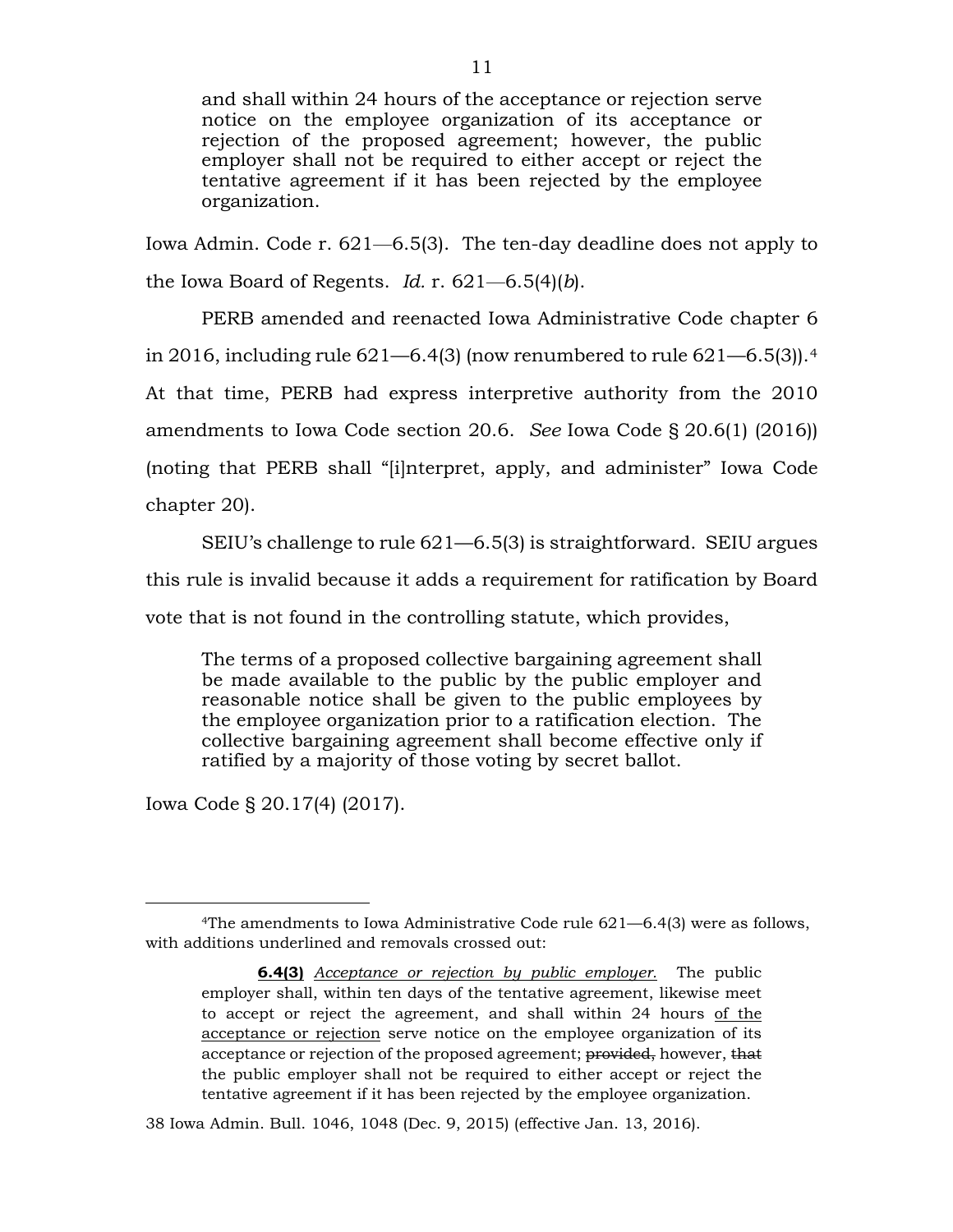PERB necessarily construed section 20.17(4) to permit rule 621— 6.5(3), the rule promulgated by the agency to implement that Code section. Under our standard of review, we will not reverse PERB's interpretation unless it is "irrational, illogical, or wholly unjustifiable." *AFSCME Iowa Council 61*, 846 N.W.2d at 878 (quoting Iowa Code § 17A.19(10)(*l*)). Under this deferential standard of review, we decline to reverse PERB's statutory interpretation. We reject SEIU's conflicting interpretation.

Section 20.17(4) expressly requires the union to ratify the proposed collective bargaining agreement without requiring a ratification vote by the public employer. SEIU's challenge is facially compelling if the statute is read in isolation. But SEIU's myopic focus on that provision alone must yield to our requirement to read related statutes together and harmonize them if possible. *See* Iowa Code § 4.7 ("If a general provision conflicts with a special or local provision, they shall be construed, if possible, so that effect is given to both. If the conflict between the provisions is irreconcilable, the special or local provision prevails as an exception to the general provision."); *Kolzow v. State*, 813 N.W.2d 731, 736 (Iowa 2012) ("If more than one statute relating to the subject matter at issue is relevant to the inquiry, we consider all the statutes together in an effort to harmonize them." (quoting *State v. Carpenter*, 616 N.W.2d 540, 542 (Iowa 2000)). Our broader analysis shows the rule does not create a new public employer voting requirement omitted from the Iowa Code. To the contrary, rule 621—6.5(3) merely implements statutory voting requirements found in related Code sections for unions and public employers alike.

Both chapter 20 and chapter 21 govern public employers. As the district court correctly concluded, the Board is subject to the openmeetings and public-voting requirements of Iowa Code chapter 21. Iowa Code §§ 21.2(1)(*a*), .3; *id.* § 262.8. "Final action [by the Board] on any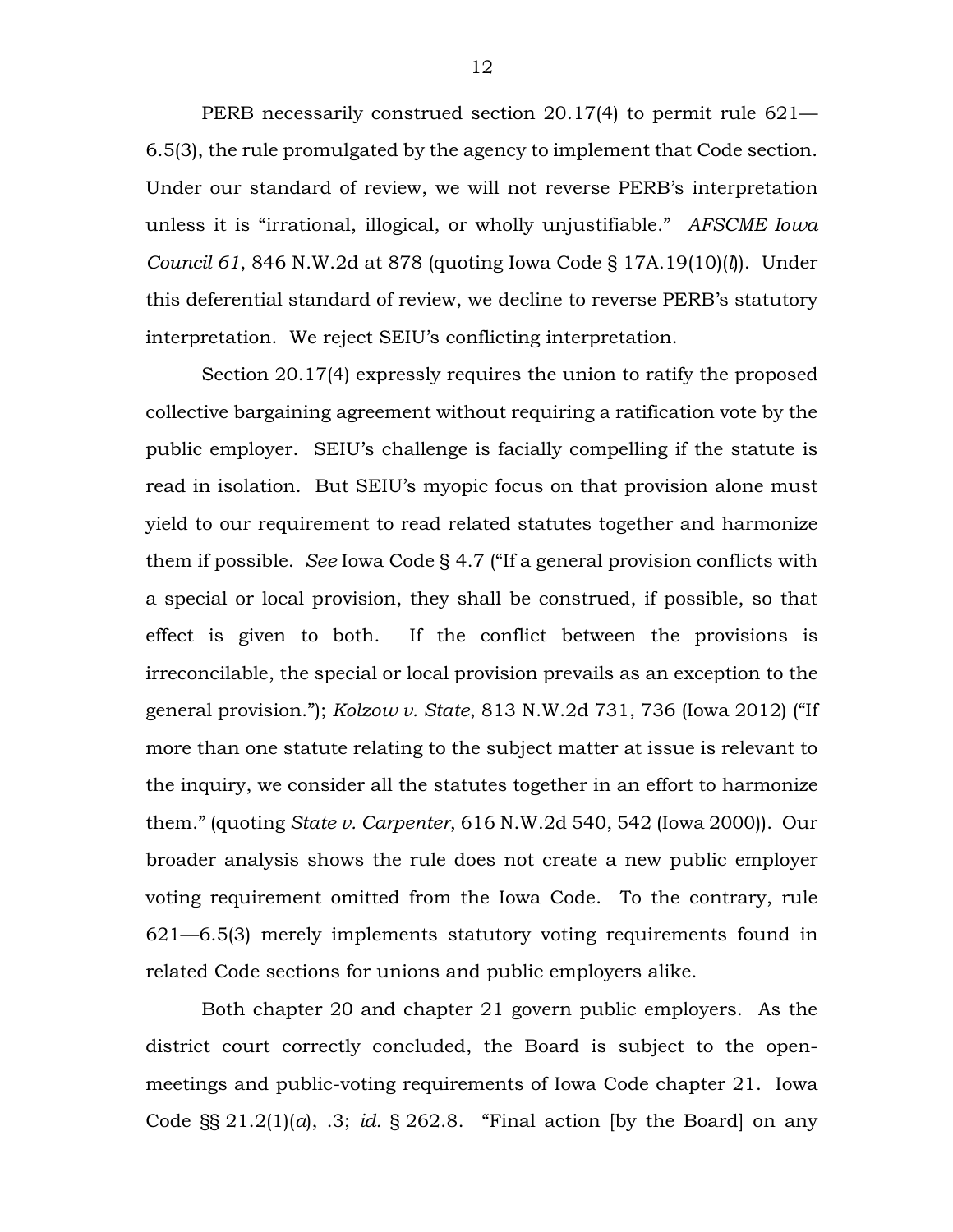matter shall be taken in an open session unless some other provision of the Code expressly permits such actions to be taken in closed session." *Id.* § 21.5(3). Final action includes approval of employment contracts with public employees. *See Hutchison v. Shull*, 878 N.W.2d 221, 237 (Iowa 2016) (holding county board's deliberations on employee reorganization plan were subject to chapter 21 open-meetings requirements). The statutes are linked by the cross-reference in section 20.17(3), which provides that certain negotiation and strategy discussions may be conducted in closed session while chapter 21's open-meetings requirements apply to other aspects of collective bargaining.[5](#page-12-0)

Contracts with public entities are unenforceable when executed without proper approval or compliance with statutory requirements. *City of Akron v. Akron Westfield Cmty. Sch. Dist.*, 659 N.W.2d 223, 225–27 (Iowa 2003) (per curiam) (holding contract with city is void without formal vote required by statute); *City of McGregor v. Janett*, 546 N.W.2d 616, 620 (Iowa 1996) ("This court has long held that acts by individual members of a public body . . . [are not binding] unless officially sanctioned in accordance with the statute."); *see also Hutchison*, 878 N.W.2d at 237–38 (noting "Iowa

<span id="page-12-0"></span> <sup>5</sup>Section 20.17(3) provides,

Negotiating sessions, strategy meetings of public employers, mediation, and the deliberative process of arbitrators shall be exempt from the provisions of chapter 21. However, the employee organization shall present its initial bargaining position to the public employer at the first bargaining session. The public employer shall present its initial bargaining position to the employee organization at the second bargaining session, which shall be held no later than two weeks following the first bargaining session. Both sessions shall be open to the public and subject to the provisions of chapter 21. Parties who by agreement are utilizing a cooperative alternative bargaining process may exchange their respective initial interest statements in lieu of initial bargaining positions at these open sessions. Hearings conducted by arbitrators shall be open to the public.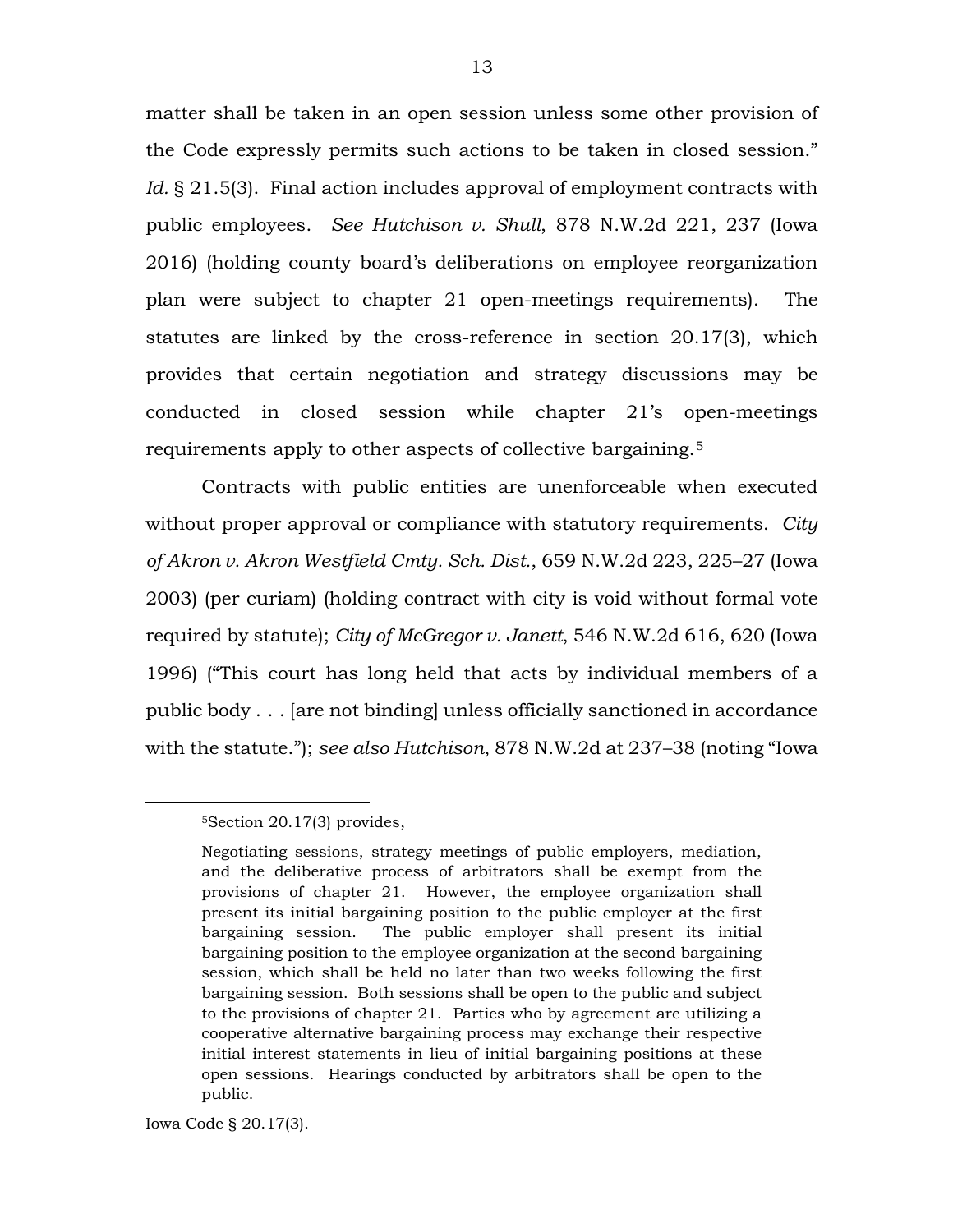Code section 21.6(3)(*c*) allows the district court to void any action taken by the board" and directing district court on remand to consider whether subsequent board approval vote "cured any violation of the open meetings  $law$ ").

"The open meetings law is intended to safeguard free and open democracy by ensuring the government does not unnecessarily conduct its business in secret." *Hutchison*, 878 N.W.2d at 237. Requiring public, open votes to approve government contracts serves that goal. Formal contract approval requirements also protect taxpayers. *City of Akron*, 659 N.W.2d at 225. "[I]t would be a bad idea to frustrate those requirements." *Id.* at 225–26. Those who negotiate or enter into contracts with government entities are charged with knowledge of the requirements of a public vote. *See id.* at 225.

Against this backdrop, we conclude the district court correctly determined that PERB acted within its statutory authority by promulgating rule 621—6.5 to implement public-voting requirements for the Board, as codified in chapter 21, as well as the union membership secret-voting requirements, as codified in section  $20.17(4)$ .<sup>[6](#page-13-0)</sup> The district court reasoned,

<span id="page-13-0"></span> <sup>6</sup>The rule implements the union voting requirement as follows:

**<sup>6.5(2)</sup>** *Ratification or rejection by employee organization.* Within seven days of the date of the tentative agreement, the employee organization shall conduct a ratification election on the tentative agreement. The employee organization shall give reasonable notice of the date, time and place of the election to the public employees; however, such notice shall be at least 24 hours prior to the election. The vote shall be by secret ballot, and the majority of votes cast will determine acceptance or rejection of the tentative agreement. Only members of the employee organization shall be entitled to vote; however, the employee organization may, pursuant to its internal procedures, extend voting rights to nonmember bargaining unit employees. The employee organization shall, within 24 hours of the conclusion of the election, serve notice on the public employer as to whether or not the proposed agreement has been ratified.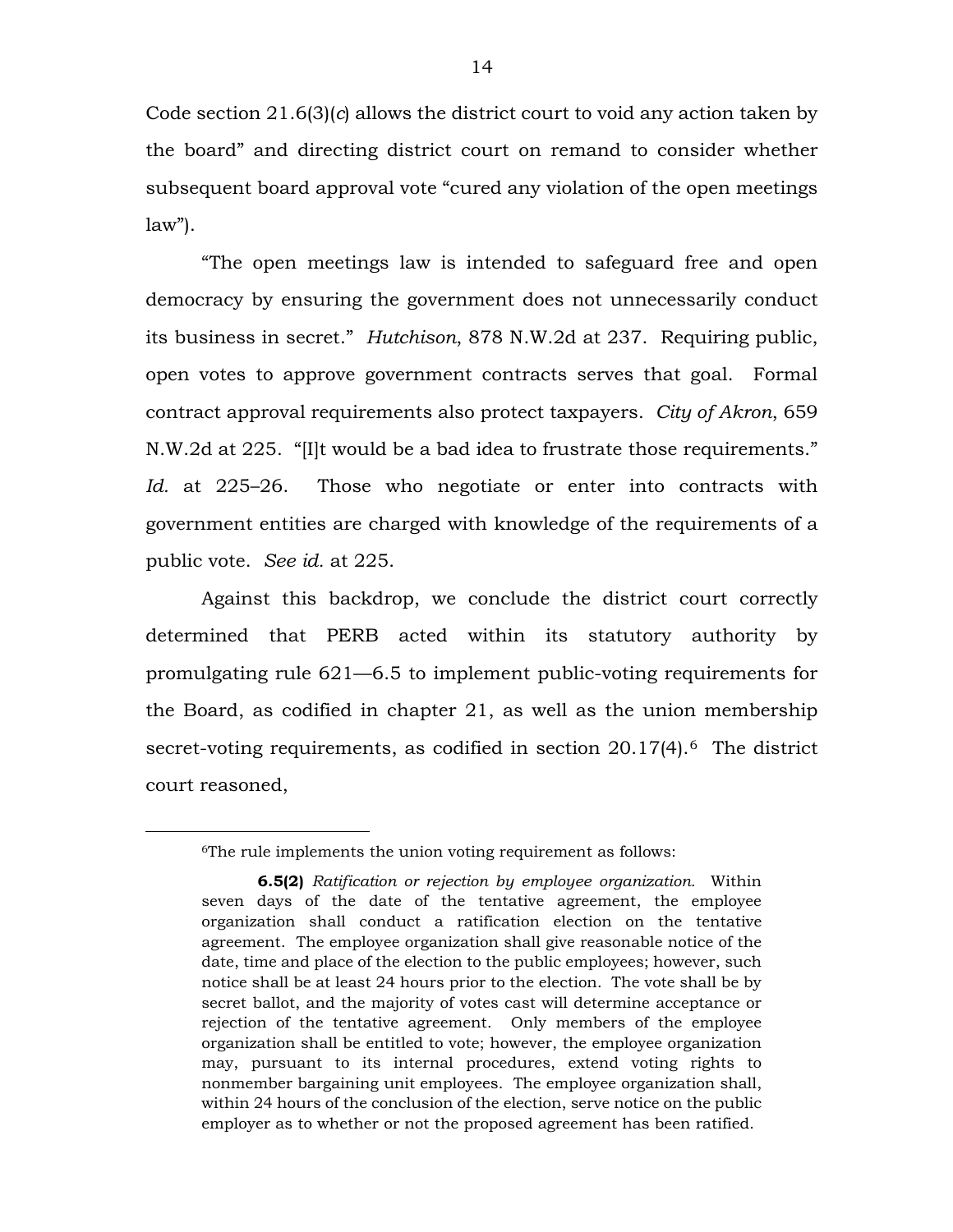[P]ublic boards and commissions are required to provide notice to the public and meet before voting on any action within the scope of its duties. *See generally* Iowa Code ch. 21. Section 20.17 does not contain any language to suggest that a public body divests itself of the ability to meet and approve a contract that is negotiated by its representative and the union. PERB's rule merely spells out when and how that will occur.

We agree with the district court's analysis. We reject SEIU's argument that rule 621—6.5(3) adds a statutory requirement contrary to section 20.17(4). Section 20.17(4) expressly requires a union vote because no other statute does so. Section 20.17(4) is silent regarding a ratification vote by the public employer because that requirement is codified in chapter 21. *Cf. Gannon v. Bd. of Regents*, 692 N.W.2d 31, 39–44 (Iowa 2005) (holding that a private corporation exercising authority delegated by the Board of Regents was performing a government function and was therefore subject to the open-records requirements of Iowa Code chapter 22). Nothing in section 20.17(4) eliminates the Board's duty to comply with chapter 21 when entering into employment contracts.

The parties' course of conduct with earlier collective bargaining agreements reflects the requirements of chapter 21 and rule 621—6.5(3). The Board voted to ratify the collective bargaining agreements negotiated with SEIU in 2009, 2011, and 2015. Galloway told Jacobson in December 2016 that he would have to "sell" any proposed new contract to the Board. The Board never voted to approve the proposed agreement ratified by the members of SEIU, and Galloway reiterated that there was no enforceable agreement in his discussions with Jacobson on January 31, 2017. Meanwhile, on March 8, as required under chapter 21 and rule 621— 6.5(3), the Board voted to approve a separate collective bargaining agreement with the faculty union at the University of Northern Iowa. Galloway provided this uncontroverted testimony: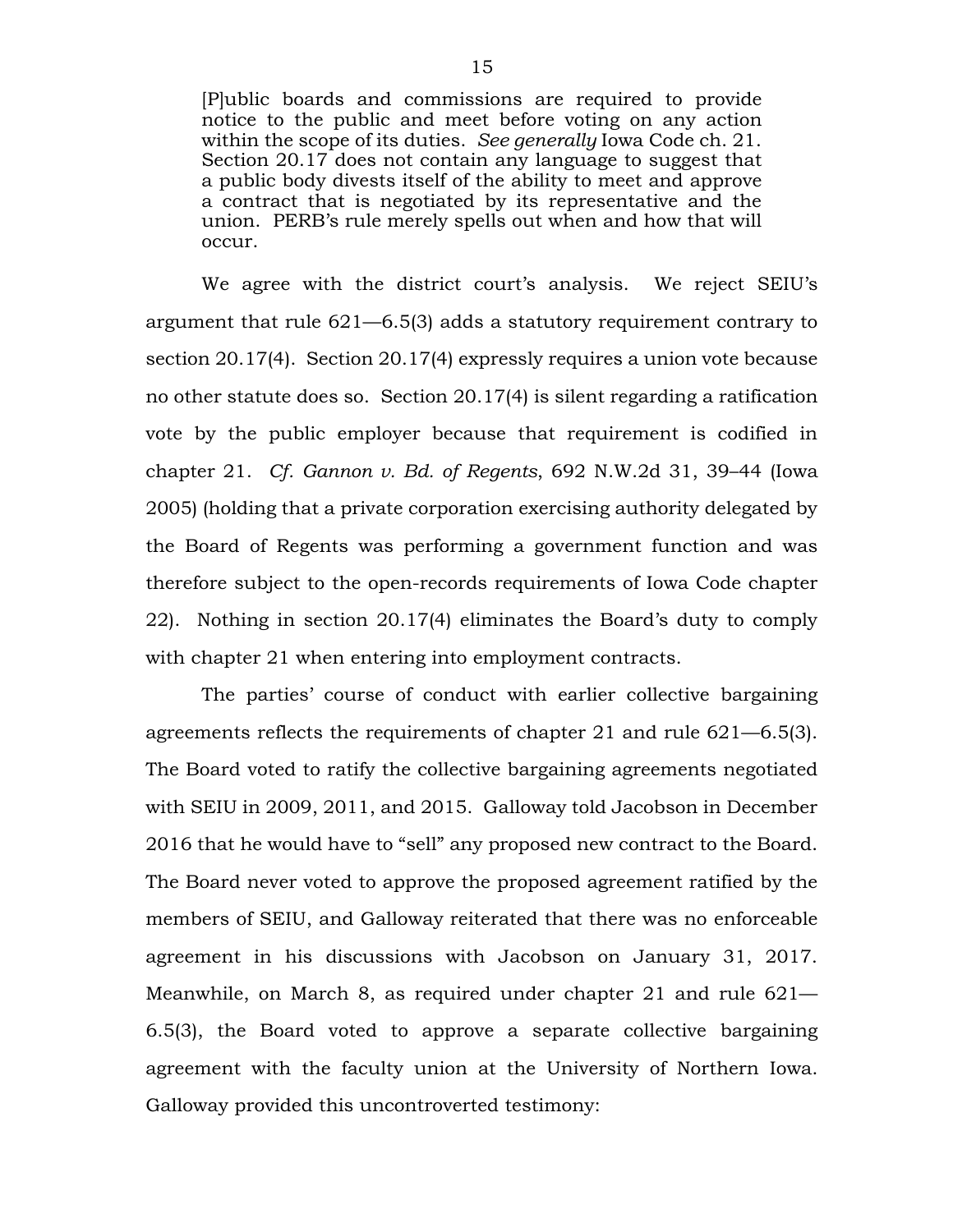Throughout my practice, I have served as the chief negotiator in collective bargaining for a variety of public employers on more than 400 occasions. In this capacity, I am not aware of a single voluntary collective bargaining agreement reached involving a public employer with a governing body that was not conditioned upon a ratification vote by that governing body.

PERB promulgated rule 621—6.5(3) in 1976. The rule has withstood the test of time. The legislature in the subsequent four decades has taken no action to invalidate this rule. "We consider the legislature's inaction as a tacit approval of the [agency's] action." *Lowe's Home Ctrs., LLC v. Iowa Dep't of Revenue*, 921 N.W.2d 38, 48 (Iowa 2018) (alteration in original) (quoting *City of Sioux City v. Iowa Dep't of Revenue & Fin.*, 666 N.W.2d 587, 592 (Iowa 2003)).[7](#page-15-0)

We hold rule 621—6.5(3) is valid and entitled to the force of law. SEIU has failed to show PERB exceeded its statutory authority by promulgating this rule. The district court correctly applied that rule in granting the Board's motion for summary judgment. No enforceable agreement was reached without the requisite vote by the Board to approve the proposed collective bargaining agreement.[8](#page-15-1)

#### **IV. Disposition.**

For those reasons, we affirm the district court's summary judgment dismissing SEIU's action to enforce the collective bargaining agreement.

#### **AFFIRMED.**

<span id="page-15-0"></span> <sup>7</sup>The Iowa Court of Appeals acknowledged the validity of rule 621—6.5(3) (previously 621—6.4(3)) in dicta nearly three decades ago. *Moravia Cmty. Sch. Dist. v. Moravia Educ. Ass'n*, 460 N.W.2d 172, 178 (Iowa Ct. App. 1990) (noting under rule 621— 6.4 the union and the public employer each "has the right to accept or reject the tentative agreement").

<span id="page-15-1"></span><sup>8</sup>The district court also correctly rejected SEIU's alternative argument that the agreement was approved by operation of law when the Board failed to vote to affirmatively reject the agreement within ten days of the union's ratification vote. As noted, the tenday deadline does not apply to the Board as an arm of the State. Iowa Admin. Code r. 621—6.5(4)(*b*).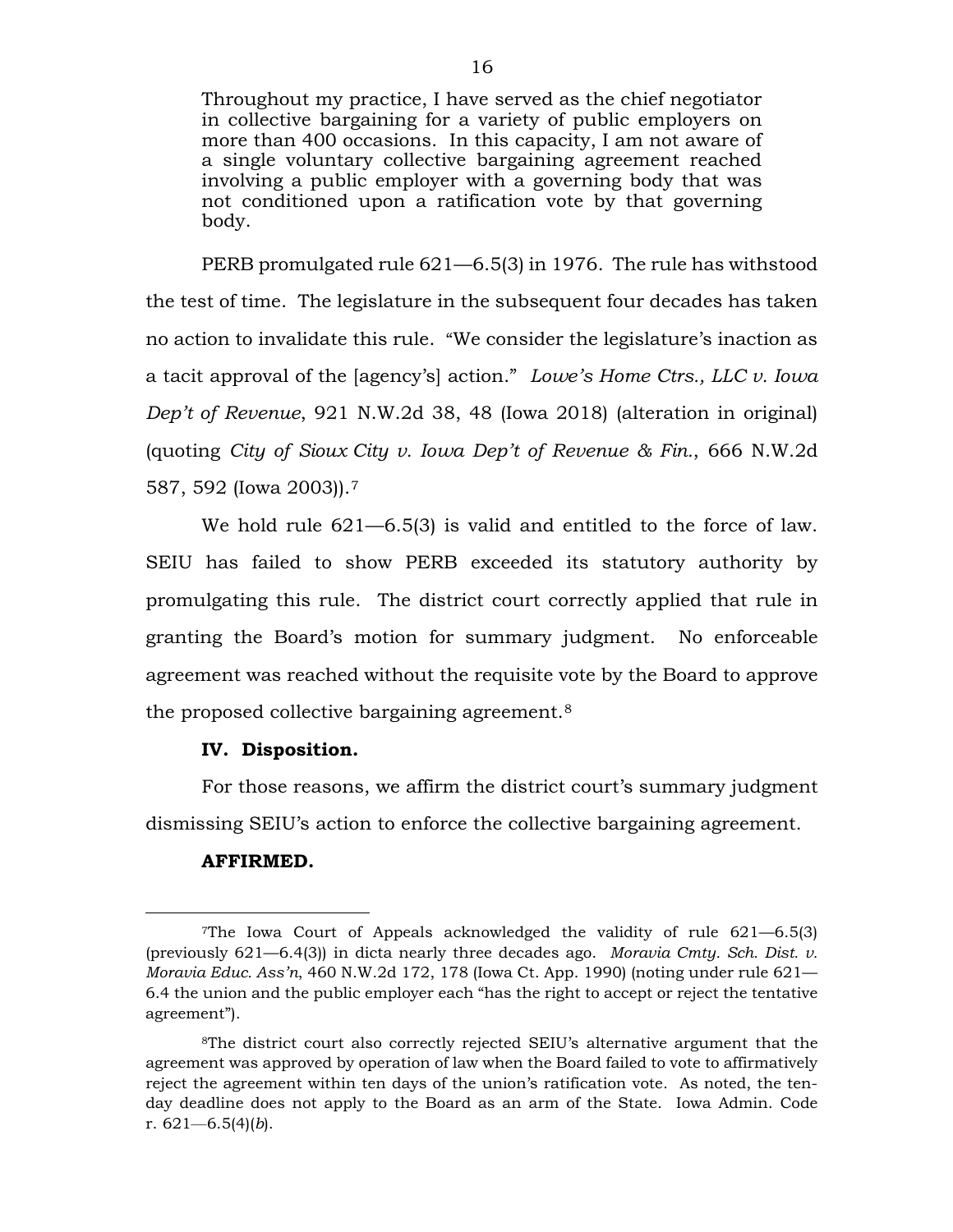Mansfield, Christensen, and McDonald, JJ., join this opinion. Cady, C.J., files a dissenting opinion in which Wiggins, J., joins. Appel, J., files a separate dissenting opinion in which Wiggins, J., joins.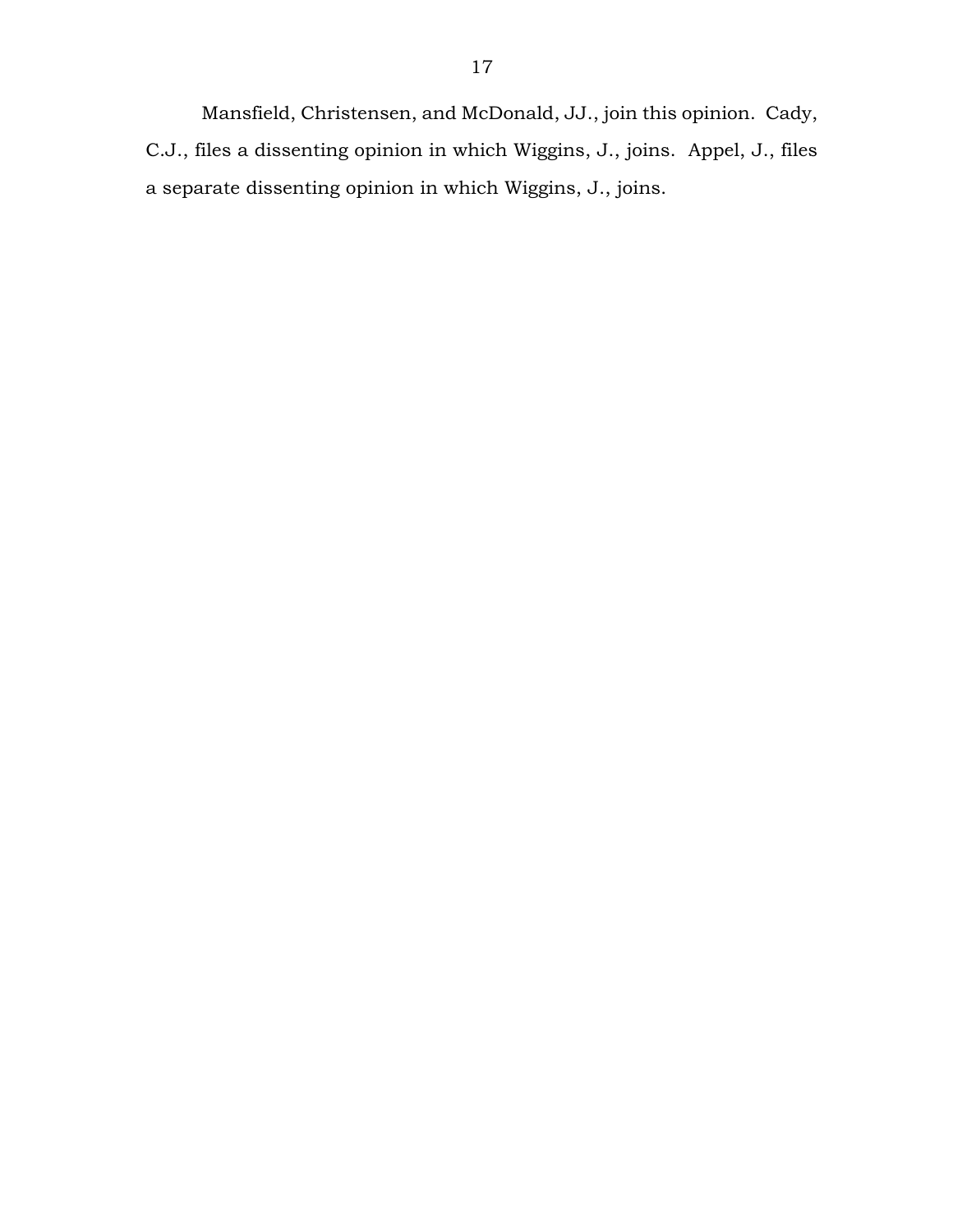#### **CADY, Chief Justice (dissenting).**

I respectfully dissent.

The legislature enacted the open-meetings law to safeguard openness and transparency in government and to ensure that the business of government is not done in secret. *Hutchison v. Shull*, 878 N.W.2d 221, 237 (Iowa 2016). It did not enact this law to change or alter long-standing common law principles that permit negotiations by agents of entities operated by boards to enter into binding agreements prior to final board approval. *See Soults Farms, Inc. v. Schafer*, 797 N.W.2d 92, 100 (Iowa 2011). Of course, the legislature did modify this principle with respect to collective bargaining agreements involving the state, in part, by requiring the union membership to approve a negotiated agreement before it can be binding on the union, but did not similarly require board approval. *See* Iowa Code § 20.17(4) (2017). Thus, the Public Employment Relations Board had no authority to exercise its rulemaking powers over collective bargaining by using the provisions of the open-meetings law to alter contract law by requiring Board of Regents approval of negotiated collective bargaining agreements. The administrative rule is clearly invalid and does not govern the outcome of this case. The district court erred in concluding otherwise.

Instead, the legal issue in this case is whether the Board intended their agent to reach a binding agreement subject to a union vote. The evidence in the case indicates the State did not intend to be bound by its agent. The evidence reveals the State relied on the invalid administrative rule and never intended to be bound by the negotiations until final Board approval. Thus, even though the rule was invalid, it helped formulate the state of mind of the parties and ultimately the outcome of this case.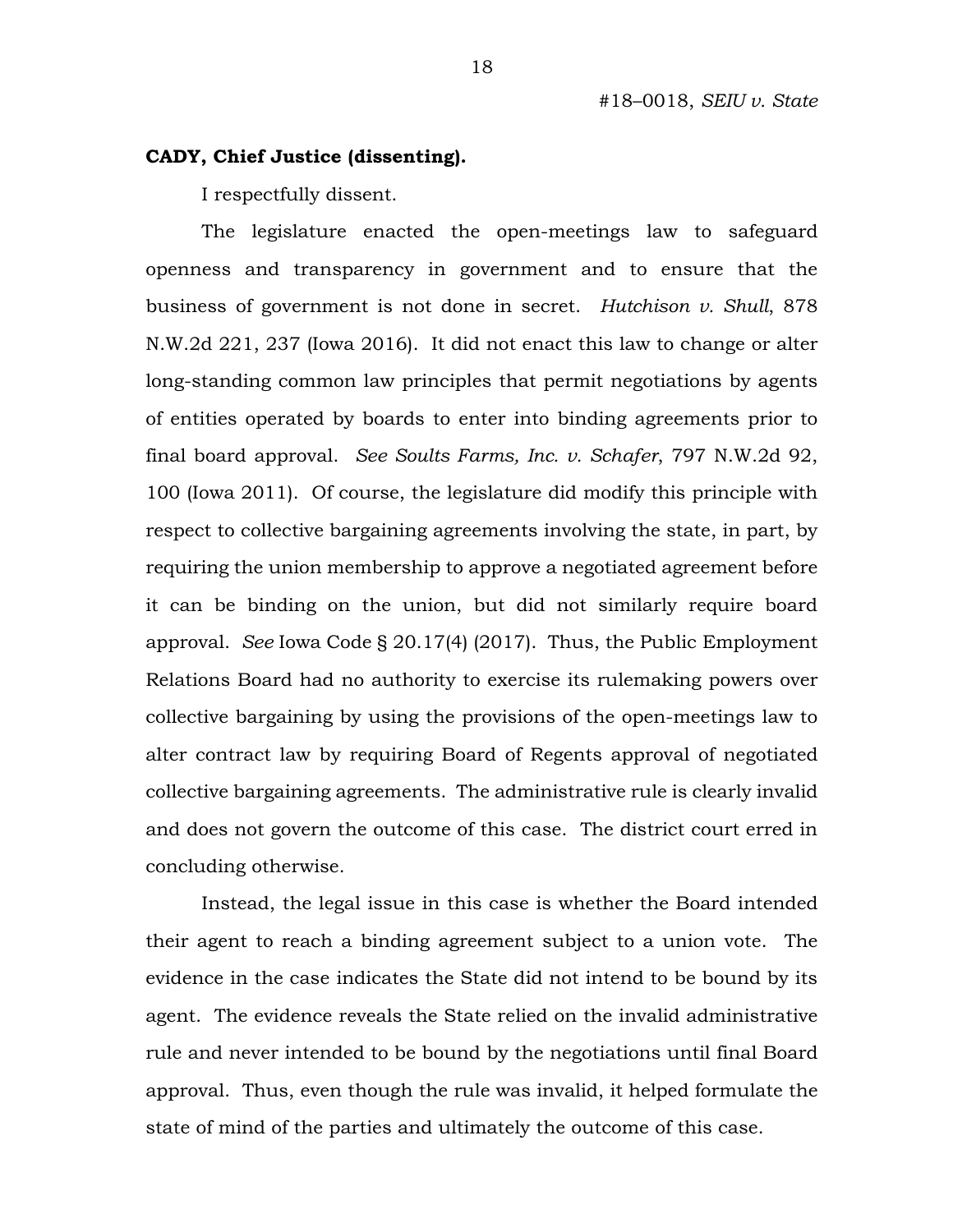Nevertheless, this case cannot be affirmed on this ground. The issue was never raised and decided. Accordingly, I would reverse the decision of the district court and remand the case for further proceedings.

Wiggins, J., joins this dissent.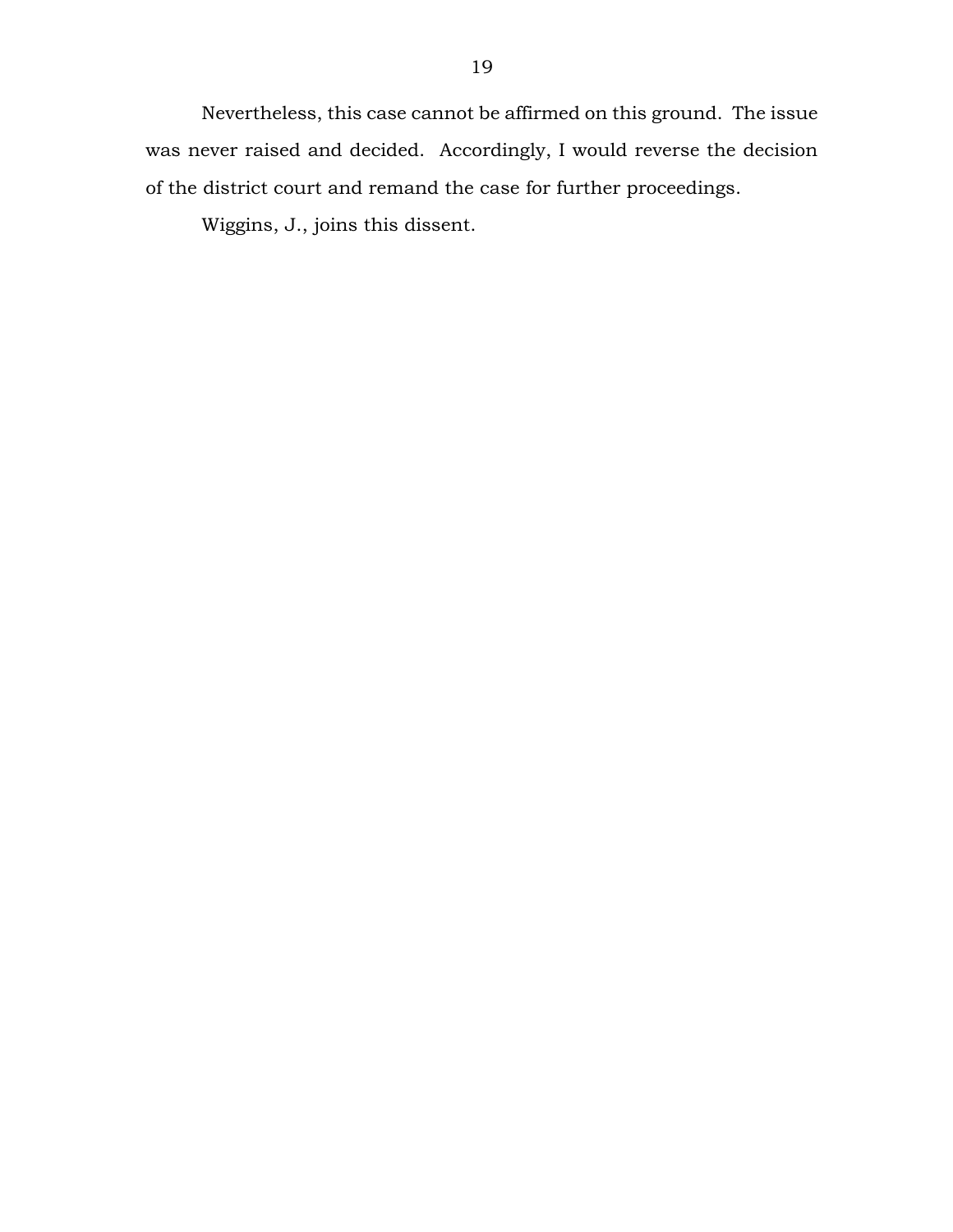#### **APPEL, Justice (dissenting).**

I view the issues in this case differently than the majority. Application of ordinary rules of statutory interpretation, administrative law, and summary judgment compel the conclusion that the district court erred in granting summary judgment.

#### **I. Overview of Issues.**

The first question we must confront is whether Iowa Code chapter 20 permits a public employer to empower its representative to make a binding offer. I answer that question in the affirmative because the statute provides that a "public employer may designate any individual as its representative to engage in collective bargaining negotiations." Iowa Code § 20.17(2) (2017). The common meaning of the term "negotiations," other jurisdictions' understanding of the term, and other provisions in Iowa Code chapter 20 all indicate that authority to engage in negotiations includes the authority to make a binding offer.

Moreover, the Iowa Board of Regents (Regents) is specifically authorized to employ an attorney or counselor for "carrying out collective bargaining and related responsibilities." *Id.* § 262.9(16). To "carry out" means, among other things, "to continue to an end or stopping point." *Carry out*, *Webster's Third New International Dictionary* (unabr. ed. 2002) [hereinafter *Webster's*]. This provision further corroborates that the Regents may empower their designated representative to make a binding offer.

The next issue we must tackle is the validity of an administrative rule that disables public employers from empowering their representatives to make binding offers. Iowa Admin. Code r. 621—6.4(3) (2016). The rule so disables public employers because it requires the employers to meet in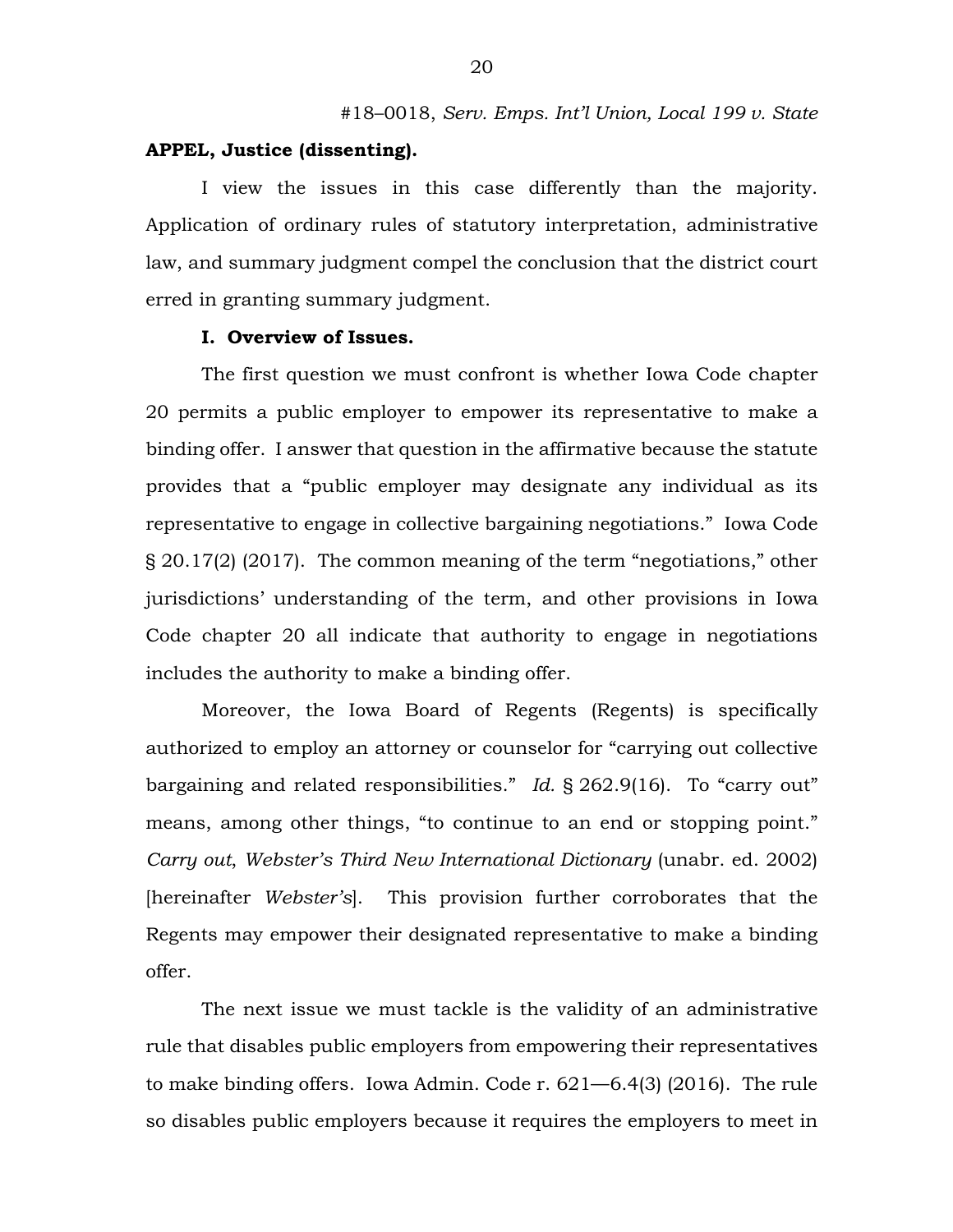order to accept or reject a "tentative" agreement before the agreement may become binding. *Id.*

The Iowa Administrative Procedure Act (IAPA) instructs that, where agency action based on statutory interpretation is under judicial review, our standard of review depends on whether the agency has clearly been vested with interpretive authority over the interpreted statutory provisions. Iowa Code § 17A.19(10)(*c*), (*l*). If there is such clear vesting, then our standard of review includes some deference to the agency interpretation; if not, then we do not defer. *Id.* Importantly, our standard of review must be "applied to the agency action at the time that action was taken." *Id.* § 17A.19(8)(*b*); *see Brummer v. Iowa Dep't of Corr.*, 661 N.W.2d 167, 168 n.1 (Iowa 2003) (explaining that under section 17A.19(8)(*b*), "we must focus on the agency's actions during the time period in which" the agency took the challenged action).

The Public Employment Relations Board (PERB) promulgated the rule containing the employer ratification requirement. "[A]t the time that action was taken"—when PERB enacted the rule in 1975 and the three times during 1976 to 1982 PERB necessarily interpreted statutory provisions to substantively modify the employer ratification requirement— PERB lacked interpretive authority over both chapter 20 and the statutory provisions in question. Consequently, we review PERB's rule for corrections of error at law and are free to substitute our de novo interpretation of the statute. Iowa Code § 17A.19(10)(*c*); *Renda v. Iowa Civil Rights Comm'n*, 784 N.W.2d 8, 11–14 (Iowa 2010).

The majority opinion in this case defers to PERB's statutory interpretation based on a 2010 express grant of interpretive authority. That approach is wrong. During the time that the grant of interpretive authority was in existence, PERB did not interpret any provision of chapter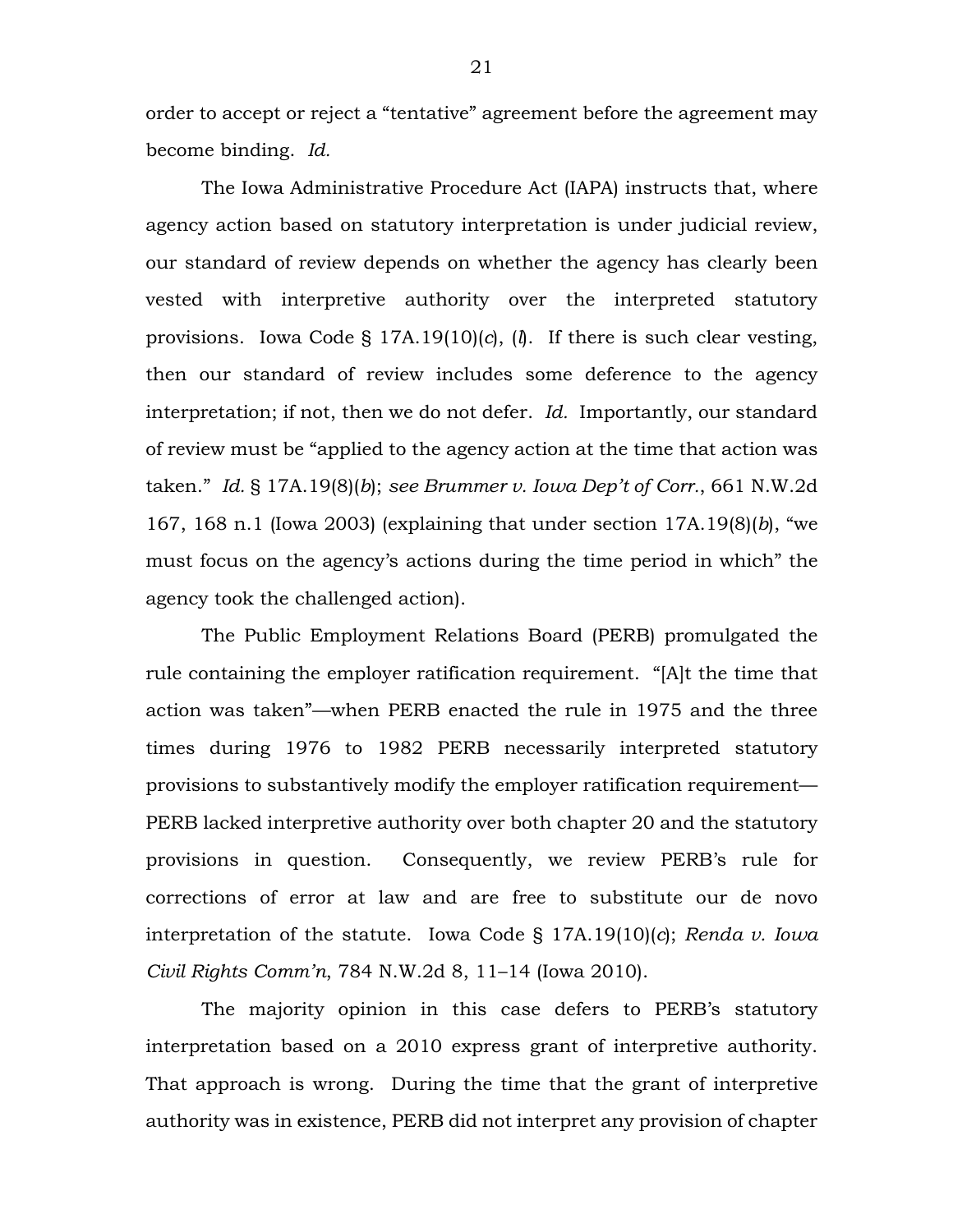20 to modify the employer ratification requirement. Indeed, PERB did not even modify the requirement during that time. Thus, no one is seeking to apply to Service Employees International Union, Local 199 (SEIU), and the union is not challenging, any PERB action or statutory interpretation made while the express grant was in force.

The majority points to 2015 amendments promulgated by PERB. *See* 38 Iowa Admin. Bull. 1046, 1048 (Dec. 9, 2015). But, according to PERB, the 2015 changes were "nonsubstantive amendments" to the public *notification* requirement also located in rule 6.4. *Id. The 2015 amendment did not modify the employer ratification requirement and did not require statutory interpretation*. Indeed, the 2015 amendments were expressly pursuant to PERB's rulemaking, not interpretive, authority. *Id.*

Deference is only granted under Iowa Code section 17A.19(10)(*l*) to an agency action that is both (i) based on statutory interpretation and (ii) prejudicial to the substantial rights of the person seeking judicial relief. The 2015 amendments satisfy neither requirement.

Under the IAPA, we must apply our standard of review "to the agency action at the time that action was taken." Iowa Code § 17A.19(8)(*b*). The agency actions at issue in this case occurred during 1975 to 1982, when PERB had no interpretive authority over chapter 20 or the provisions in question. Consequently, no deference is warranted.

Applying our standard of review, I believe PERB's employer ratification requirement is erroneous and therefore invalid. The requirement is contrary to a public employer's ability to empower a representative to make a binding offer inherent to the statutory authority to designate a representative to negotiate. *Id.* § 20.17(2). The rule is also contrary to the statutory authorization for the Regents to employ an attorney to "carry[] out collective bargaining and related responsibilities."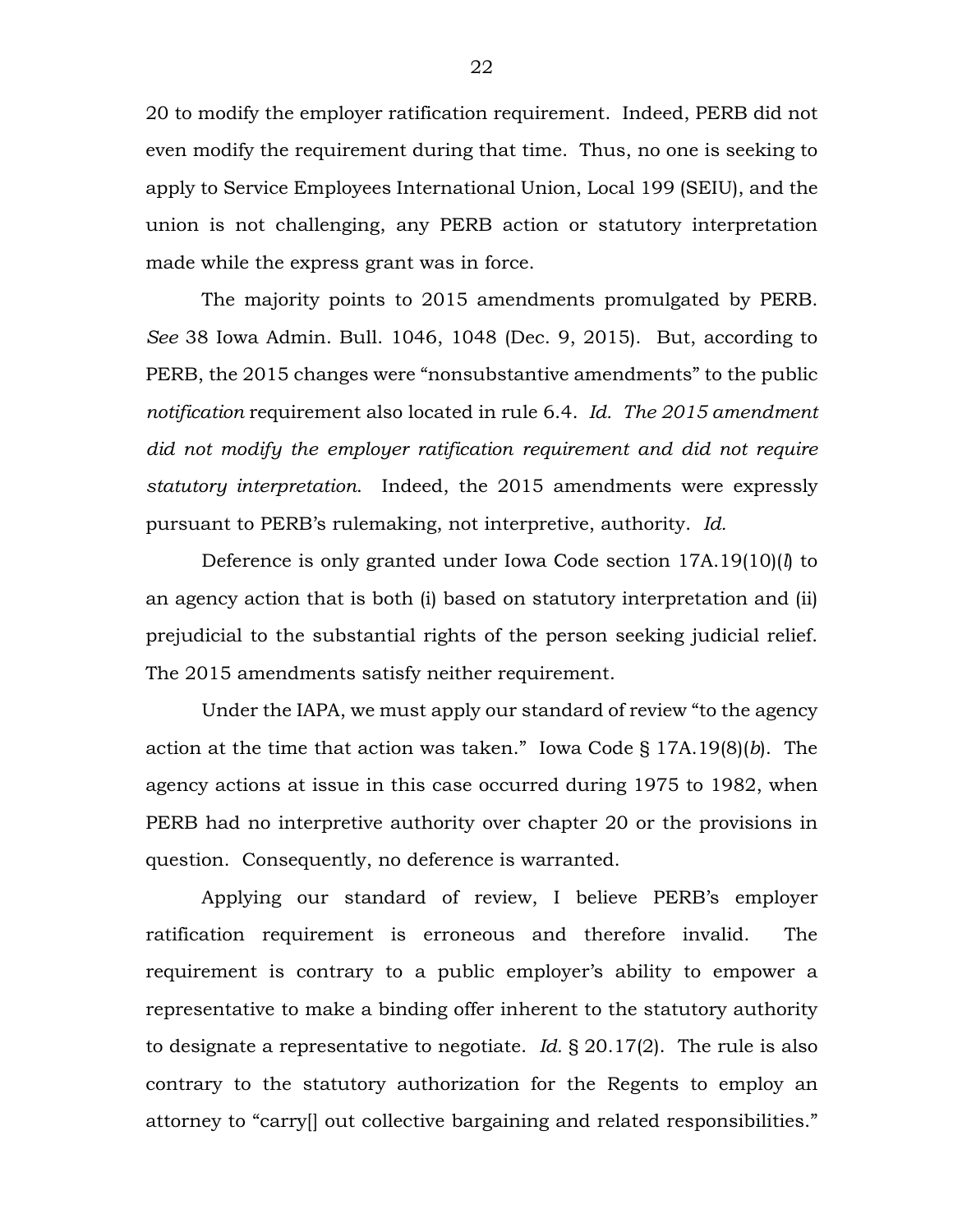Id. § 262.9(16). Additionally, the rule conflicts with Iowa Code section 20.17(4), which only requires union ratification. We are bound by what the legislature actually said, not what it might have said. *Krull v. Thermogas Co. of Northwood*, 522 N.W.2d 607, 612 (Iowa 1994).

Unlike the majority opinion in this case, I do not believe that the validity of PERB's rule depends on Iowa's open-meetings law. Negotiations are specifically exempted from compliance with the requirements of the open-meetings law. Iowa Code § 20.17(3). Also, the more specific statutory provisions governing collective bargaining in Iowa Code sections 20.17(2)–(4) and 262.9(16) should control over the more general openmeetings law governing myriad agency action in Iowa Code chapter 21. *See id.* § 4.7; *Rilea v. Iowa Dep't of Transp.*, 919 N.W.2d 380, 388 n.6 (Iowa 2018). And besides, the goals of the open-meetings requirement are already accomplished by a requirement to make the collective bargaining agreement public, Iowa Code § 20.17(4); a formalistic ritual to adopt the terms does nothing further.

To be clear, this case does not ask us to determine whether it is inappropriate for a public employer to demand an approval opportunity at an open meeting before a binding collective bargaining agreement may be formed. No one contends that any provision of chapter 20 *requires* an employer to empower a designated representative to make binding offers. Thus, prior collective bargaining negotiations may have involved employer ratification, but the factual circumstances in those historical negotiations do not resolve the legal question before us. The legal question before us is whether an employer *may* empower its designated representative to make binding offers which do not necessitate employer ratification. Sections 20.17(2), 20.17(4), and 262.9(16) say yes, while the administrative rule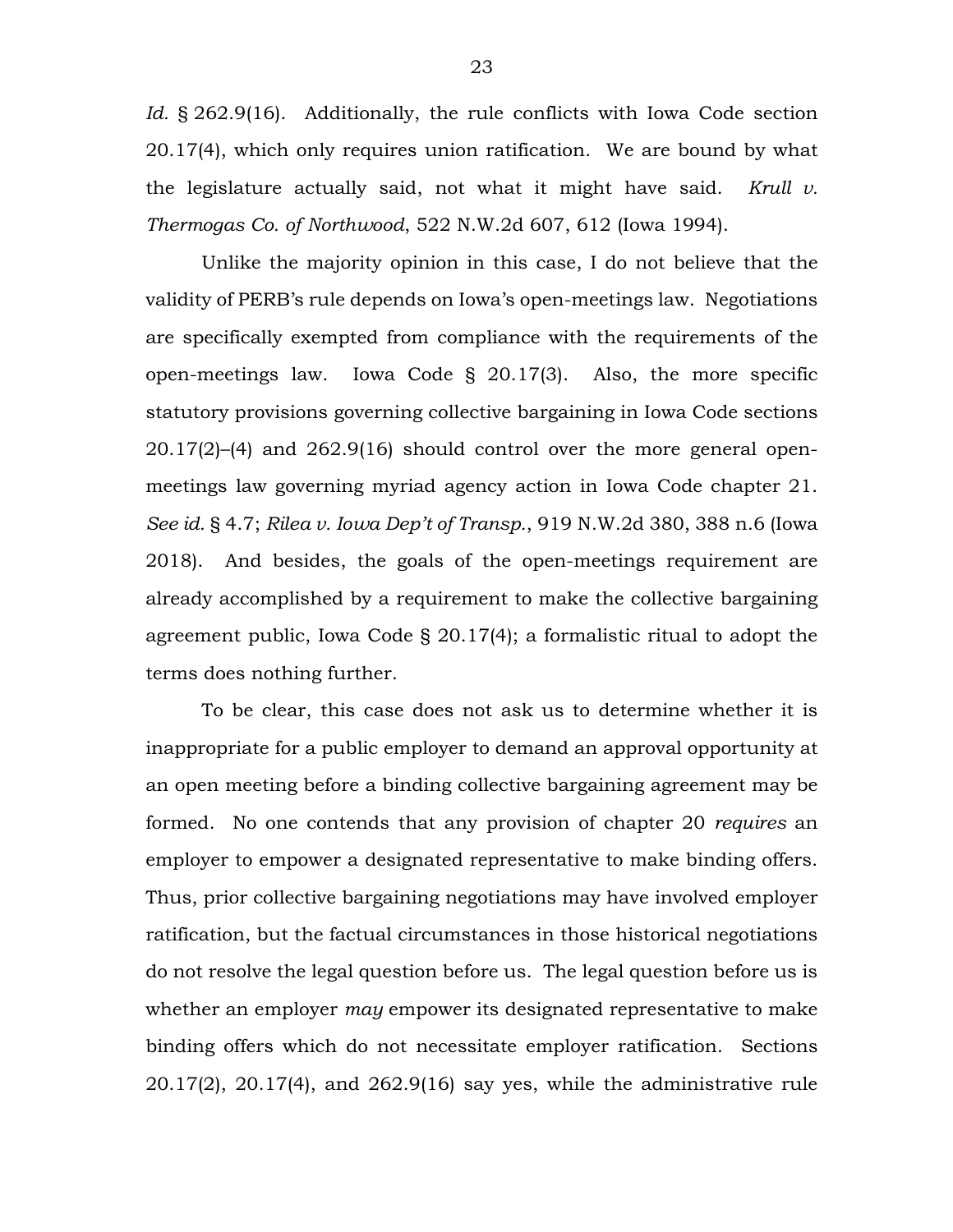says no. Our task is to determine whether the administrative rule is valid, and I do not believe it is.

With a proper understanding of the law governing this case—a public employer may empower a designated representative to make a binding offer in collective bargaining negotiations—we must determine if there is a genuine dispute on whether the Regents' designated representative, Michael Galloway, made a binding offer. The Regents may not have intended to authorize Galloway to make a binding offer because of their reliance on the invalid rule. But they did not present this argument to the district court. Likewise, the district court did not grant summary judgment on that basis. Instead, the Regents argued, and the district court agreed, that the Regents could not have so authorized Galloway because of the rule. The reasoning presented by the Regents and adopted by the district court falters because the rule was invalid. And since we cannot affirm a grant of summary judgment on a basis that was not presented to and considered by the district court, s*ee Lamasters v. State*, 821 N.W.2d 856, 864 (Iowa 2012); *Meier v. Senecaut*, 641 N.W.2d 532, 537 (Iowa 2002), I conclude that SEIU should survive summary judgment on this point.

Finally, there are two issues associated with revocation of the January 10 offer after SEIU indicated it agreed to the terms but before the union membership voted to ratify it. The first issue is legal and regards whether a public employer's collective bargaining negotiator may revoke a binding offer after the union indicates its acceptance but before the union ratifies the proposed agreement. We need not answer that legal question in this case, however, because SEIU survives summary judgment even if the Regents can revoke under such circumstances.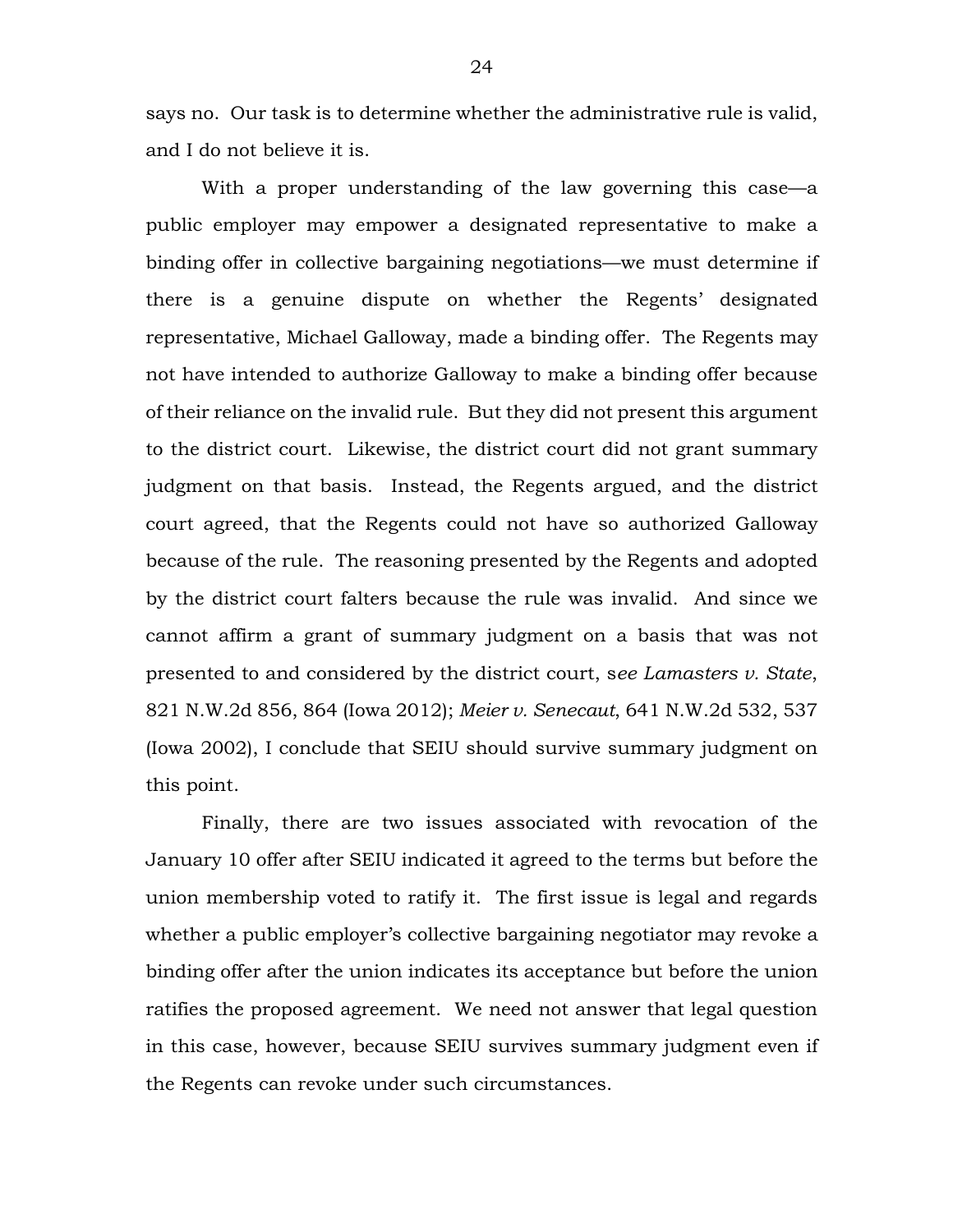The record shows either that it is undisputed that the Regents did not revoke the offer or, at least, that there is a genuine dispute on whether the Regents revoked. The district court found it undisputed that the January 10 letter was not revoked. In support, the district court noted that SEIU's representative asserted by affidavit that the Regents' representatives did not expressly revoke the January 10 offer, and the Regents' representatives did not dispute the statement in their affidavits.

Even putting aside the Regents' failure to dispute SEIU's assertion, I think a reasonable fact finder could conclude that the Regents' representative did not revoke the January 10 offer. Viewing the record in the light most favorable to SEIU, the nonmoving party, Galloway stated on January 31 that the Regents did not believe the parties had reached an agreement. Whether that statement amounts to a revocation is a factual question that is inappropriate for us to resolve on summary judgment. A reasonable fact finder, it seems to me, could credit SEIU's testimony and thereby believe that Galloway's ambiguous statement only amounted to an indication that the union members had not yet ratified the agreement. Moreover, as the majority opinion in this case points out, Galloway did not expressly revoke the January 10 offer.

Therefore, I would vacate the grant of summary judgment and remand to the district court. Accordingly, I respectfully dissent. Below are the granular details.

### **II. Whether Iowa Code Chapter 20 Permits a Public Employer's Negotiator to Make a Binding Offer.**

The first question we must answer is whether a public employer engaged in collective bargaining can delegate to its designated representative the power to make a binding offer. Prior to the enactment of the Public Employment Relations Act of 1974, 1974 Iowa Acts ch. 1095,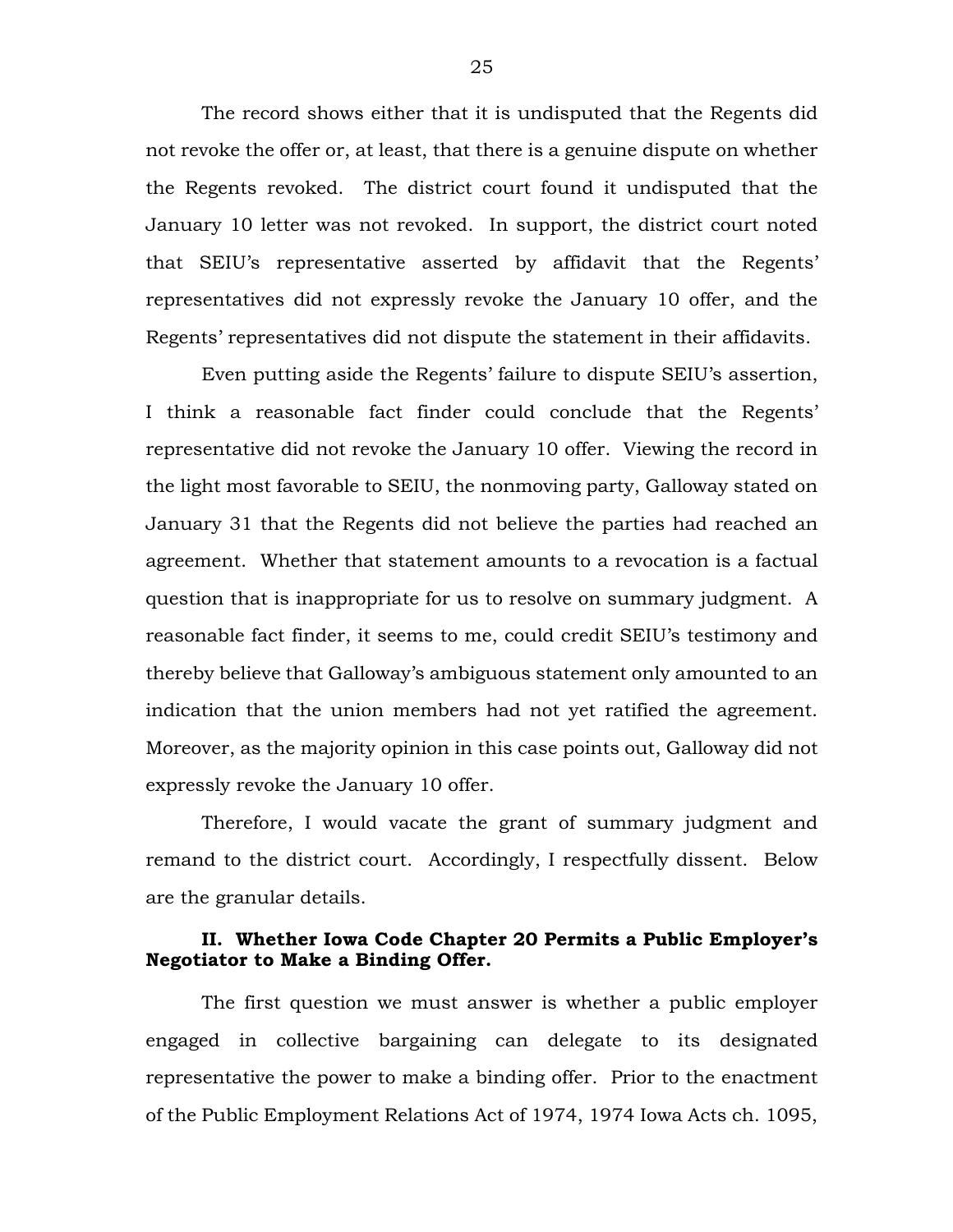§ 17, the answer to that question may have been no. *See State Bd. of Regents v. United Packing House Food & Allied Workers, Local No. 1258*, 175 N.W.2d 110, 113 (Iowa 1970) (explaining that the Board of Regents can meet with union representatives without improperly delegating legislative powers to private persons because the final decision remains in the Board of Regents); *see also Serv. Emps. Int'l Local No. 55 v. Cedar Rapids Cmty. Sch. Dist.*, 222 N.W.2d 403, 408–09 (Iowa 1974) (stating that as a result of a school district's long-standing procedure, a union "knew or had reason to know the school board had the ultimate authority and power to accept, reject or modify any and all demands or requests made by the representatives of the Union" and further that "[a]s a matter of fact," it was "understood . . . that the negotiations with representatives of the School District were only a part of the process by which the school board makes its final policy determination with regard to the wages and working conditions of the custodial and maintenance employees").

The Public Employment Relations Act of 1974, however, commenced the comprehensive statutory regulation of public employer collective bargaining. *See* Lawrence E. Pope, *Analysis of the Iowa Public Employment Relations Act*, 24 Drake L. Rev. 1, 2 (1974). The Act authorizes a public employer to "designate any individual as its representative to engage in collective bargaining negotiations." Iowa Code § 20.17(2). That language does not qualify the public employer's authority to empower a representative in negotiations. The question then becomes whether authority to engage in negotiations includes the authority to make a binding offer.

"Our ultimate goal in interpreting statutes is to determine and give effect to legislative intent." *Holiday Inns Franchising, Inc. v. Branstad*, 537 N.W.2d 724, 728 (Iowa 1995). "[W]e interpret statutes consistent with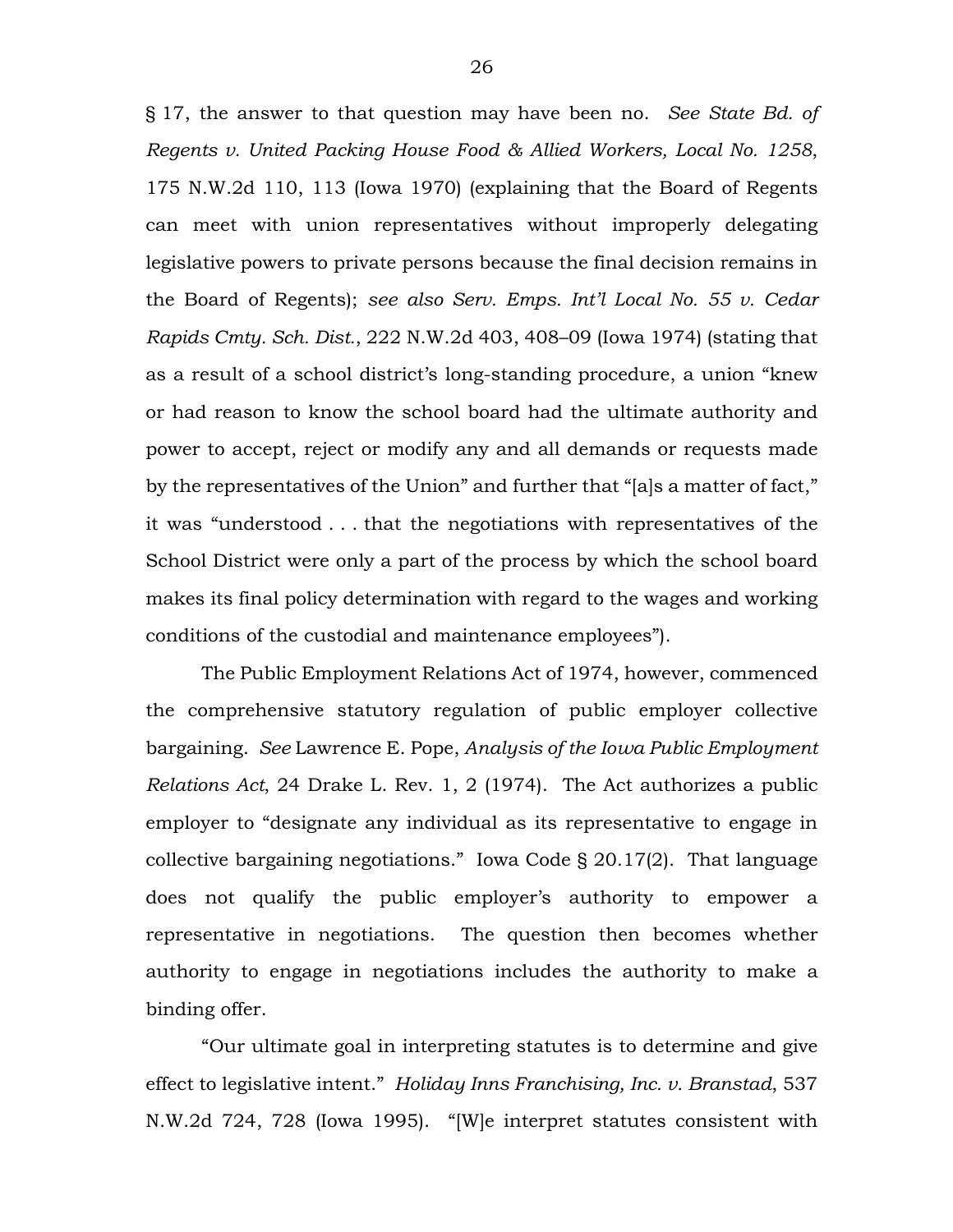their normal meaning" and refrain from a strained interpretation. *State v. Boggs*, 741 N.W.2d 492, 502 (Iowa 2007).

As discussed below, I believe negotiations can include binding offers. Therefore, the statute allows a public employer to empower its designated representative to make a binding offer.

The term "negotiations" is not defined in chapter 20. *See* Iowa Code § 20.3. "[W]hen the legislature has not defined a term, we look to the common meaning of that term in interpreting the statute." *State v. Tesch*, 704 N.W.2d 440, 451 (Iowa 2005). We may refer to prior decisions of this court and others, similar statutes, dictionary definitions, and common usage. *Id.*; *Bernau v. Iowa Dep't of Transp.*, 580 N.W.2d 757, 761 (Iowa 1998).

The common meaning of negotiate includes the ability to make a binding offer. According to *Webster's*, the term "negotiate" means "to communicate or confer with another so as to arrive at the settlement of some matter" and to "meet with another so as to arrive through discussion at some kind of agreement or compromise about something." *Negotiate*, *Webster's*. Similarly, *Black's* defines "negotiation" as "[a] consensual bargaining process in which the parties attempt to reach agreement on a disputed or potentially disputed matter. Negotiation usu[ally] involves complete autonomy for the parties involved, without the intervention of third parties." *Negotiation*, *Black's Law Dictionary* (10th ed. 2014). Those definitions connote an ability to make a binding offer, because otherwise, negotiating would not arrive at settlement or compromise. More pointedly, the definitions do not exclude binding offers.

That natural meaning of negotiations—as including, or not excluding, the ability to make a binding offer—is corroborated by other jurisdictions' understanding of the term. "[T]he word 'negotiating' . . . is a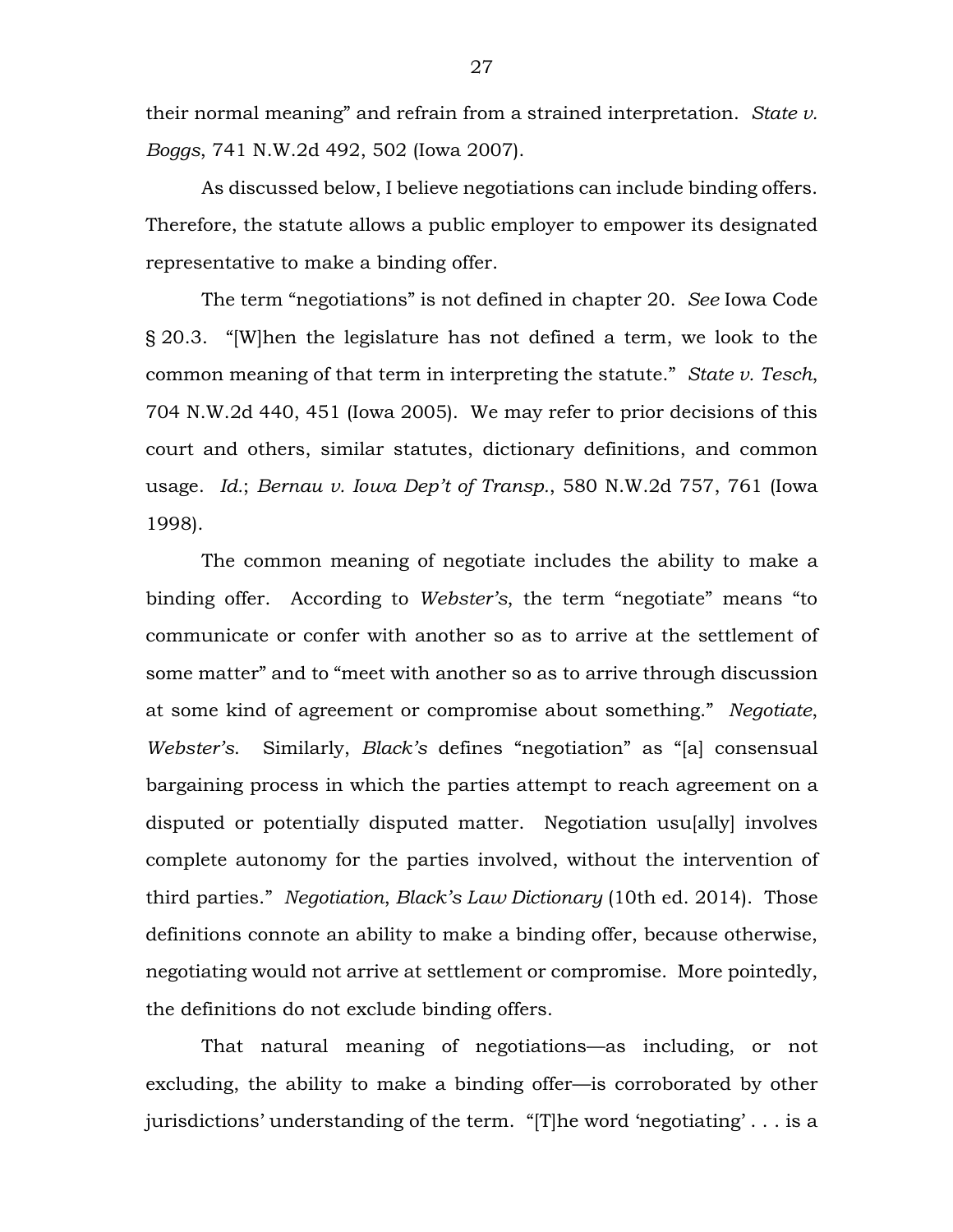general word coming to us from the Latin, and signifying to carry on negotiations concerning and so to conduct business, *to conclude a contract*, or to transfer or arrange." *Newport Nat'l Bank v. Bd. of Educ.*, 70 S.W. 186, 186 (Ky. Ct. App. 1902) (emphasis added). "The word 'negotiate' does not merely mean haggling over and changing contract terms. To negotiate also means to 'procure agreement' by means of discussion." *Abbate v. Abbate*, 441 N.Y.S.2d 506, 516 (App. Div. 1981). "Where, as here, certain terms have been established which would result in settlement, negotiate means more than merely talking to the opposing party. It means to settle if the specified terms have been met." *Shields v. Keystone Cogeneration Sys., Inc.*, 620 A.2d 1331, 1334 (Del. Super. Ct. 1992). "Negotiations occur only where there exists an opportunity for an offeror to modify or revise its proposal." *Drexel Heritage Furnishings, Inc. v. United States*, 7 Cl. Ct. 134, 154 (Cl. Ct. 1984). A federal regulator defined the term "negotiations" as "a series of offers and counter-offers until a mutually satisfactory agreement is concluded by the parties." *Airco, Inc. v. Energy Research & Dev. Admin.*, 528 F.2d 1294, 1298 (7th Cir. 1975) (quoting *To Murray Schaffer*, 51 Comp. Gen. 479, 480 (1972)). An Oklahoma court believes that the ordinary meaning of negotiate

is to "bargain with another respecting a purchase and sale" . . . in an effort to consummate a sale. In other words there must be conduct that places one in the position of bargaining with a party to settle the terms . . . ordinarily on behalf of one party or the other.

*Loyd v. Saffa*, 719 P.2d 844, 847 (Okla. Ct. App. 1986) (quoting *Black's Law Dictionary* 934 (5th ed. 1979)), *overruled on other grounds by Commodore Home Sys., Inc. v. Citicorp Acceptance Co.*, 780 P.2d 674, 678 (Okla. 1989). The Maine Supreme Judicial Court explained that unless extrinsic evidence suggests a contrary meaning, "the term 'negotiating' . . .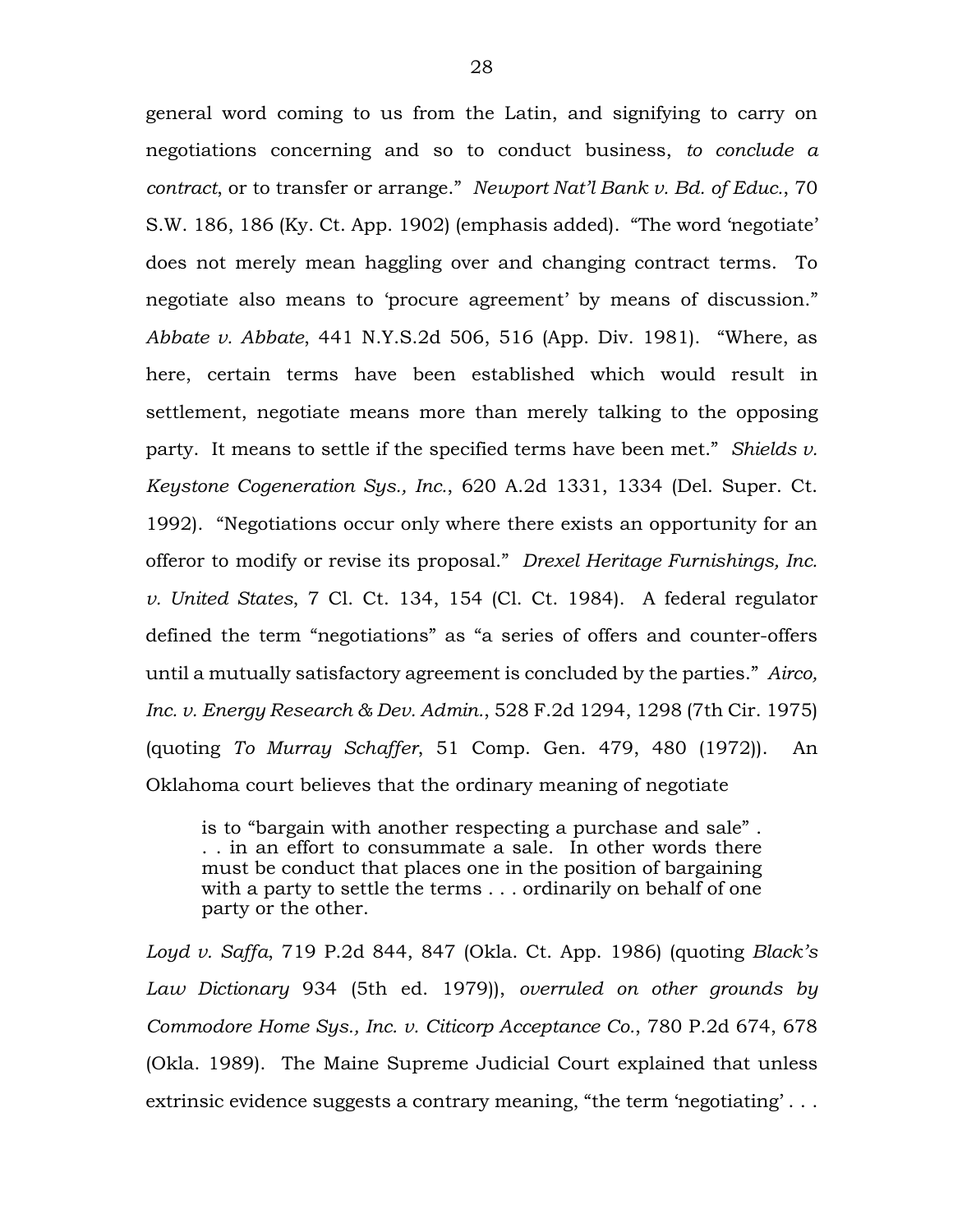means a dialogue aimed at the adjustment or resolution of differences in order to strike a bargain." *Gendron Realty, Inc. v. N.J. Gendron Lumber Co.*, 519 A.2d 723, 725 (Me. 1987). Missouri utilizes the following dictionary definition of negotiate: "to communicate or confer with another so as to arrive at the settlement of some matter." *Wenzel v. Holland-Am. Ins. Co. Tr.*, 13 S.W.3d 643, 646 (Mo. 2000) (en banc) (quoting *Webster's Third New International Dictionary* 1514 (1961)). In Colorado, "as it pertains to [real estate] licensing, the term 'negotiate' includes the act of bringing two parties together for the purpose of consummating a real estate transaction." *Brakhage v. Georgetown Assocs., Inc.*, 523 P.2d 145, 147 (Colo. App. 1974).

The meaning of negotiations in section 20.17(2) may also be ascertained by other provisions in chapter 20. *State v. Kamber*, 737 N.W.2d 297, 299 (Iowa 2007) (stating that "a statute is interpreted as an integrated whole"). We have frequently said that "[w]hen the same term appears multiple times in the same statute, it should have the same meaning." *See, e.g.*, *State v. Paye*, 865 N.W.2d 1, 7 (Iowa 2015); *see also Carson v. Roediger*, 513 N.W.2d 713, 716 (Iowa 1994) (same).

The use of the term "negotiations" elsewhere in Iowa Code chapter 20 demonstrates a legislative intent to allow a public employer's representative to make a binding offer on behalf of the employer during negotiations. The definition of "impasse" is "the failure of a public employer and the employee organization to reach agreement in the course of negotiations." Iowa Code § 20.3(6); *see also Austin v. Kelley*, 88-HO-3475, at [9](#page-28-0) (Nov. 16, 1988)<sup>9</sup> (concluding that impasse procedures are part

<span id="page-28-0"></span> <sup>9</sup>*Available at* https://www.iowaperb.org/Document?db=IOWA-STATE-PERBS &query=(select+0+(byhits+(eq+ISSUANCE\_DATE+%601988%2F11%2F16))) [https:// perma.cc/4LTC-SCNN].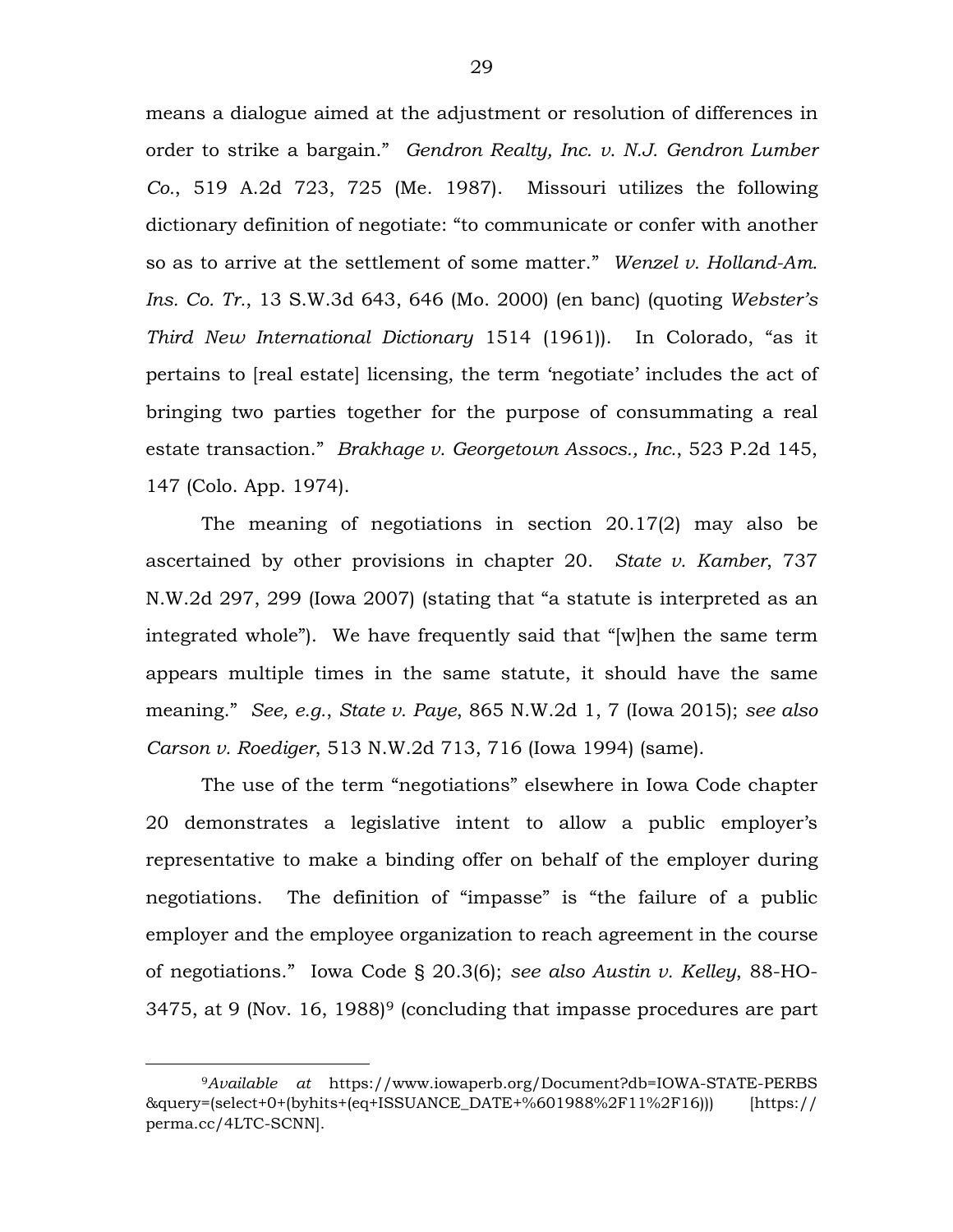of the negotiation process). Thus, an agreement can be reached during, or "in the course of," negotiations. The ability to reach an agreement during negotiations implies the ability to make a binding offer during negotiations. It certainly does not exclude such ability.[10](#page-29-0)

There is no reason to believe that the meaning of negotiations in the definition of impasse or in other provisions of chapter 20 is different from the meaning of negotiations in Iowa Code section 20.17(2). Thus, we

In another section, chapter 20 authorizes negotiations in a manner that would be futile if the meaning of the term "negotiations" did not include the ability to make a binding agreement. Iowa Code section 20.15(6)(*c*) states that collective bargaining agreements "shall be for two years" and "[t]he effective date of any such agreement shall be July 1 of odd-numbered years," but if a union's

exclusive bargaining representative is certified on a date which will prevent the negotiation of a collective bargaining agreement prior to July 1 of oddnumbered years for a period of two years, the certified collective bargaining representative may negotiate a one-year contract with the public employer which shall be effective from July 1 of the even-numbered year to July 1 of the succeeding odd-numbered year when new agreements shall become effective.

Iowa Code § 20.15(6)(*c*). If negotiations only meant discussions without the ability to enter a binding agreement, the exception for one-year contracts in even-numbered years would be ineffectual. This is because the union and public employer would be able to discuss a one-year agreement for an even-numbered year, but they would be unable to enter the agreement because collective bargaining agreements "shall be for two years" and must take effect on July 1 of odd-numbered years. *Id.* The clear intent of the quoted exception is to allow the parties to reach a one-year agreement taking effect in an evennumbered year. And to effectuate that intent, the legislature used the term "negotiate." Thus, in section 20.15(6)(*c*), negotiate includes the ability to propose a binding offer.

<span id="page-29-0"></span><sup>&</sup>lt;sup>10</sup>There are two other provisions in chapter 20 that suggest the term "negotiations" includes the ability to reach agreement and, therefore, the ability to make a binding offer. In section 20.9, the legislature designates the mandatory, permissive, and excluded matters in the scope of negotiations. Iowa Code § 20.9. If negotiations only means discussions prior to a binding offer or agreement, the intent of section 20.9 would be thwarted because the final agreement could include matters that are excluded from the scope of negotiations. The more natural understanding of negotiations, once again, includes a binding offer. This understanding also comports with our caselaw. For instance, in *City of Mason City v. Public Employment Relations Board*, 316 N.W.2d 851, 854 (Iowa 1982), we said that the legislature excluded pensions from the scope of negotiations because "it is felt that significant matters of governmental policy, which pensions would seem to be from sheer cost alone, should remain outside the scope of negotiation so that citizen participation will not be precluded."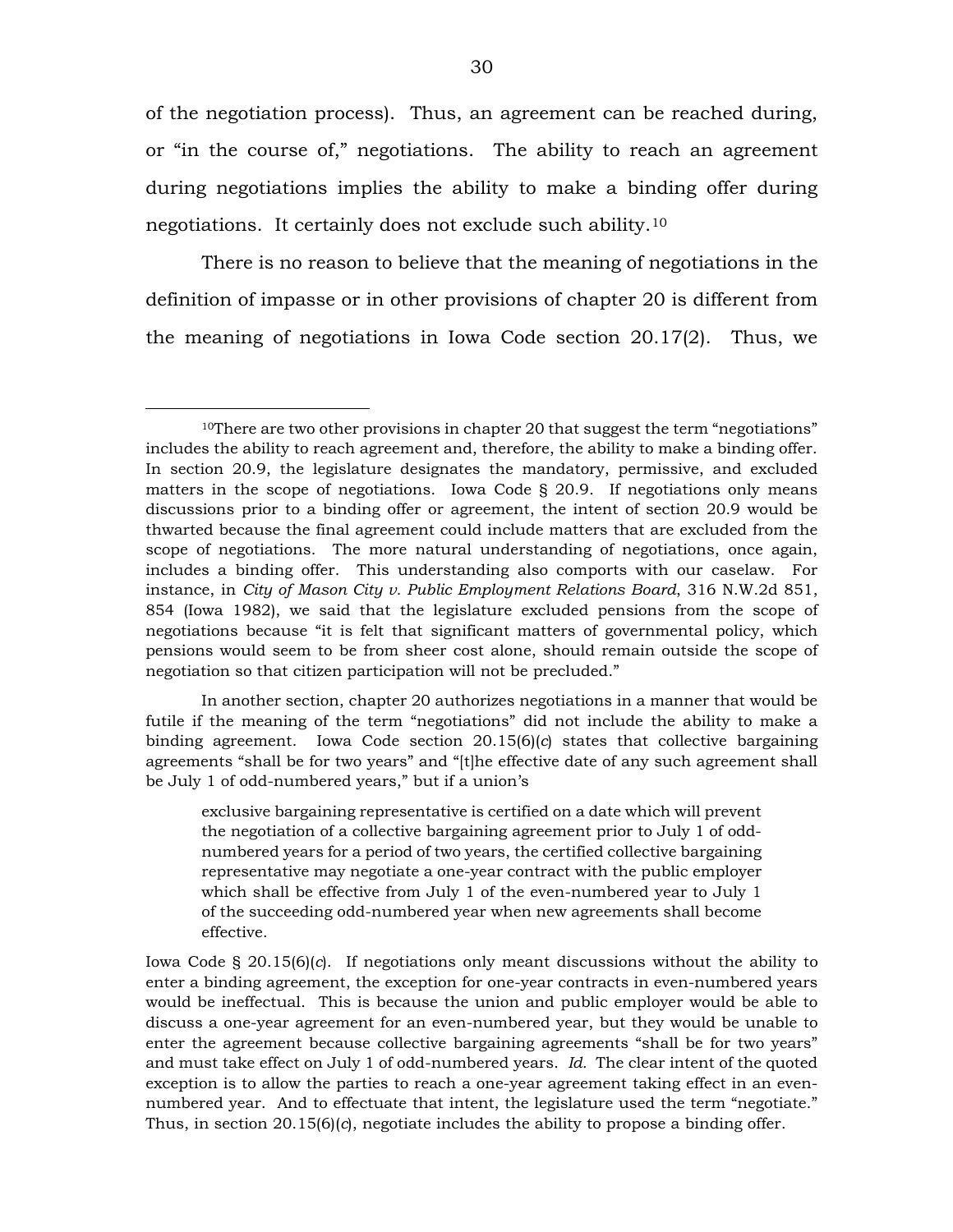should apply a consistent meaning. *Paye*, 865 N.W.2d at 7; *Carson*, 513 N.W.2d at 716.

Further, and perhaps most strikingly, Iowa Code chapter 20 imposes no preconditions on an employer to finalize a collective bargaining agreement. This must be contrasted with the statutory conditions imposed on a union, which is statutorily required to ratify an agreement by a majority of secret balloters. Iowa Code § 20.17(4). The absence in the statutory requirement for employer ratification is meaningful because we are bound by what the legislature actually said, not what it might have said. *Krull*, 522 N.W.2d at 612.

Finally, it is notable that the Iowa Code specifically allows the Regents "discretion [to] employ or retain attorneys or counselors when acting as a public employer for the purpose of carrying out collective bargaining and related responsibilities provided for under chapter 20." Iowa Code § 262.9(16). To carry out means "to bring to a successful issue," "to put into execution," and "to continue to an end or stopping point." *Carry out*, *Webster's*. By allowing an attorney to "carry[] out collective bargaining and related responsibilities" for the Regents, the legislature permits the Regents to empower a negotiator at least as much, if not more so, as public employers are generally permitted to do under section 20.17(2).

In sum, section 20.17(2) permits the public employer to designate a representative to make a binding offer. Section 262.9(16) further corroborates that the Regents have such authority. The statutory provisions show a clear expression and implication that, to the extent the law prior to enactment of the Public Employment Relations Act did not permit a public employer to authorize a representative to make a binding offer, the legislature changed the law. *Hines v. Ill. Cent. Gulf R.R.*, 330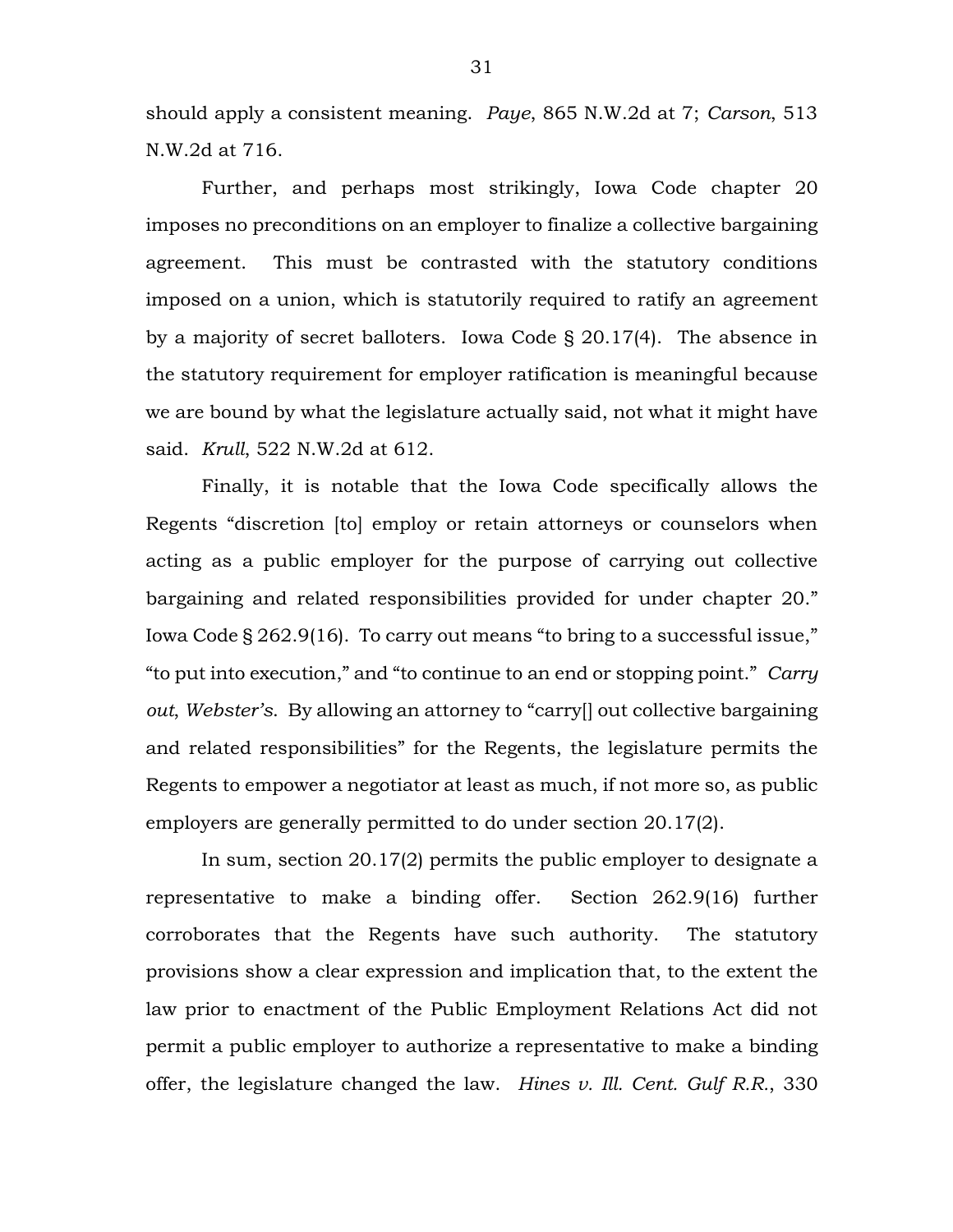N.W.2d 284, 289 (Iowa 1983). We must next determine whether PERB's rule withstands scrutiny in light of that statutory interpretation.

## **III. Whether PERB's Rule Is Valid.**

**A. Introduction.** PERB has a rule imposing a ratification requirement on the public employer before a "tentative" collective bargaining agreement may take effect. The version of PERB's rule in effect during the parties' collective bargaining discussions stated,

*Acceptance or rejection by public employer.* The public employer shall, within ten days of the tentative agreement, likewise meet to accept or reject the agreement, and shall within 24 hours of the acceptance or rejection serve notice on the employee organization of its acceptance or rejection of the proposed agreement; however, the public employer shall not be required to either accept or reject the tentative agreement if it has been rejected by the employee organization.

Iowa Admin. Code r. 621—6.4(3).

The district court held that PERB's employer ratification requirement prevented the formation of a collective bargaining agreement because the Regents did not ratify the tentative agreement reached by the parties' representatives and approved by SEIU's membership. In response to a challenge to the rule's validity from SEIU, the district court found the rule valid because it "merely spells out when and how" a public employer is to "meet before voting on any action within the scope of its duties" under Iowa's open-meetings law.

SEIU reiterates before us its challenge to the validity of PERB's rule. "A party aggrieved by application of an administrative rule may challenge [the rule's] validity in an independent action where the rule is sought to be applied." *Jew v. Univ. of Iowa*, 398 N.W.2d 861, 864 (Iowa 1987).

The majority opinion in this case holds, consistent with the district court, that PERB's rule applies to this case, and in light of Iowa's openmeetings law, is valid. And since the administrative rule requires a public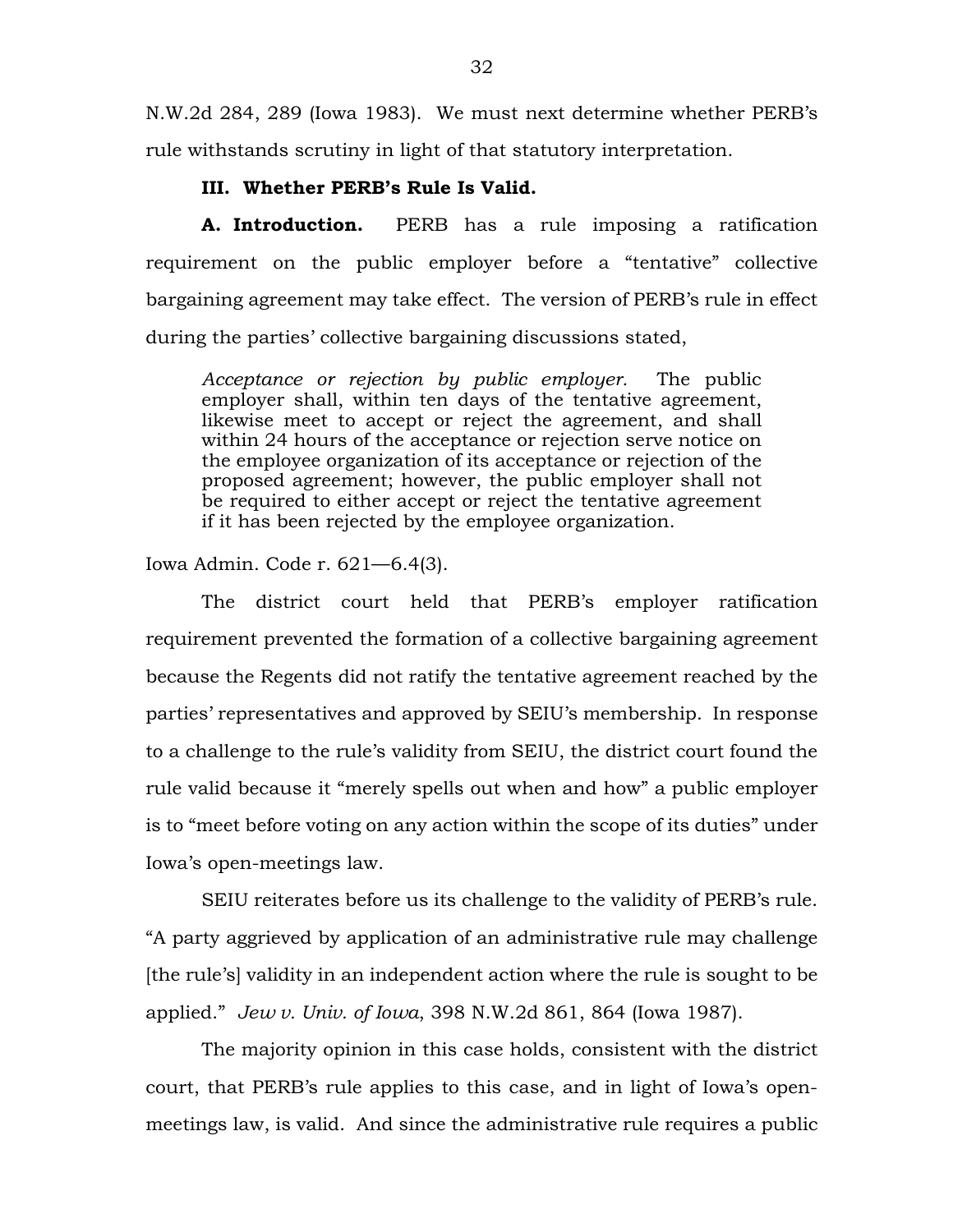employer to meet to accept a tentative agreement before a collective bargaining agreement can be formed, the opinion concludes that the Regents could not delegate authority to the designated representative to make a binding offer.

The decisional law on PERB's employer ratification requirement is sparse and consists of mere characterizations of the rule made in dicta. In *Moravia Community School District v. Moravia Education Association*, 460 N.W.2d 172, 178 (Iowa Ct. App. 1990), the court of appeals observed that the rule gives both the public employer and union the right to accept or reject the tentative agreement. Likewise, a PERB hearing officer has explained that "Rule 6.4 . . . essentially provides for a procedure whereby labor and management must ratify the terms of a proposed or 'tentative' collective bargaining agreement." *Local Union 2003, I.B.P.A.T. & Lyon County*, 80-HO-2013, at 3 (Oct. 30, 1981).[11](#page-32-0) Another PERB hearing officer stated that, pursuant to the rule, a public employer always has an obligation to accept or reject the tentative agreement reached by its negotiating team. *AFSCME, AFL-CIO, Local No. 888 & City of Clinton*, 77- HO-838, at 8 n.10 (Feb. 18, 1977).<sup>[12](#page-32-1)</sup> No Iowa appellate court has examined the validity of PERB's employer ratification requirement. Indeed, no reported judicial decision even turns on the employer ratification requirement. In short, this is a case of first impression.

In deciding whether PERB's rule is valid, I begin by determining the appropriate standard of review. Following that determination, I apply the

<span id="page-32-0"></span> <sup>11</sup>*Available at* https://iowaperb.org/Document?db=IOWA-STATE-PERBS&query= (select+0+(byhits+(eq+ISSUANCE\_DATE+%601981%2F10%2F30))) [https://perma.cc/ 3J4E-GGD6].

<span id="page-32-1"></span><sup>12</sup>*Available at* https://www.iowaperb.org/Document?db=IOWA-STATE-PERBS &query=(select+1+(byhits+(eq+ISSUANCE\_DATE+%601977%2F02%2F18))) [https:// perma.cc/552K-QXCG].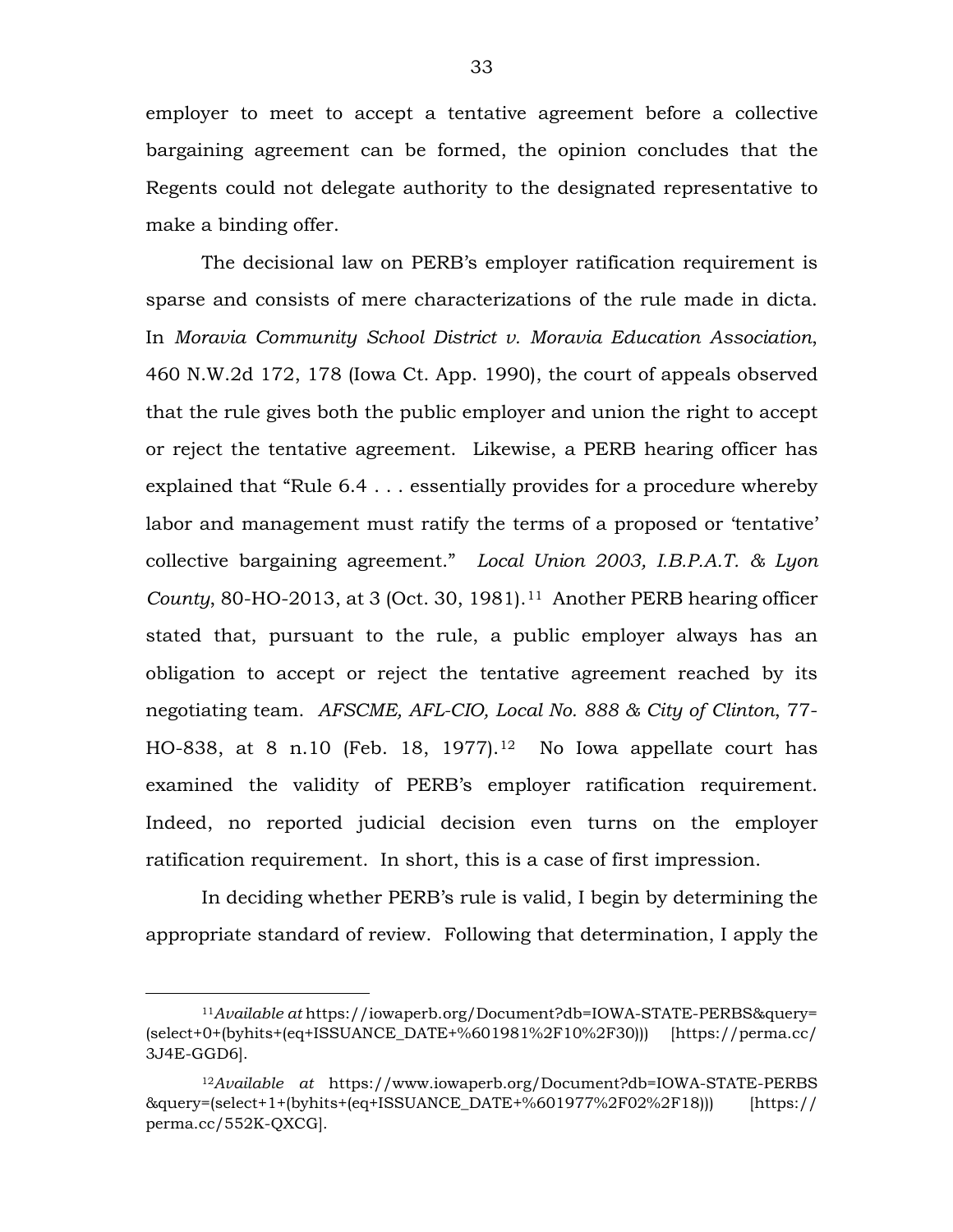standard to PERB's rule. Finally, I evaluate the purported relevance of Iowa's open-meetings law to the validity of PERB's rule.

#### **B. Standard of Review.**

1. *Overview.* An agency has only the authority or discretion delegated by law. Iowa Code § 17A.23(3). An agency cannot expand or enlarge its authority or discretion beyond the powers delegated to it. *Id.* And a grant of rulemaking authority is construed narrowly unless specifically provided in statute. *Id.*

Where agency action is based on statutory interpretation, our standard of review depends on whether the legislature has clearly vested in the agency the authority to interpret the statutory provision. *Id.* § 17A.19(10)(*c*), (*l*). If the legislature has so vested interpretive authority, we determine whether the interpretation is "irrational, illogical, or wholly unjustifiable." *Id.* § 17A.19(10)(*l*). If the legislature has not clearly vested interpretive authority in the agency to interpret the provision, we determine whether the agency's interpretation is "erroneous." *Id.* § 17A.19(10)(*c*). In the latter situation, our standard of review is for corrections of error at law and we are free to substitute our interpretation of the statute de novo. *Tremel v. Iowa Dep't of Revenue*, 785 N.W.2d 690, 692–93 (Iowa 2010). As is apparent, an agency interpretation is entitled to a greater amount of deference when the legislature has vested the agency with interpretive authority.

The Iowa approach to reviewing agencies' statutory interpretation is based on the following rationale:

It would be improper for a court to simply substitute, without any deference to the agency's view, the court's own view of the meaning of a statutory term that the General Assembly had clearly delegated to the discretion of any agency to elaborate, because in that situation the court would be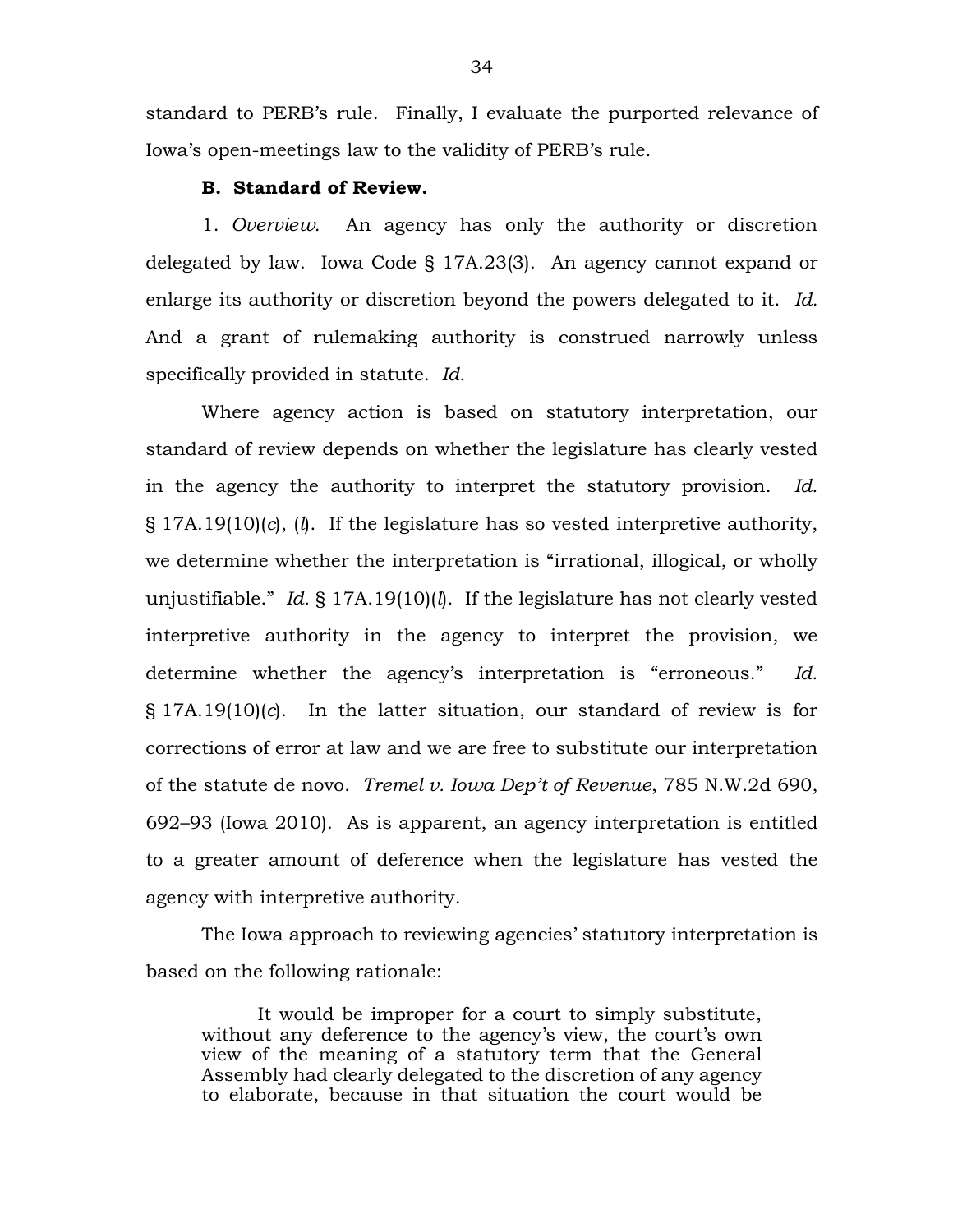violating the statute delegating that discretionary authority to the agency.

Arthur E. Bonfield, *Amendments to Iowa Administrative Procedure Act, Report on Selected Provisions to Iowa State Bar Association and Iowa State Government* 63 (1998) [hereinafter Bonfield]. *See generally* Cary Coglianese, Chevron*'s Interstitial Steps*, 85 Geo. Wash. L. Rev. 1339, 1349 (2017) ("[A] court doing anything other than deferring would be failing to honor the law itself, as these statutes expressly give the agencies the responsibility to define pertinent statutory terms."). That rationale is an instance of the "faithful agent" theory of the judiciary's role in statutory interpretation. Rooted in the constitutional separation of powers, the faithful agent theory holds that judges should give effect to the legislature's intent because the constitutional power to make law is located in the legislature. *See* Valerie C. Brannon, Cong. Research Serv., R45153, *Statutory Interpretation: Theories, Tools, and Trends* 4–5 (2018), https://fas.org/sgp/crs/misc/R45153.pdf.

The legislature may clearly vest interpretive authority in two ways. *Renda*, 784 N.W.2d at 11–14. One way is through an express grant of interpretive authority. *Id.* at 11. An express grant of interpretive authority occurs when the legislature "explicitly address[es] in legislation the extent to which an agency is authorized to interpret a statute." *Id.* For instance, in *Iowa Association of School Boards v. Iowa Department of Education*, 739 N.W.2d 303, 307 (Iowa 2007) (quoting Iowa Code § 256.9(16) (2003)), we noted that the department of education's enabling statute stated that "the director 'shall . . . [i]nterpret the school laws and rules relating to the school laws.'"

In addition, even in the absence of an express grant, the legislature may clearly vest in an agency the authority to interpret certain statutory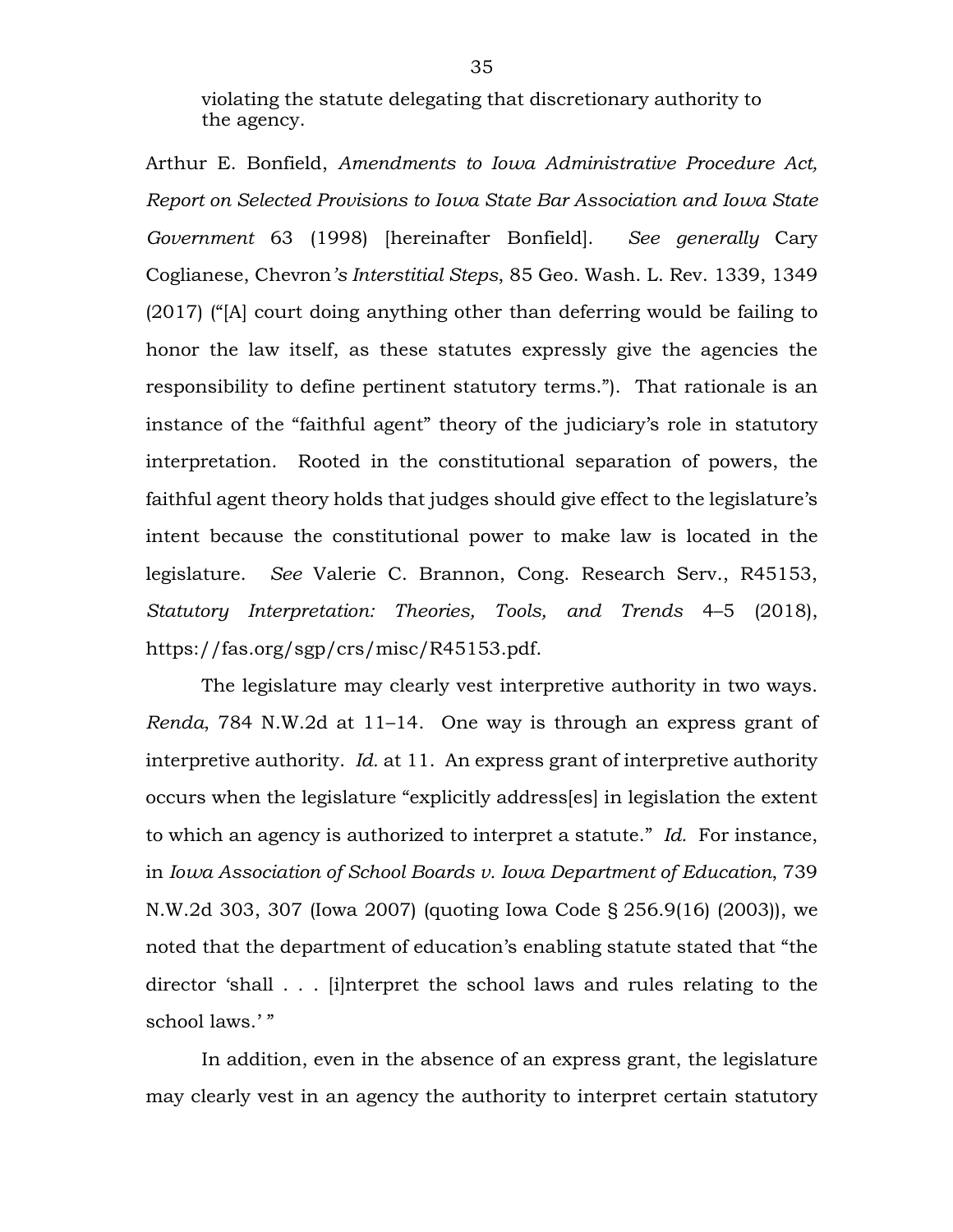phrases or provisions. *Renda*, 784 N.W.2d at 11–14; *see* Bonfield at 63. This is based on the recognition that the IAPA's use of the term "clearly" is less restrictive than the term "expressly." *Renda*, 784 N.W.2d at 11. Under this mode of analysis, broad articulations concerning agency authority are avoided; instead, the focus is on the particular statutory phrase or provision at issue in a given case. *Renda*, 784 N.W.2d at 11–14. For example, in *Andover Volunteer Fire Department v. Grinnell Mutual Reinsurance*, 787 N.W.2d 75, 80 (Iowa 2010), we determined that the legislature did not intend to grant the workers' compensation commissioner the authority to interpret the statutory phrase "summoned to duty."

Therefore, to determine whether the legislature has clearly vested PERB with interpretive authority relevant to the question before us, we must consider both express and implicit vesting of interpretive authority. I first address express authority.

2. *Express vesting of interpretive authority.* In *State v. Public Employment Relations Board*, 744 N.W.2d 357, 360 (Iowa 2008), we considered whether PERB was granted interpretive discretion with respect to Iowa Code chapter 20 by examining the powers vested in the agency. We noted that the statute provided that

[t]he general assembly declares that the purposes of the public employment relations board established by this chapter are to *implement* the provisions of this chapter and *adjudicate* and *conciliate* employment-related cases involving the state of Iowa and other public employers and employee organizations.

*Id.* (quoting Iowa Code § 20.1 (2001)). We also observed that the statute listed numerous powers and duties of PERB, including that PERB shall "[a]dminister the provisions [of this chapter]" and "adopt rules 'to carry out the purposes of this chapter.' " *Id.* (quoting Iowa Code §§ 20.1, .6 (2007)).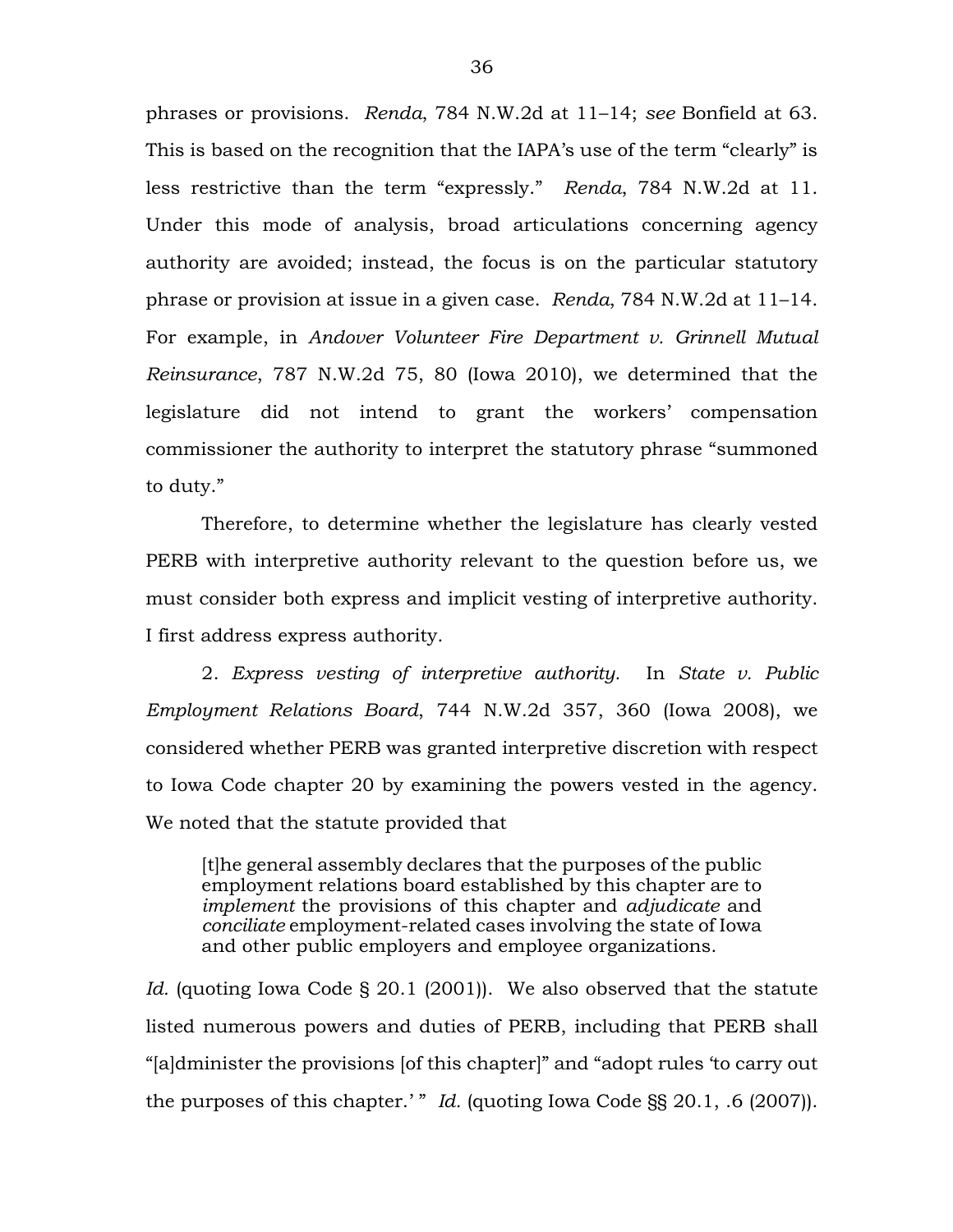We concluded that "[w]hile it is obvious the legislature has afforded PERB extensive powers to implement and administer the provisions of chapter 20, it is not clear that the legislature intended to delegate interpretive powers to PERB." *Id.* We therefore reviewed PERB's statutory interpretation under the less deferential standard under Iowa Code section 17A.19(10)(*c*). *Id.*

Our analysis in *Public Employment Relations Board* predated the distinction between express and implicit vesting of interpretive authority explicated in *Renda*, 784 N.W.2d at 11–14. We did not use *Renda*'s phraseology or analytical approach. *See Pub. Emp't Relations Bd.*, 744 N.W.2d at 360. Instead, we broadly considered whether the agency had interpretive authority over the entirety of chapter 20 by virtue of the powers vested in the agency and did not consider whether the statutory phrases or provisions at issue in the case clearly vested interpretive authority in the agency. *See id.* Therefore, the precedential value of the decision is limited to this: the provisions we examined do not constitute an express grant of interpretive authority over the entirety of chapter 20.

We employed a similar analytical approach in *Waterloo Education Association v. Iowa Public Employment Relations Board*, 740 N.W.2d 418, 419–20 (Iowa 2007). We explained that because the interpretive question of whether a proposal is a mandatory subject of collective bargaining was not "explicitly" vested in PERB's discretion, our review was for correction of errors at law. *Id.* at 420.

Following those decisions, in 2010, the legislature expressly vested in PERB interpretive authority over chapter 20. 2010 Iowa Acts ch. 1165, § 6 (codified at Iowa Code § 20.6(1) (2011)). No longer was PERB only instructed to "[a]dminister" chapter 20; the new provision stated that "[PERB] shall . . . [i]nterpret, apply, and administer the provisions of this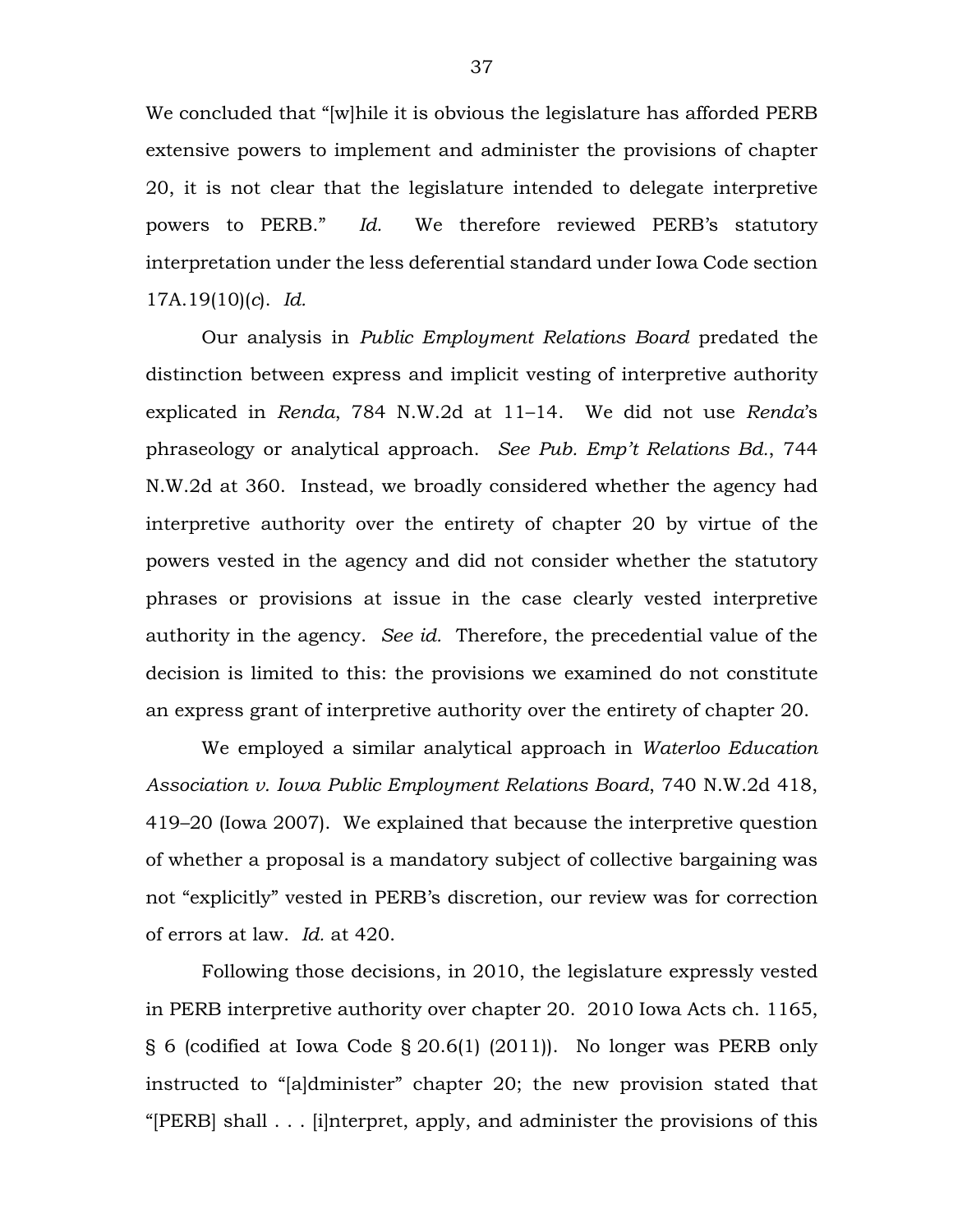chapter." Iowa Code § 20.6(1) (2011). The legislature withdrew that authority on February 17, 2017. 2017 Iowa Acts ch. 2, § 2 (codified at Iowa Code § 20.6(1) (2018)).

The majority opinion in this case would defer to PERB's interpretation of Iowa Code chapter 20 as to its statutory authority to promulgate rule 621—6.4(3) because of the legislature's 2010 express grant of interpretive authority. The reasoning, however, is unsound.

There are three problems with relying on the 2010 express grant to defer to PERB. First, an express grant of interpretive authority is not relevant to our standard of review if it did not "appl[y] to the agency action at the time that action was taken." Iowa Code § 17A.19(8)(*b*) (2017). Consequently, an express grant of interpretive authority postdating an agency action based on interpretation is not a reason to defer to the agency interpretation.Second, even if one were to interpret the section 17A.19(8)(*b*) requirement to permit for retroactive application of an express grant of interpretive authority, there is no indication of legislative intent to make the 2010 express grant retroactive. Third, if the 2010 express grant is viewed as retroactive, the same view should be taken on the 2017 withdrawal of express interpretive authority.

For purposes of brevity, I focus on the first proposition. The relevant question for determining our standard of review is not whether an agency has ever been granted interpretive authority, or even whether the Iowa statutes generally applicable during the factual circumstances of a particular case would grant interpretive authority to an agency that takes action during that time. Instead, the relevant question is whether the agency action challenged by the aggrieved party is based on an interpretation made by the agency *while it had interpretive authority*.

38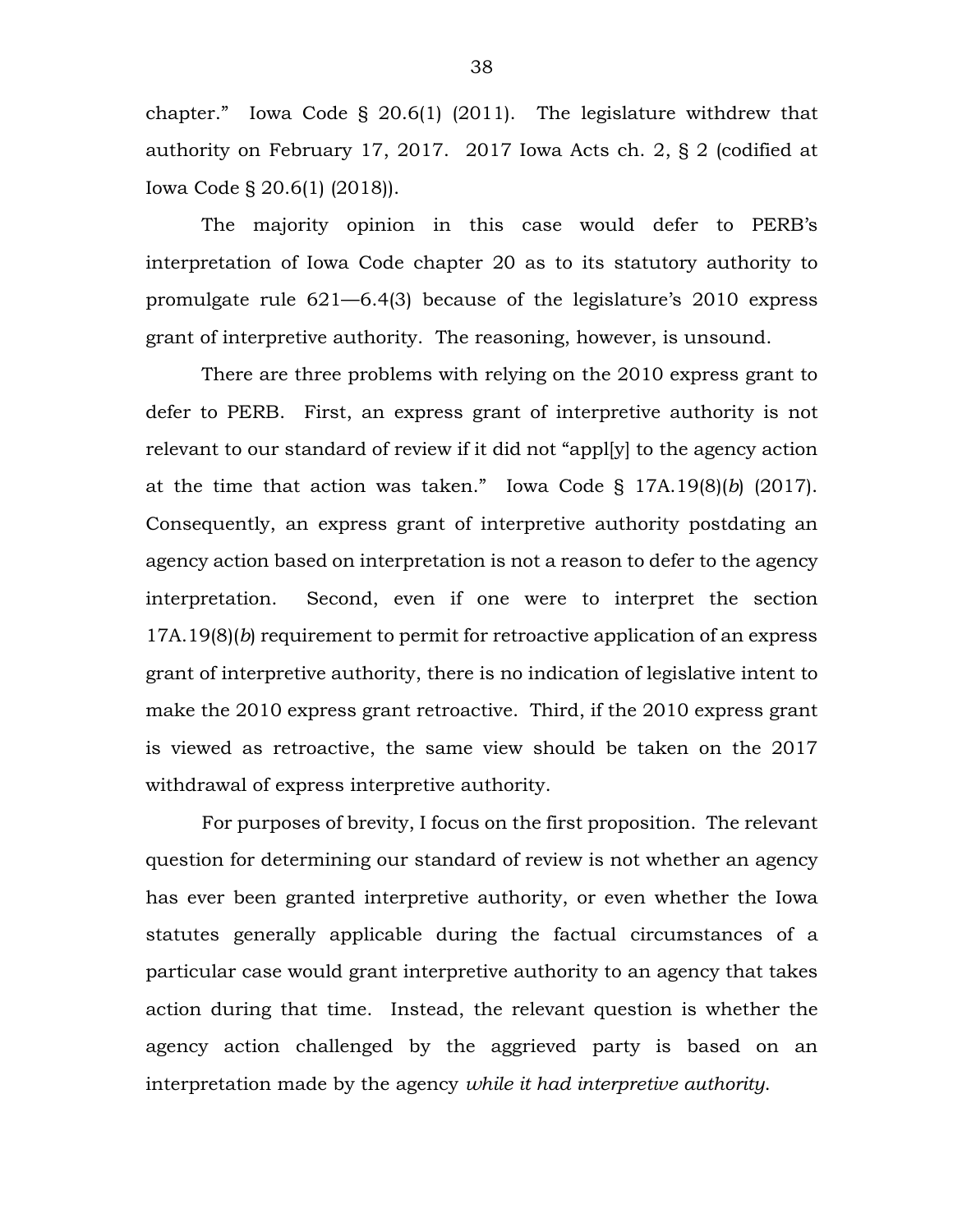The IAPA, I think, mandates this approach. The IAPA instructs the court to "reverse . . . agency action" under a host of conditions, two of which concern agency action based on statutory interpretation. *See id.* § 17A.19(10)(*c*), (*l*). As noted above, the distinction between the two provisions is whether interpretation of the statutory provision in question has "clearly been vested by a provision of law in the discretion of the agency." *Id.* I acknowledge that, standing alone, those IAPA sections could be read as requiring deference to an agency interpretation if, *at any time*, interpretive authority has "clearly been vested by a provision of law in the discretion of the agency." But that reading is foreclosed by a neighboring provision of section 17A.19.

Section 17A.19(8)(*b*) instructs that "[t]he validity of agency action must be determined in accordance with the standards of review provided in this section, *as applied to the agency action at the time that action was taken*." *Id.* § 17A.19(8)(*b*) (emphasis added). Pursuant to section 17A.19(8)(*b*), we must apply our standard of review to the circumstances existing when the agency took action. *See Brummer*, 661 N.W.2d at 168 n.1 (Iowa 2003) (explaining that under section 17A.19(8)(*b*), "we must focus on the agency's actions during the time period in which" the agency took the action challenged by appellant). Thus, in order for an agency interpretation to be granted deference, the IAPA requires a temporal identity between interpretive authority and the agency action based on statutory interpretation.

Moreover, the grammatical subject at issue in Iowa Code section 17A.19(10) is "agency action." The IAPA thus instructs us to review the circumstances of that action. There is no suggestion in the IAPA that agency action may be somehow temporally disconnected from, or not an exercise of, a clear vesting of interpretive authority. Similarly, the statute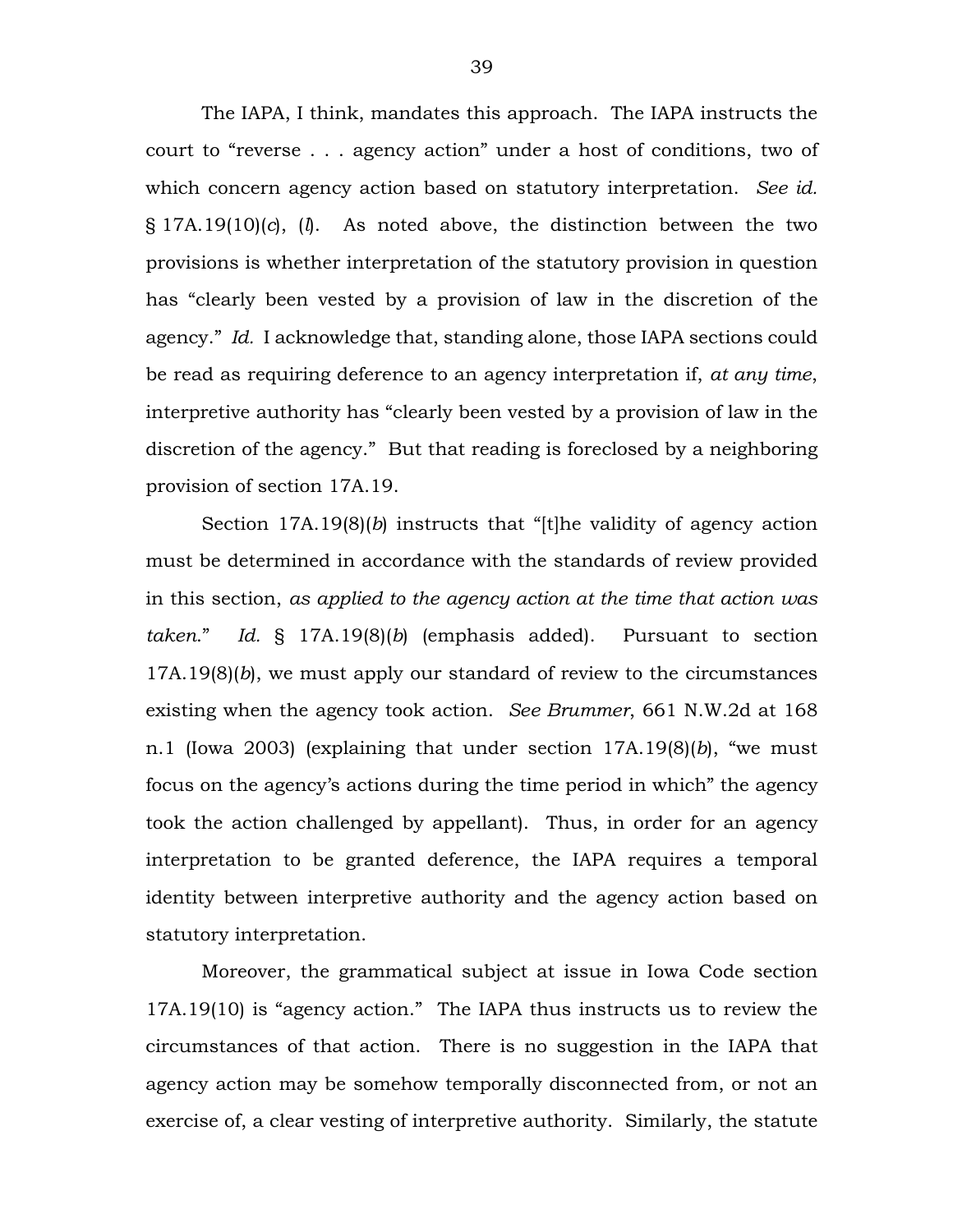is silent on the notion that there may be a temporal disconnect between the provision of law interpreted and the provision of law vesting the agency with interpretive authority.

Consider our deference rules in practice. Suppose an agency takes final action based on its interpretation of a statute. Later, the legislature expressly vests the agency with interpretive authority and, afterwards, a case challenging the agency action comes before us. Then, the legislature withdraws the express grant of interpretive authority, and another case comes before us involving a challenge to the same agency action. Would we apply a different standard of review to the same agency action in the two cases? The IAPA answers that problem in telling us to review "agency action," not later circumstances, and, even more specifically, "agency action at the time that action was taken." *Id.* § 17A.19(8)(*b*), (10).

Additionally, the temporal identity requirement is consistent with the rationale for deferring to agency interpretations. As explained above, the rationale for deference is based on the notion that if the legislature delegates discretionary authority to an agency to interpret a statutory term, the court would violate that legislative choice were it to substitute its own view of the proper interpretation without any deference to the agency. Bonfield at 63. By the same token, where an interpretation predates an express grant of interpretive authority, the court honors the prior legislative choice to not grant interpretive authority by refusing to defer. Moreover, the rationale is premised on the notion that the agency actually exercises its express interpretive authority, something which would be impossible for an agency that acted before the express grant was in existence.

Our precedent also demands a temporal identity between interpretation and interpretive authority. Under the IAPA, we have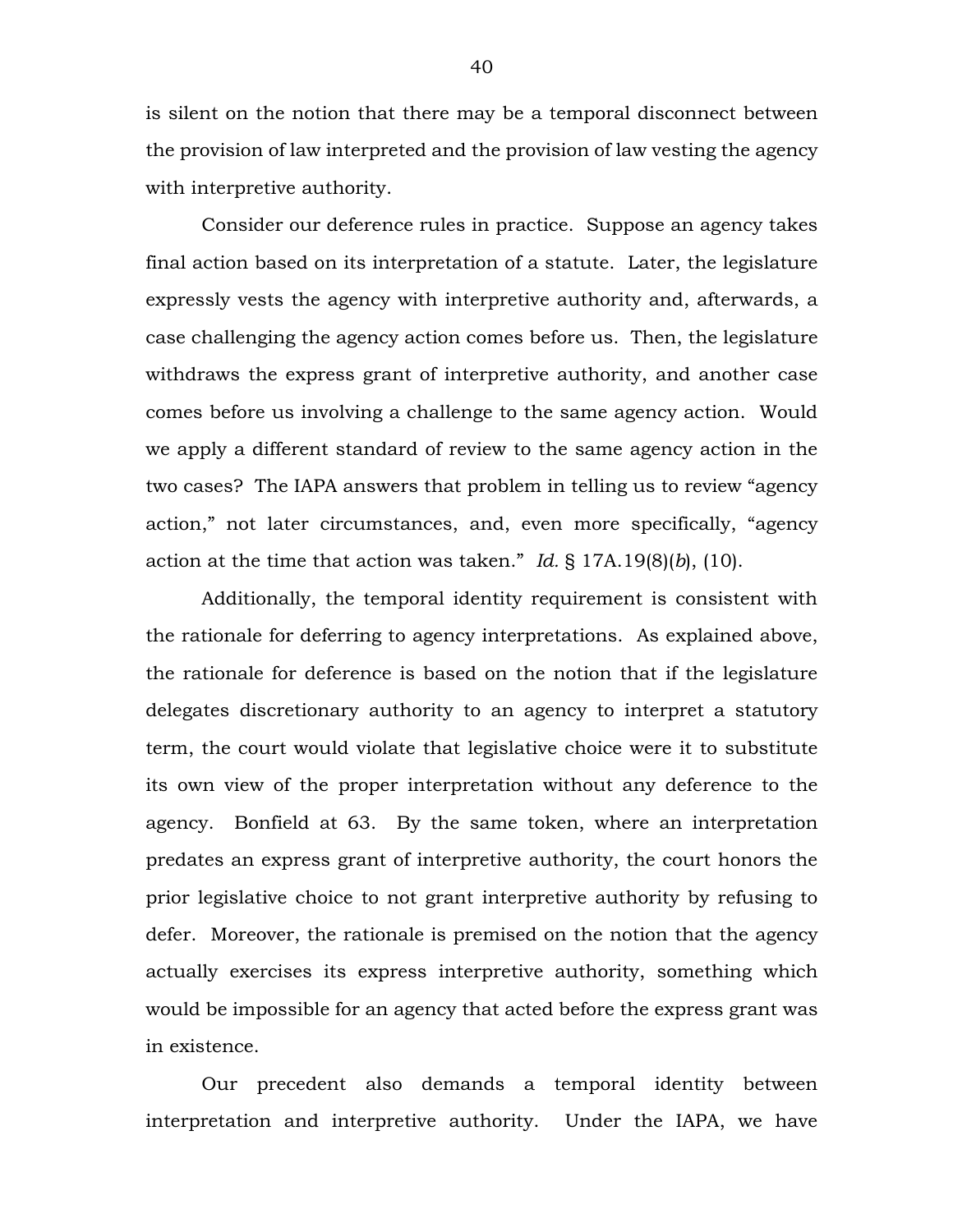explained that "[o]ur standard of review depends on the aspect of the agency's decision that forms the basis of the petition for judicial review." *Simon Seeding & Sod, Inc. v. Dubuque Human Rights Comm'n*, 895 N.W.2d 446, 455 (Iowa 2017) (quoting *Burton v. Hilltop Care Ctr.*, 813 N.W.2d 250, 256 (Iowa 2012)). So, where an agency's statutory interpretation forms the basis of the challenge to the agency action, our standard of review depends on that interpretation. Requiring a temporal identity between the agency's interpretation and the existence or nonexistence of clearly vested interpretive authority ensures that our standard of review depends on the interpretation. Without such a requirement for temporal identity, our standard of review would instead depend on an unbridled rifling through past and present statutes to uncover any express delegation of interpretive authority.

Further, an agency has only the authority or discretion delegated by law. Iowa Code § 17A.23(3); *see Brakke v. Iowa Dep't of Nat. Res.*, 897 N.W.2d 522, 533 (Iowa 2017) ("The power of the agency is limited to the power granted by statute."). The provision codifies the law that an agency "may not exercise any authority outside the scope of that lawfully delegated authority." Bonfield at 73. A retroactive delegation of interpretive authority conflicts with that provision because it would allow an agency to act with interpretive authority it lacks at the time of action. If at all possible, we harmonize apparent conflicts among statutes. *Papillon v. Jones*, 892 N.W.2d 763, 773 (Iowa 2017).

For similar reasons, a retroactive delegation of interpretive authority could present separation of powers problems. We interpret statutes to avoid constitutional problems. *In re Guardianship of Kennedy*, 845 N.W.2d 707, 711–14 (Iowa 2014). Our constitution provides for a separation of powers in stating that "no person charged with the exercise of powers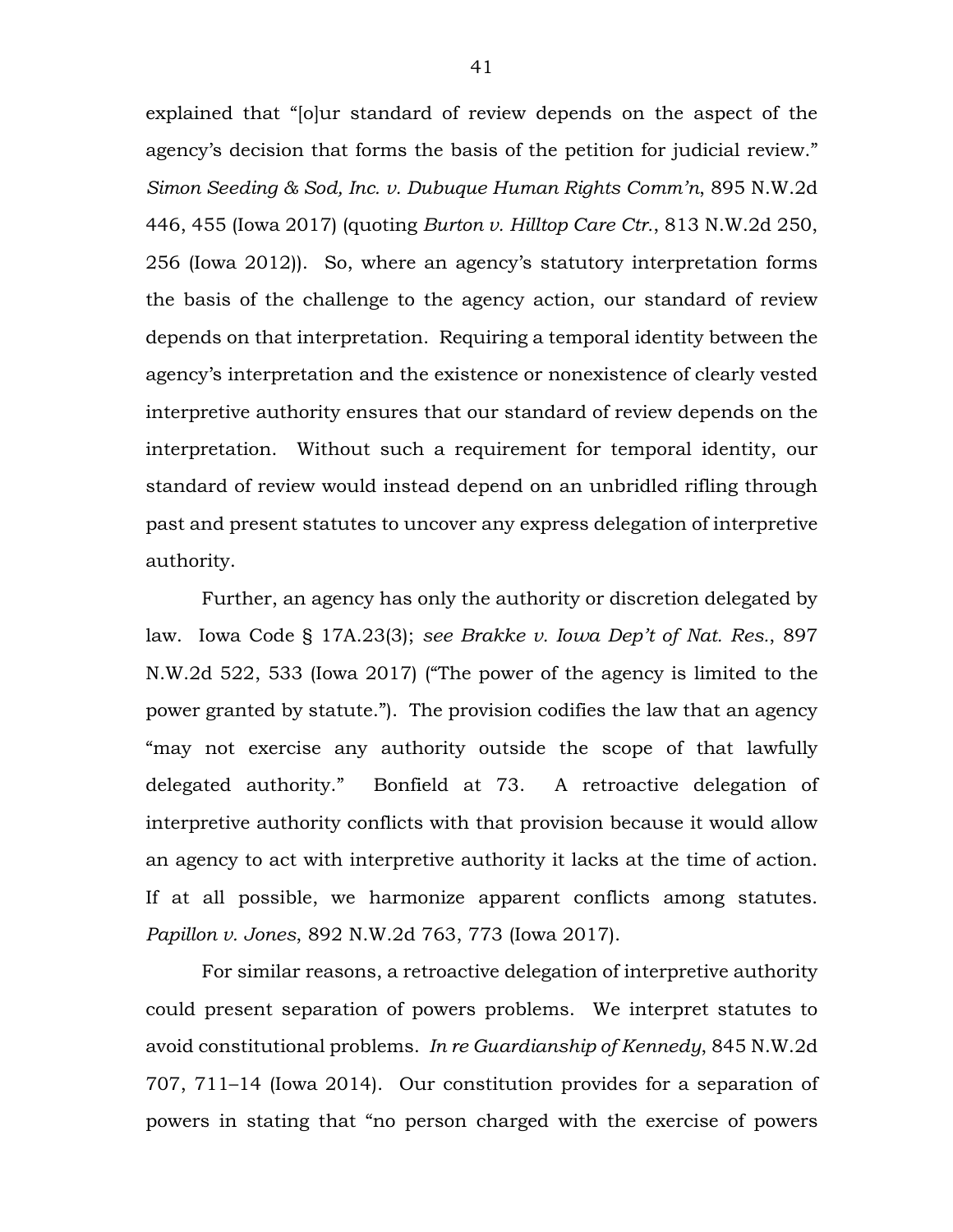properly belonging to [either the legislative, executive, or judicial department] shall exercise any function appertaining to either of the others." Iowa Const. art. III, § 1. Thus, an agency cannot exercise a nondelegated lawmaking power held by the legislature or judicial branch. When the express delegation is not in existence, the agency does not act with its power. *See City of Arlington v. Fed. Commc'ns Comm'n*, 569 U.S. 290, 312, 133 S. Ct. 1863, 1877 (2013) (Roberts, C.J., dissenting) ("An agency cannot exercise interpretive authority until it has it . . . ."). A retroactive delegation of interpretive power would seem to violate the constitutional requirement of separation of powers because, at the time the agency acted, it lacked interpretive power.

This approach appears to be consistent with federal law. The Supreme Court recognizes that Congress may explicitly or implicitly leave a gap for the agency to fill. *Chevron, U.S.A., Inc. v. Nat. Res. Def. Council, Inc.*, 467 U.S. 837, 843–44, 104 S. Ct. 2778, 2782 (1984). "If Congress has explicitly left a gap for the agency to fill, there is an express delegation of authority to the agency to elucidate a specific provision of the statute by regulation." *Id.* In such circumstances, "any *ensuing* regulation" is entitled to deference. *United States v. Mead Corp.*, 533 U.S. 218, 227, 121 S. Ct. 2164, 2171 (2001) (emphasis added). By its use of the word "ensuing," the Court suggests that regulations entitled to deference are those which occur after or as a result of the explicit delegation. And the Court's decisions bear out that deference is accorded agency actions taken pursuant to an express delegation. *See, e.g.*, *Atkins v. Rivera*, 477 U.S. 154, 162, 106 S. Ct. 2456, 2461 (1986) ("Because the Secretary's regulation . . . is adopted pursuant to the explicit grant of rulemaking authority . . . it is 'entitled to more than mere deference or weight.'" (quoting *Schweiker v. Gray Panthers*, 453 U.S. 34, 44, 101 S. Ct. 2633,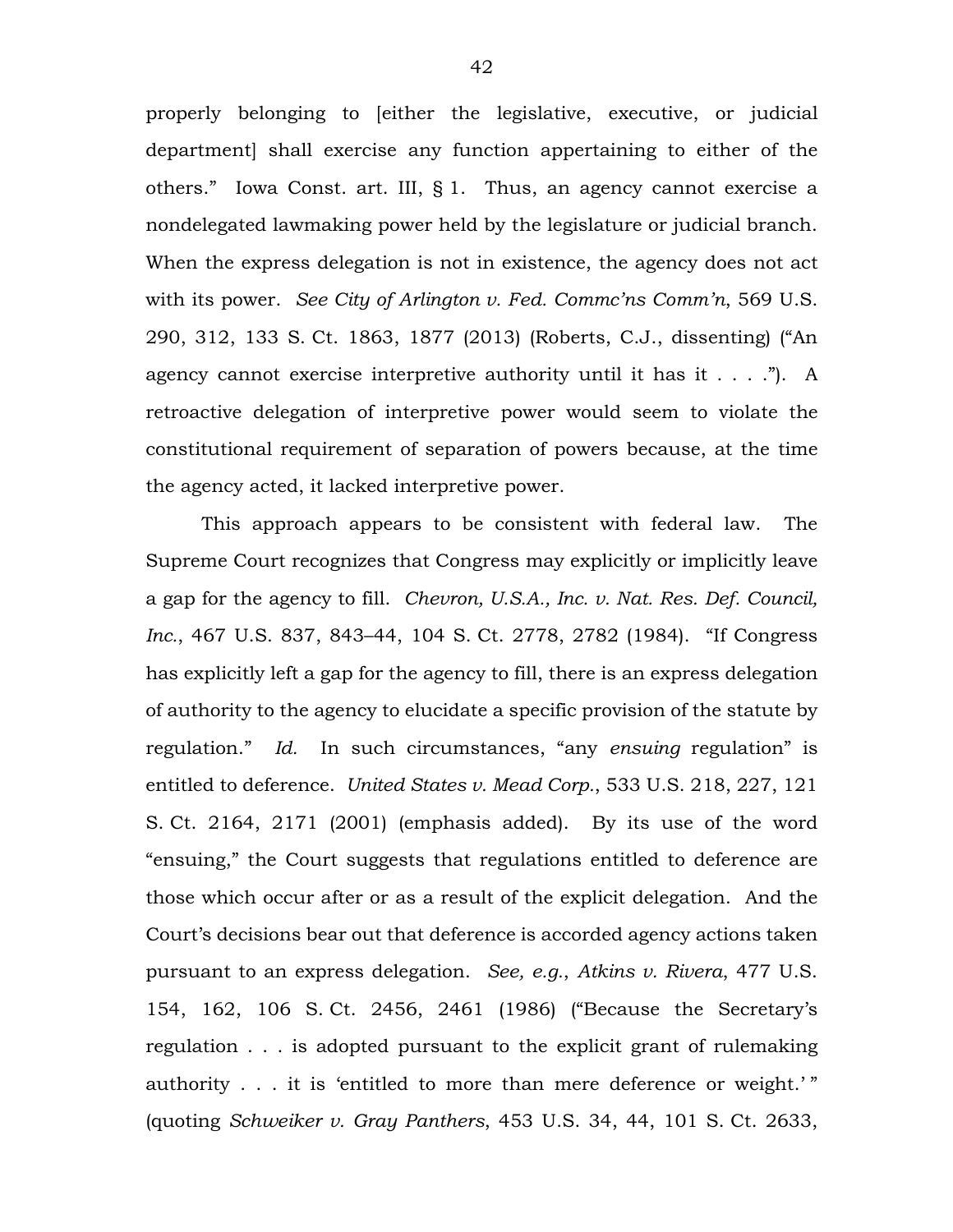2640 (1981)); *see also Rodriguez v. Sec'y of Health & Human Servs.*, 856 F.2d 338, 341 (1st Cir. 1988) ("The Secretary's rules governing maximum fees are . . . made pursuant to an explicit statutory delegation. They have, therefore, 'legislative effect.' " (quoting *Hogan v. Heckler*, 769 F.2d 886, 888 (1st Cir. 1985))).

In addition, the reason for refusing to defer here is consistent with the majority opinion released today in *United Electrical, Radio & Machine Workers of America v. Iowa Public Employment Relations Board*, 928 N.W.2d 101 (Iowa 2019). There, the majority holds that it would not employ the express delegation theory to defer to an agency interpretation made after the legislature withdrew express interpretive authority from the agency's organic statute. *Id.* at 108. Conversely, is there a reason to defer to an agency interpretation that preceded an express delegation of interpretive authority? The answer to this question, I think, must also be no. Underlying the answer to both scenarios is the notion that the legislature has reserved the right to delegate the authority held by administrative agencies. Iowa Code § 17A.23(3). We should not subvert the legislature's choice.

Therefore, we should interpret Iowa Code section 17A.19(10)(*c*), (*l*) as requiring a temporal identity between an agency action based on statutory interpretation and interpretive authority vested by a provision of law.

3. *No express grant of interpretive authority applied when PERB interpreted chapter 20 to enact or modify its employer ratification requirement.* PERB's rule was initially promulgated in 1975. *See* Iowa Admin. Code r. 660—6.4 (1975). At that time, the rule stated that the public employer's governing body must accept or reject a proposed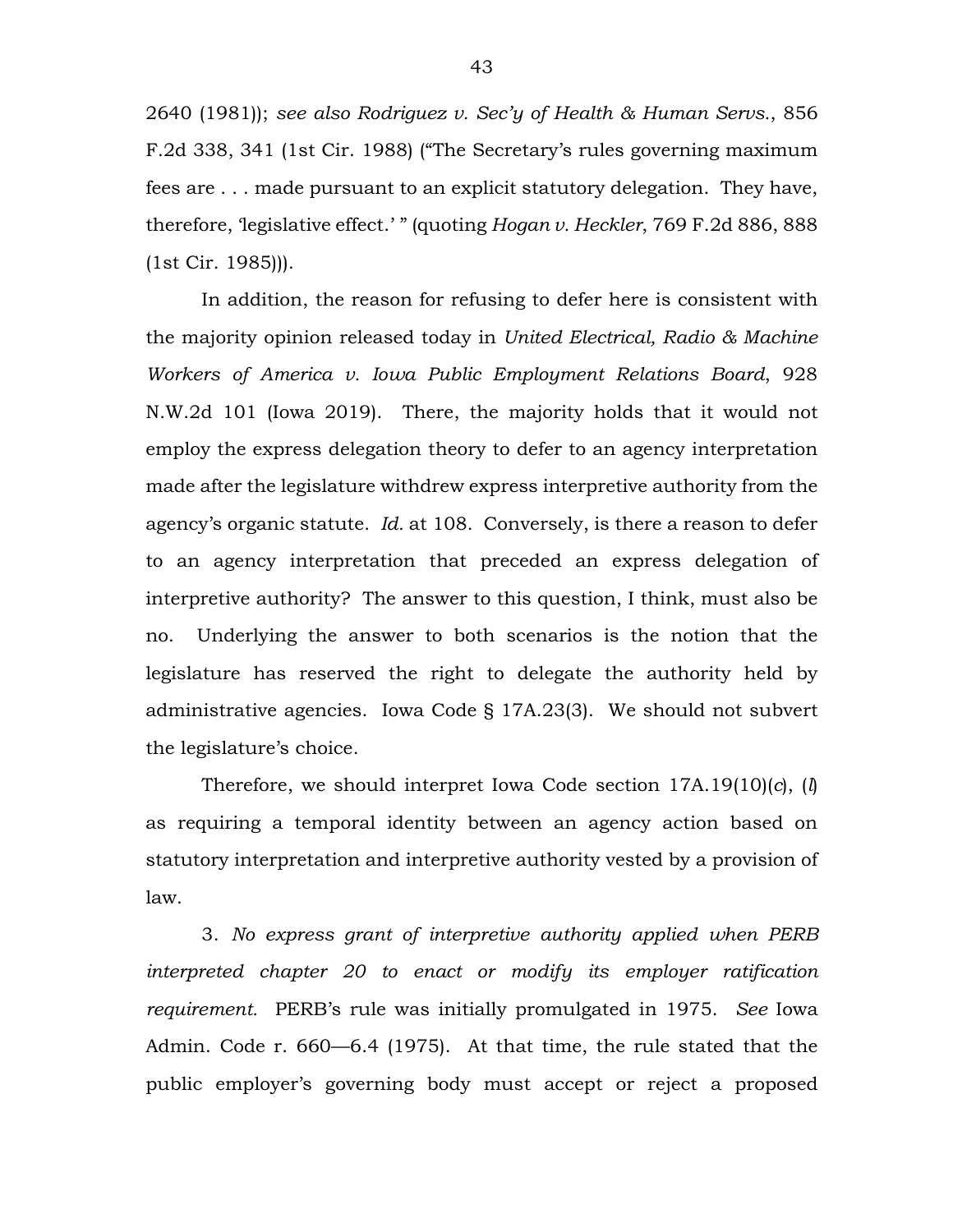agreement but only after a majority of voting members of the employee union supported ratification of the agreement. *See id.*

PERB substantively modified its rule a few times in the seven years after 1975. Just one year after initially promulgating the rule, PERB changed the rule to only require that "[t]he public employer shall serve notice on the employee organization of its acceptance or rejection of the proposed agreement." *See id.* r. 660—6.4 (Supp. Sept. 22, 1976). That language removed the conditions that the union ratify the agreement before the employer does so and that acceptance be done by the employer's governing body. *See id.* Then, in 1979, PERB reinserted the requirement for the public employer to wait until the union membership ratifies the agreement before meeting to accept or reject the agreement. *See id.* r. 660—6.4 (Supp. Oct. 3, 1979). Finally, in 1982, PERB again removed the waiting requirement and provided that, while a public employer had to meet to approve or reject a tentative agreement, it need not do so if the tentative agreement had already been rejected by the union membership. *See id.* r. 660—6.4 (Supp. Nov. 10, 1982).

PERB's initial rule and the three modifications between 1976 and 1982 are based on interpretations of the statute. At the time, just as it did during the parties' negotiations from 2016 to 2017, chapter 20 authorized a public employer to designate an individual to engage in collective bargaining negotiations, *see* Iowa Code § 20.17(2) (1975), and the only express ratification requirement applied to public employees, *see id.* § 20.17(4). Since PERB's employer ratification requirement and associated waiting period are not found on the face of the statute, they necessarily involve statutory interpretations.

Meanwhile, from 1975 to 1982, PERB did not have express interpretive authority over chapter 20. PERB's powers and duties were the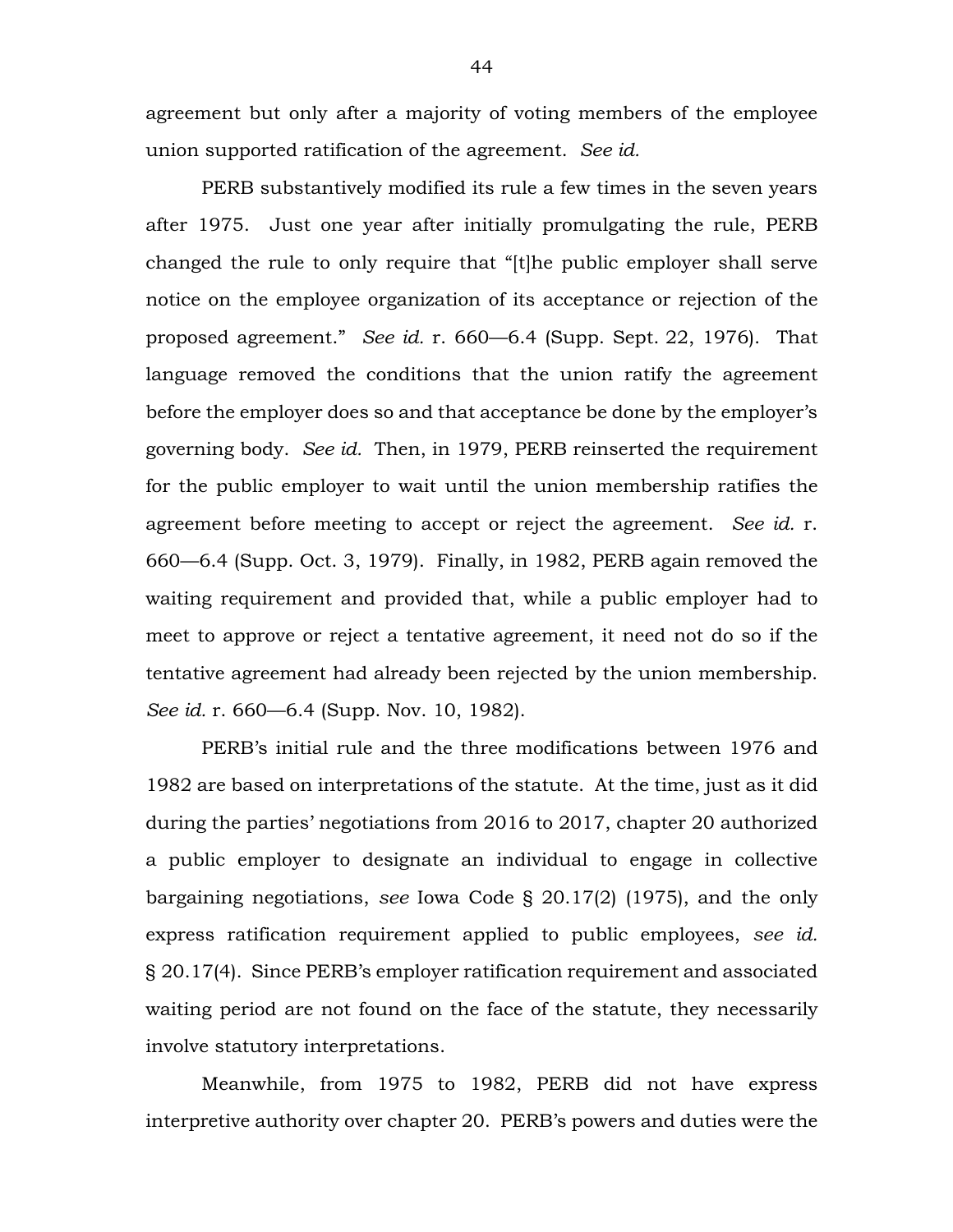same as, or fewer than, those we found to not grant interpretive authority in *Public Employment Relations Board*, 744 N.W.2d at 360. *See* Iowa Code § 20.6 (1975) (providing the board shall "[a]dminister the provisions of this chapter"). Moreover, of course, the express delegation of interpretive authority granted in 2010 was not in existence in 1975. Therefore, when it promulgated and amended its rule in 1975 and through 1982, PERB was not clearly vested with interpretive authority by an express provision. PERB's employer ratification requirement has not been substantively changed since 1982.

In 2015, PERB made "nonsubstantive amendments" to the public *notification* requirements also located in rule 6.4. 38 Iowa Admin. Bulletin 1046, 1046 (Dec. 9, 2015). PERB added the following clarifying phrase, indicated in italics, to the notification requirement:

The public employer shall, within ten days of the tentative agreement, likewise meet to accept or reject the agreement, and shall within 24 hours *of the acceptance or rejection* serve notice on the employee organization of its acceptance or rejection of the proposed agreement . . . ."

*Id.* at 1048. *That amendment does not modify the employer ratification requirement*. Moreover, the amendment did not interpret the statutory authority to designate a representative to engage in negotiations in Iowa Code section 20.17(2) or the statutory ratification requirements in Iowa Code section 20.17(4). It is simply, as PERB itself put it, a "nonsubstantive" change to clarify PERB's notification requirement. *Id.* at 1046. And, the amendment was made pursuant to PERB's rulemaking authority under Iowa Code section 20.6(5), not its interpretive authority. *Id.*

The majority, therefore, is wrong to assert that we should defer to PERB's rule because, according to the majority, PERB's 2015 amendments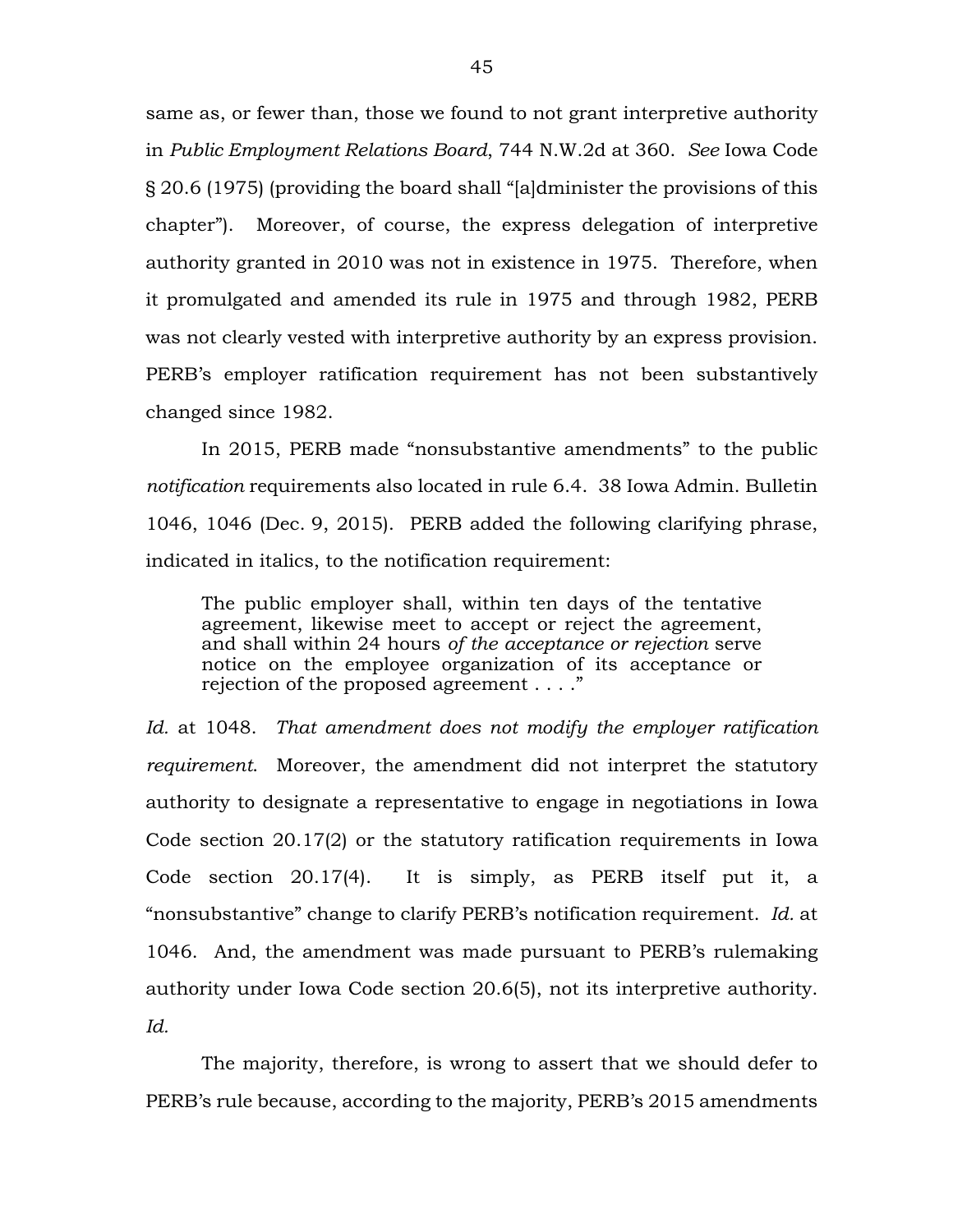"necessarily construed" chapter 20. Under the majority's approach, any administrative action would merit deference under Iowa Code section 17A.19(10)(*l*) so long as an express delegation of interpretive authority existed at the time. That cannot be right. Deference is only granted under section 17A.19(10)(*l*) to an agency action that is (i) based on statutory interpretation and (ii) prejudicial to the substantial rights of the person seeking judicial relief. The 2015 amendments are neither.

Consequently, the agency action involved in this case is based on an interpretation of Iowa Code chapter 20 by an agency that was not clearly vested with interpretive authority by an express grant of authority. As such, unless PERB has implicit interpretive authority over Iowa Code section 20.17(2), (4), our review is for correction of errors at law. Iowa Code § 17A.19(10)(*c*).

4. *Implicit vesting of interpretive authority.* As noted above, the legislature may clearly vest interpretive authority even if there is no express grant of interpretive authority. *Renda*, 784 N.W.2d at 11–14. In evaluating whether the agency has implicit interpretive authority, the focus is on the particular statutory phrase or provision at issue in a given case. *Id.* at 11–14. "[B]road articulations of an agency's authority, or lack of authority, should be avoided in the absence of an express grant of broad interpretive authority." *Id.* at 14.

To determine that the legislature has clearly vested interpretive authority in the absence of an express grant, we must be "firmly convinced that 'the legislature actually intended (or would have intended had it thought about the question) to delegate to the agency interpretive power with the binding force of law over the elaboration' of the terms." *Id.* at 14 (quoting Bonfield at 63). The "clearly been vested" requirement is more stringent than the view that federal law affords deference to an agency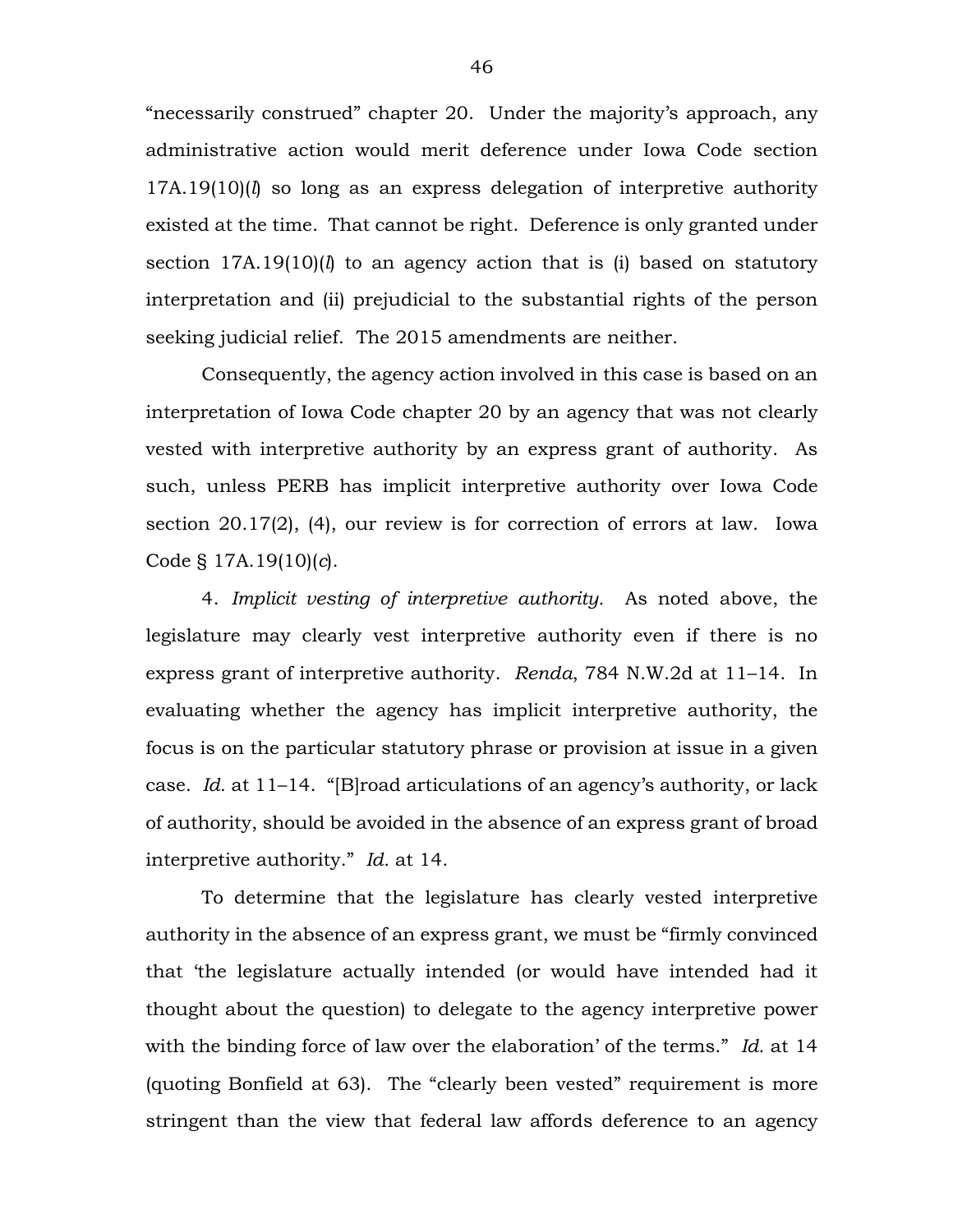interpretation when the language of a statute does not clearly and unambiguously answer a particular question. Bonfield at 63. We must examine the phrases or statutory provisions to be interpreted, their context, the purpose of the statute, the functions of and duties imposed on the agency, and other practical considerations to determine whether the legislature intended to give interpretive authority to an agency. *Renda*, 784 N.W.2d at 11–12.

When the statutory provision being interpreted is a substantive term within the special expertise of the agency, we have concluded that the agency has been vested with the authority to interpret the provision. *Id.* at 14 (collecting cases). For instance, in *Evercom Systems, Inc. v. Iowa Utilities Board*, 805 N.W.2d 758, 762–63 (Iowa 2011), we found the utilities board had been vested with authority to interpret the statutory phrase "unauthorized change in service" because it was a substantive term within the special expertise of the agency. We are also more likely to defer to an agency interpretation when the agency necessarily must interpret the statutory language at issue in carrying out its duties, but that basis standing alone is unlikely to be sufficient to warrant deference. *See Ramirez-Trujillo v. Quality Egg, L.L.C.*, 878 N.W.2d 759, 769–70 (Iowa 2016); *Iowa Ins. Inst. v. Core Grp. of Iowa Ass'n for Justice*, 867 N.W.2d 58, 65, 77 (Iowa 2015).

On the other hand, when provisions to be interpreted are found in a statute other than the statute the agency has been tasked with enforcing, or where a term has an independent legal definition that is not uniquely within the subject matter expertise of the agency, we conclude the agency has not been vested with interpretative authority. *Banilla Games, Inc. v. Iowa Dep't of Inspections & Appeals*, 919 N.W.2d 6, 12–13 (Iowa 2018); *Renda*, 784 N.W.2d at 14 (collecting cases). Similarly, we refuse to find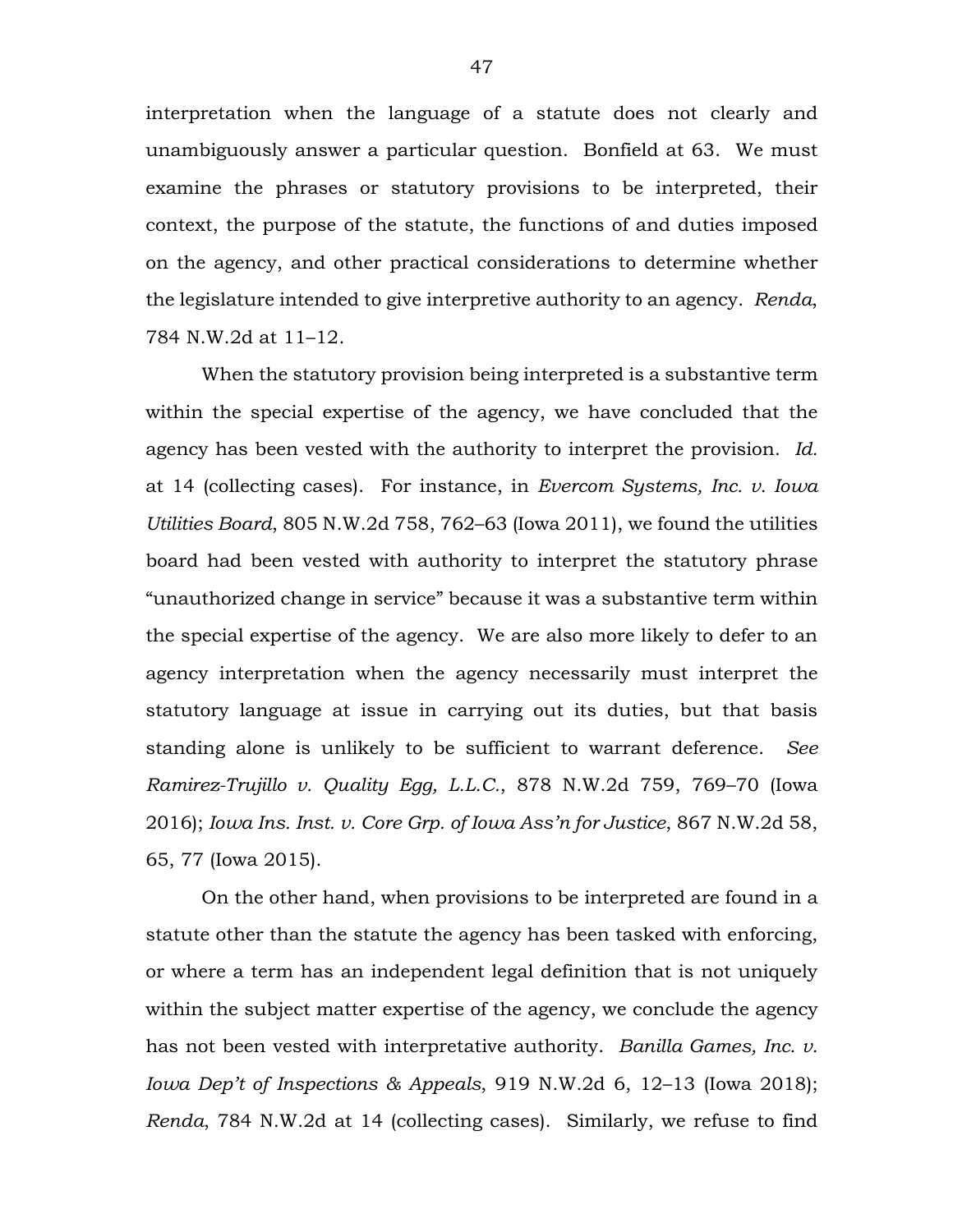interpretive authority over statutory language that is not complex or specialized, or which does not appear on its face to be technical. *See Banilla Games*, 919 N.W.2d at 13; *Irving v. Emp't Appeal Bd.*, 883 N.W.2d 179, 185 (Iowa 2016).

For instance, in *Renda*, we concluded that the Iowa Civil Rights Commission did not have interpretive authority over the terms "employee" and "dwelling." 784 N.W.2d at 14. Our analysis turned on the facts that both terms have specialized legal meaning, are widely used in areas of law other than the civil rights arena, and required for their interpretation the agency to consider provisions of law in other statutes. *Id.* Likewise, in *Neal v. Annett Holdings, Inc.*, 814 N.W.2d 512, 519 (Iowa 2012), we decided that because the phrase "suitable work" is found in other legal contexts and has a specialized legal meaning extending beyond the context presented in the case, we would not defer to the commissioner's interpretation of the phrase in the workers' compensation statute. In *Simon Seeding & Sod*, we held that the Dubuque Human Rights Commission was not entitled to deference for its interpretation of the phrase "regularly employs" because the phrase "is not a specialized term of art requiring the agency's unique expertise to apply" and "is used in other Iowa statutes." 895 N.W.2d at 455–56. And in *Bluml v. Dee Jay's Inc.*, 920 N.W.2d 82, 84 (Iowa 2018), we explained that the phrase "aris[es] out of . . . employment" is not technical or within the special expertise of the workers' compensation commissioner.

We have also been clear that rulemaking authority is not a conclusive determination of interpretive authority. Our precedent is replete with instances where we have determined that an agency was not clearly vested with interpretive authority despite the presence of rulemaking authority. *See Iowa Dental Ass'n v. Iowa Ins. Div.*, 831 N.W.2d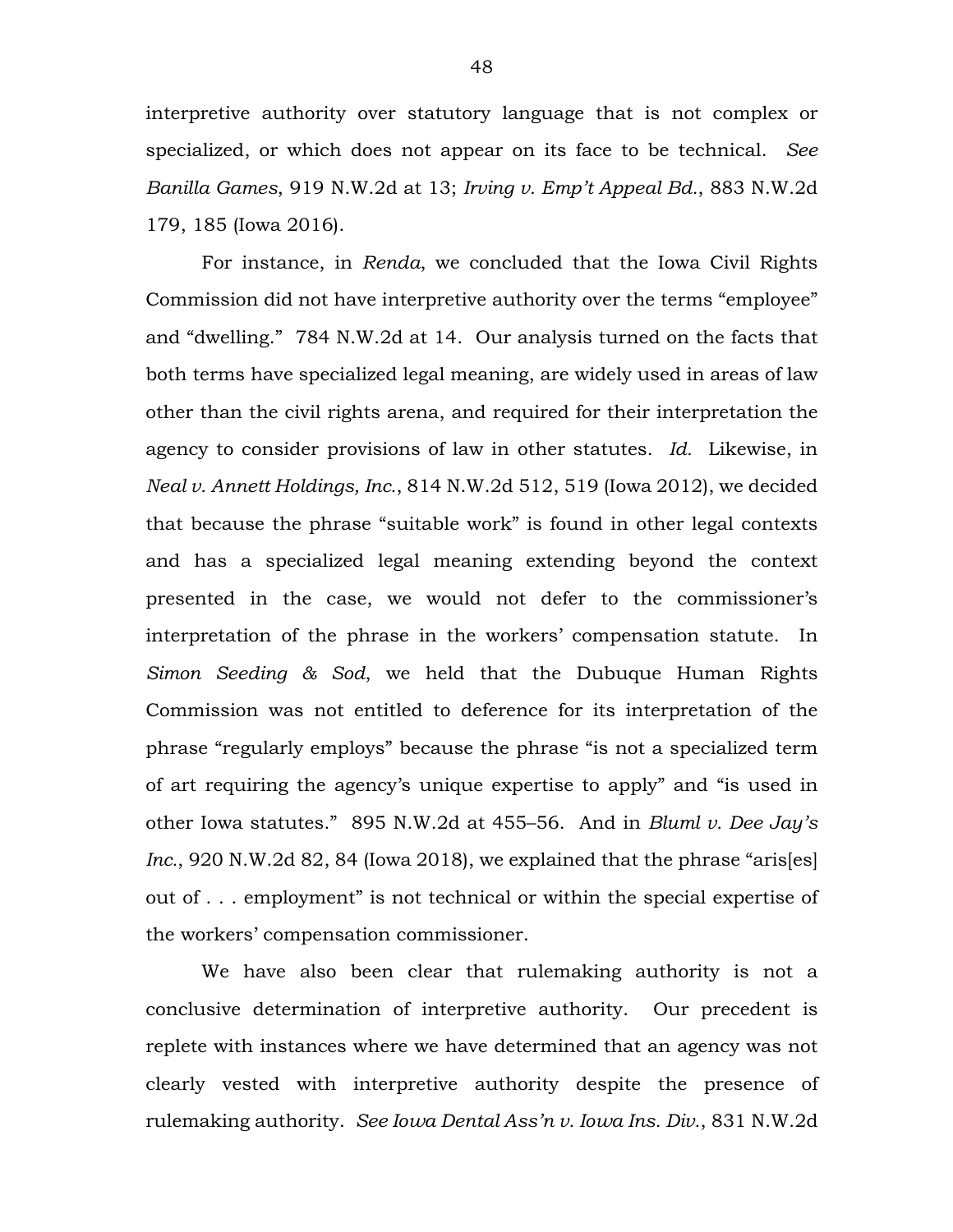138, 143–44 (Iowa 2013) (collecting cases); *Renda*, 784 N.W.2d at 12–13 (same). As we said in *Iowa Dental*, "[G]ranting the authority to make rules for enforcement purposes is not the same as granting authority to make interpretive rules." 831 N.W.2d at 144; *accord Rilea*, 919 N.W.2d at 385.

To my mind, the legislature has not implicitly granted PERB interpretive authority over the designated negotiator provisions in Iowa Code section 20.17(2) or the union ratification requirements in Iowa Code section 20.17(4).

Negotiations are a subject that cuts across many areas of statutory law.[13](#page-48-0) Even more specifically, other statutory provisions concern a person's authority to designate a negotiator to act on her behalf. *See, e.g.*, Iowa Code § 9A.102(1) (providing that a student athlete may authorize a person to negotiate a professional sports or endorsement contract on the student's behalf). Similarly, while the Iowa Code provides that the department of administrative services negotiates collective bargaining agreements for other agencies, the Regents' authority to negotiate collective bargaining agreements is distinguished. *Id.* § 8A.402(1)(*g*). Negotiations are also an issue that courts have developed in the common law of contracts. *See, e.g.*, *In re Marriage of Masterson*, 453 N.W.2d 650, 654 (Iowa Ct. App. 1990) ("It goes without saying that whether preliminary

<span id="page-48-0"></span> <sup>13</sup>*See, e.g.*, Iowa Code §§ 6B.2B, .54 (2017) (requiring agency to make a good faith effort to negotiate before condemning property by eminent domain); *id.* § 8B.24(5)(*b*) (providing conditions under which information technology may be procured by negotiation); *id.* § 28J.9(18)(*c*) (authorizing board of directors to provide criteria for port authority construction contracts in certain circumstances); *id.* § 68B.31(8) (authorizing negotiated settlements of legislative ethics committee complaints); *id.* § 73.19 (authorizing negotiated contracts in awarding a contract under the targeted small business procurement goal program); *id.* § 99D.9C(4)(*c*)(1) (stating that if parties cannot reach agreement on the terms of a lease associated with greyhound racing and begin arbitration, "[t]he parties may continue to negotiate all offers until an agreement is reached or a decision is rendered by the arbitrators"); *id.* § 103A.51(7) (defining a "manufactured or mobile home retailer" as a person who attempts to negotiate a sale of a manufactured home).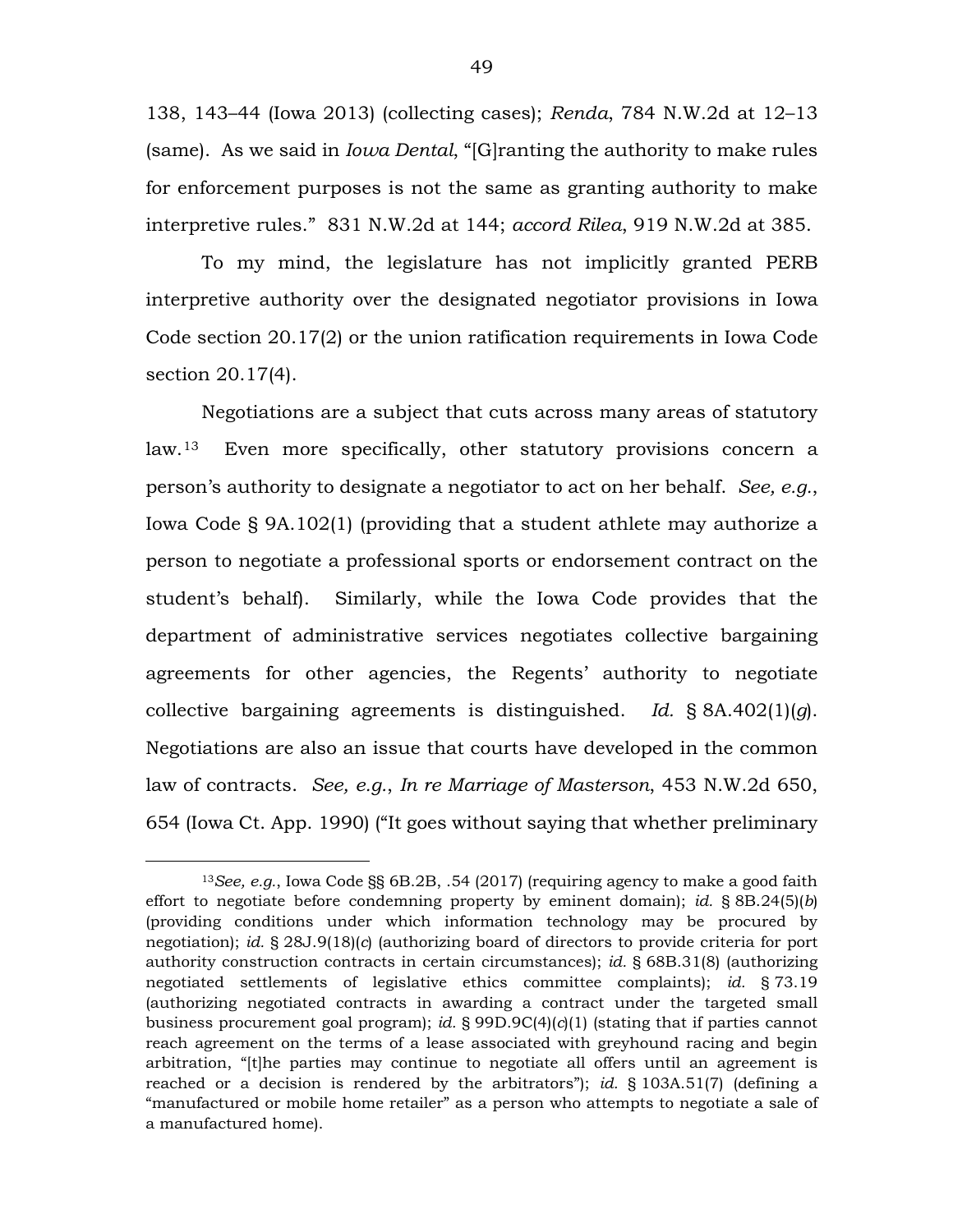negotiations actually ripen into an oral contract depends upon the intention of the parties as gleaned from the facts of the case."). Therefore, PERB cannot claim any special expertise to interpret the meaning of negotiations. *See Banilla Games*, 919 N.W.2d at 12–13; *Renda*, 784 N.W.2d at 14; *cf. Evercom Sys.*, 805 N.W.2d at 762–63 (finding the statutory phrase "unauthorized change in service" to be a substantive term within the special expertise of the Iowa Utilities Board).

Moreover, the union ratification requirements in section 20.17(4) do not involve complex or specialized subject matter. There is no special expertise held by PERB relevant to interpreting the provision. Indeed, the majority opinion in this case admits as much, stating that "SEIU's challenge is facially compelling if the statute is read in isolation." And a need to refer to other statutes in interpreting the provision—as the Regents and the majority opinion in this case argue with respect to Iowa's openmeetings law—further suggests that the agency is not implicitly vested with interpretive authority. *See Renda*, 784 N.W.2d at 14. Granted, PERB necessarily must apply, and maybe even interpret, section 20.17(4) in carrying out its duties, but that basis standing alone does not warrant deference. *See Ramirez-Trujillo*, 878 N.W.2d at 769–70; *Iowa Ins. Inst.*, 867 N.W.2d at 65, 77.

Finally, even if Iowa's open-meetings law were relevant to our analysis, PERB has no special expertise relevant to interpreting its provisions. And there is no express grant of interpretive authority to PERB over the provisions of the open-meetings law.

Therefore, PERB's employer ratification requirement is based on a statutory interpretation made by an agency not clearly vested with authority to interpret the statutory provisions. *See* Iowa Code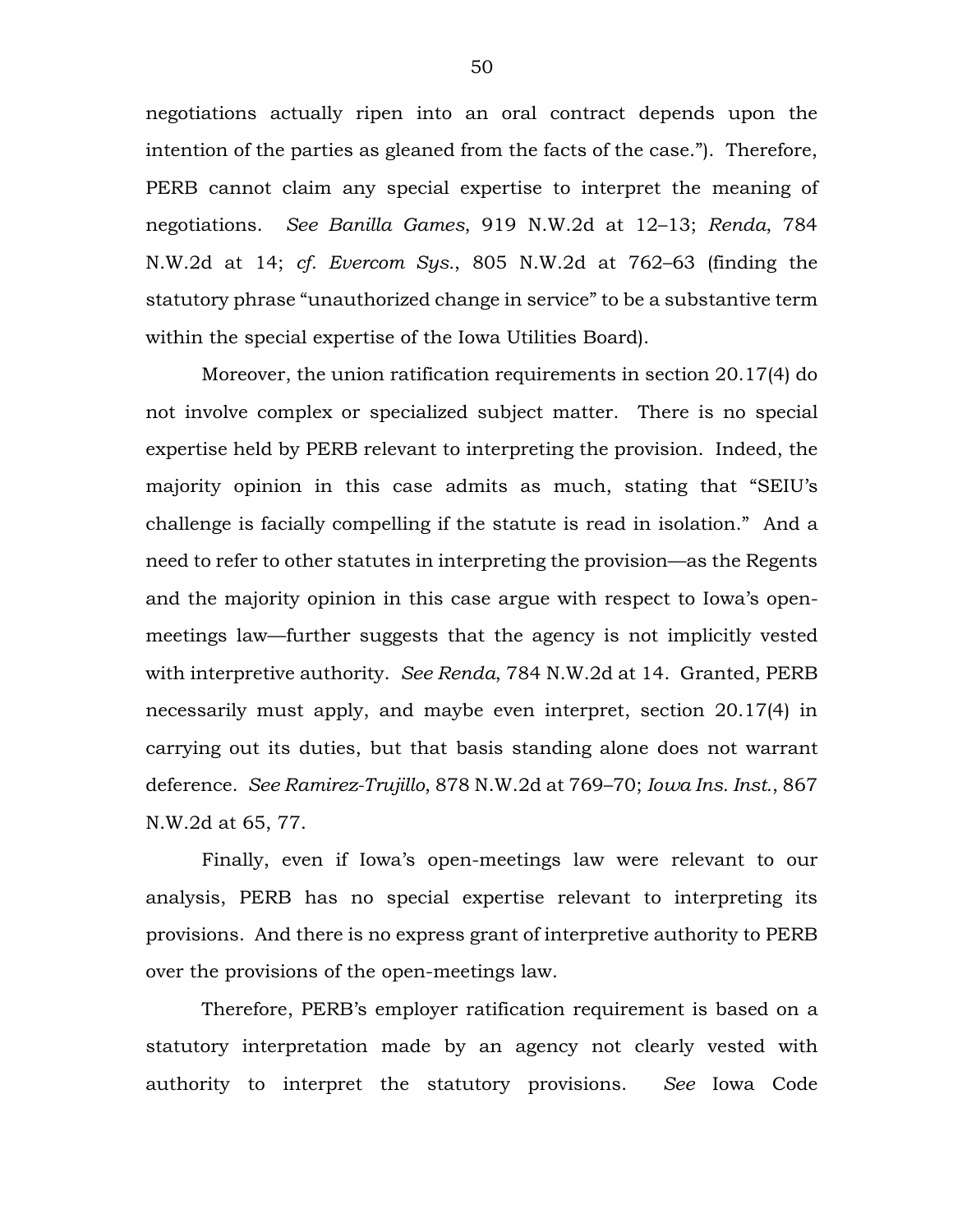§ 17A.19(10)(*c*). Consequently, our review should be for correction of errors at law. *See Tremel*, 785 N.W.2d at 692–93.

**C. Application of Standard of Review to PERB's Rule.** PERB's employer ratification requirement is erroneous. It is contrary to the legislature's authorization of a designated representative to engage in negotiations in Iowa Code section 20.17(2), as detailed in division II *supra*. And the requirement is contrary to the specific authorization for the Regents to employ an attorney or counselor for "carrying out collective bargaining and related responsibilities." Iowa Code § 262.9(16). In addition, the requirement conflicts with section 20.17(4), which only requires union ratification; we are bound by what the legislature actually said, not what it might have said. *Krull*, 522 N.W.2d at 612. PERB's rule might have been valid if it said that a public employer *may* demand a ratification opportunity, but that is not what PERB did. Consequently, I conclude that PERB's employer ratification requirement must be set aside. Iowa Code § 17A.19(10)(*c*).

Before turning to Iowa's open-meetings law, there is perhaps one consideration worth mentioning. We have said that legislative acquiescence to a longstanding administrative rule may be a factor that saves the rule. *See, e.g.*, *Lowe's Home Ctrs., LLC v. Iowa Dep't of Revenue*, 921 N.W.2d 38, 48 (Iowa 2018). Whatever the merits of that doctrine, a rule is invalid, "no matter how long it has existed or been exercised by administrative authority," if it would "change the law by giving to the statute or Act an interpretation or construction of which its words are not susceptible." *Nishnabotna Valley Rural Elec. Coop. v. Iowa Power & Light Co.*, 161 N.W.2d 348, 352 (Iowa 1968). A rule is invalid if it is "at variance with statutory provisions" or "nulliffies] legislative intent." *Schmitt v. Iowa Dep't of Soc. Servs.*, 263 N.W.2d 739, 745 (Iowa 1978). The employer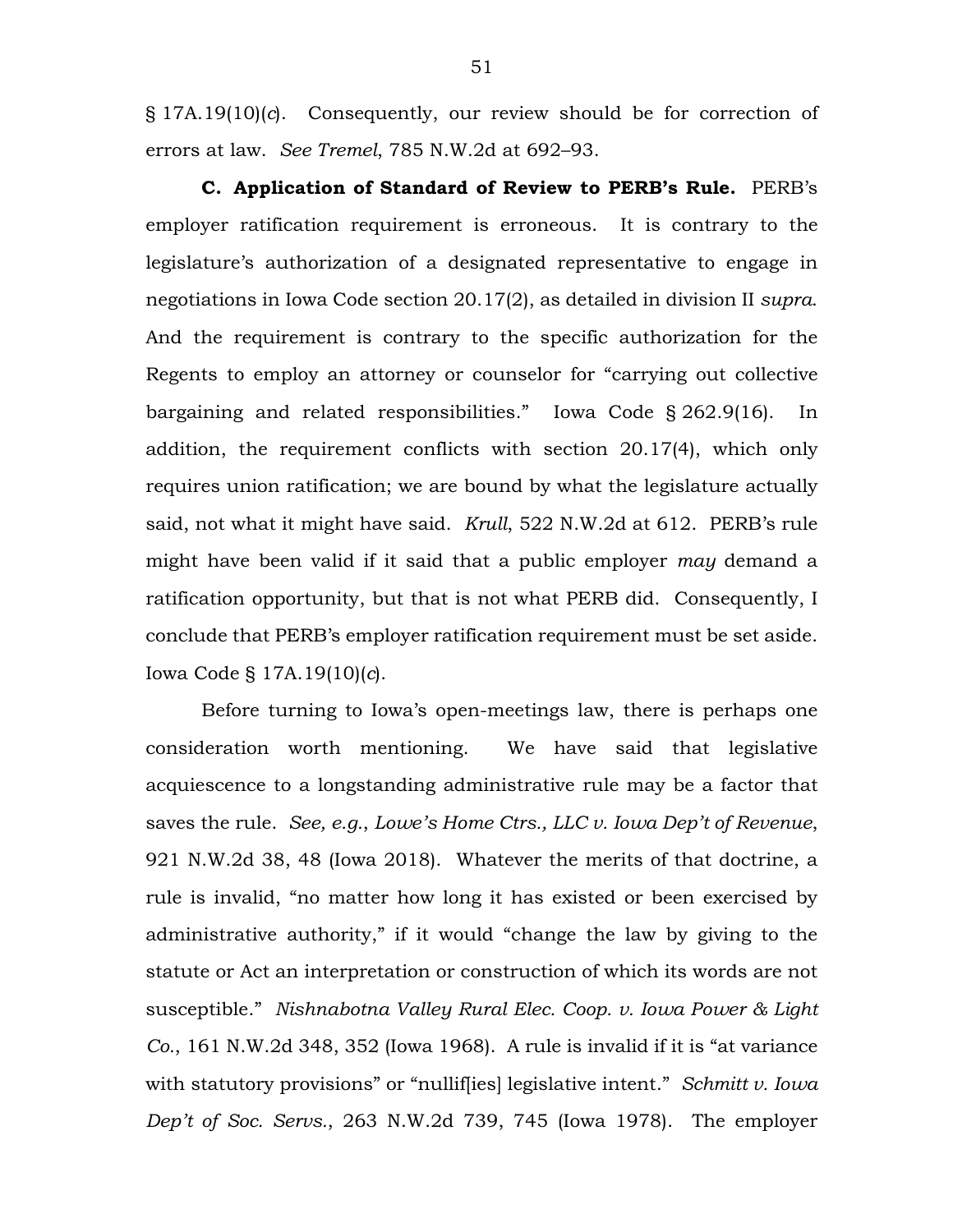ratification requirement conflicts with Iowa Code section 20.17 and in that way would give the statutory provisions therein a construction of which their words are not susceptible. As such, the longevity of PERB's rule is of no moment. The rule should have never come into existence, and in this case of first impression, we should erase it.

**D. Relationship of Open-Meetings Law to the Question Before Us.** The majority opinion in this case holds that PERB's rule is valid in light of the open-meetings law. The opinion suggests that any action taken contrary to the open-meetings law is void. That proposition is simply incorrect.

First, section 20.17(3) states that "[n]egotiating sessions . . . shall be exempt from the provisions of [the open-meetings law]." Iowa Code § 20.17(3). As discussed, during negotiating sessions, a public employer's representative may make a binding offer that requires no further action by the employer. Therefore, the open-meetings law does not apply.

Further, Iowa Code section 20.17(4) provides that "[t]he terms of a proposed collective bargaining agreement shall be made available to the public by the public employer." That requirement already achieves the goal that would otherwise be accomplished by an open meeting: "safeguard[ing] free and open democracy by ensuring the government does not unnecessarily conduct its business in secret." *Hutchison v. Shull*, 878 N.W.2d 221, 237 (Iowa 2016). Holding an open meeting to formally adopt the terms does nothing further. Can anyone seriously believe that a telephonic meeting which is called to order and adjourned within five minutes, as the record shows the Regents did to formally adopt a collective bargaining agreement in March 2017, meaningfully advances the goals of the open-meetings law, especially when the terms of the collective bargaining agreement are already made public?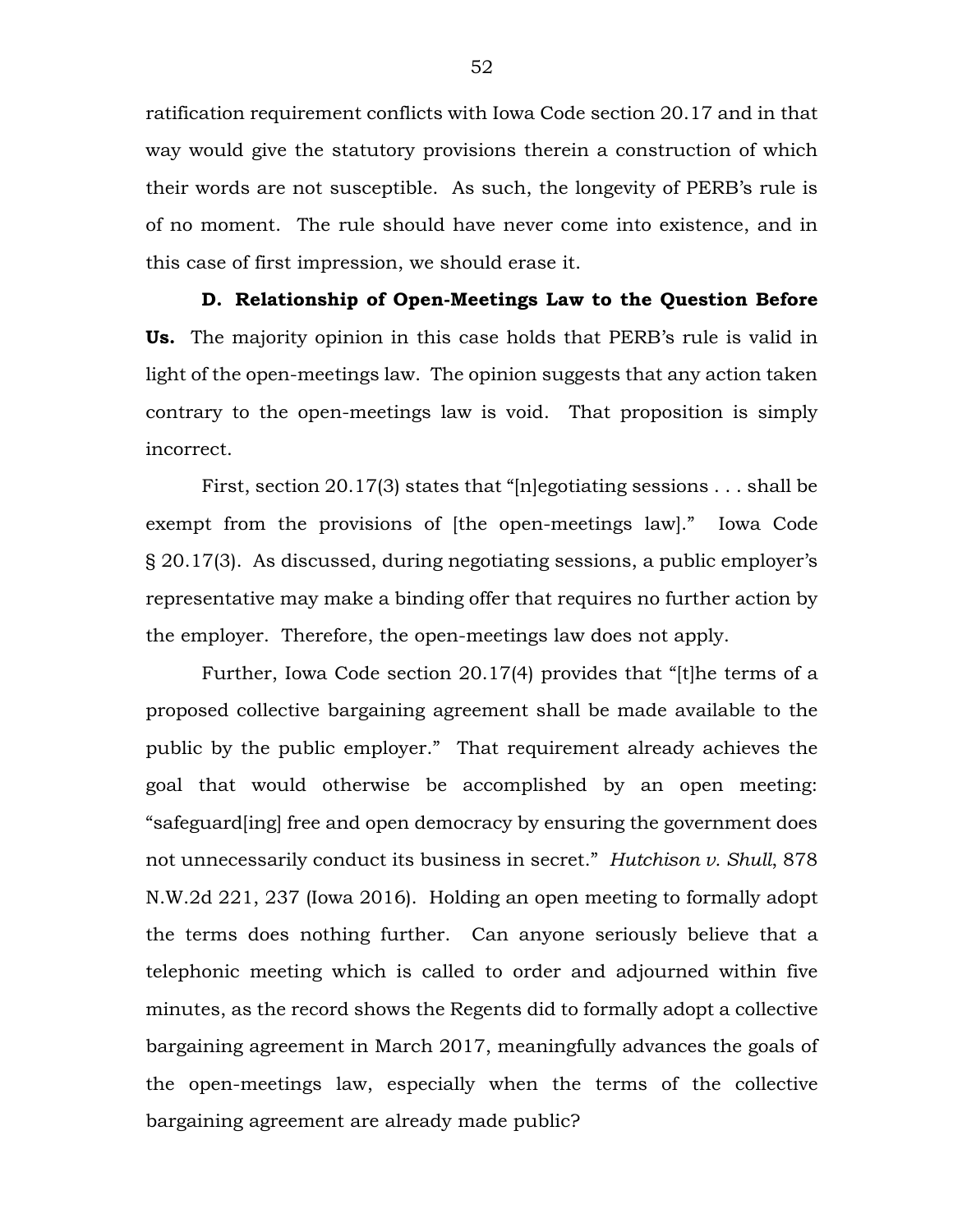Additionally, the majority opinion in this case would allow a general statute to override a more specific statute. When a general and specific statute conflict, we do not allow the general statute to override the specific one. Iowa Code § 4.7; *Rilea*, 919 N.W.2d at 388 n.6. Chapter 20 specifically refers to collective bargaining. Even more specifically, section 20.17(2) authorizes the public employer to designate a representative to reach agreement, and section 20.17(4) does not impose any conditions on a public employer before a collective bargaining agreement is finalized. By contrast, the open-meetings law is a general law concerning openness at public meetings. Therefore, the open-meetings law should not override the specific provisions in chapter 20.

There is some authority from other jurisdictions that a designated representative of a public employer may make an offer that binds the employer irrespective of an open-meetings requirement. In *South Benton Education Association v. Monroe Union High School District*, 732 P.2d 58, 59 (Or. Ct. App. 1987), an Oregon court considered whether a local school board could authorize its designated representative to enter into a binding contract notwithstanding a statute that required all meetings to be open to the public. The Oregon court observed that under the statute related to public employee collective bargaining, it was an unfair labor practice to refuse to reduce to writing and sign an agreement previously reached by collective bargaining. *Id.* at 62. The Oregon court also held that the more specific statute related to public employee collective bargaining prevailed over the more general statute related to meetings being open to the public. *Id.*

Once again, this is not to say that the public employer cannot hold an open meeting to adopt a collective bargaining agreement. Rather, it is only to say that the Iowa Code does not so require.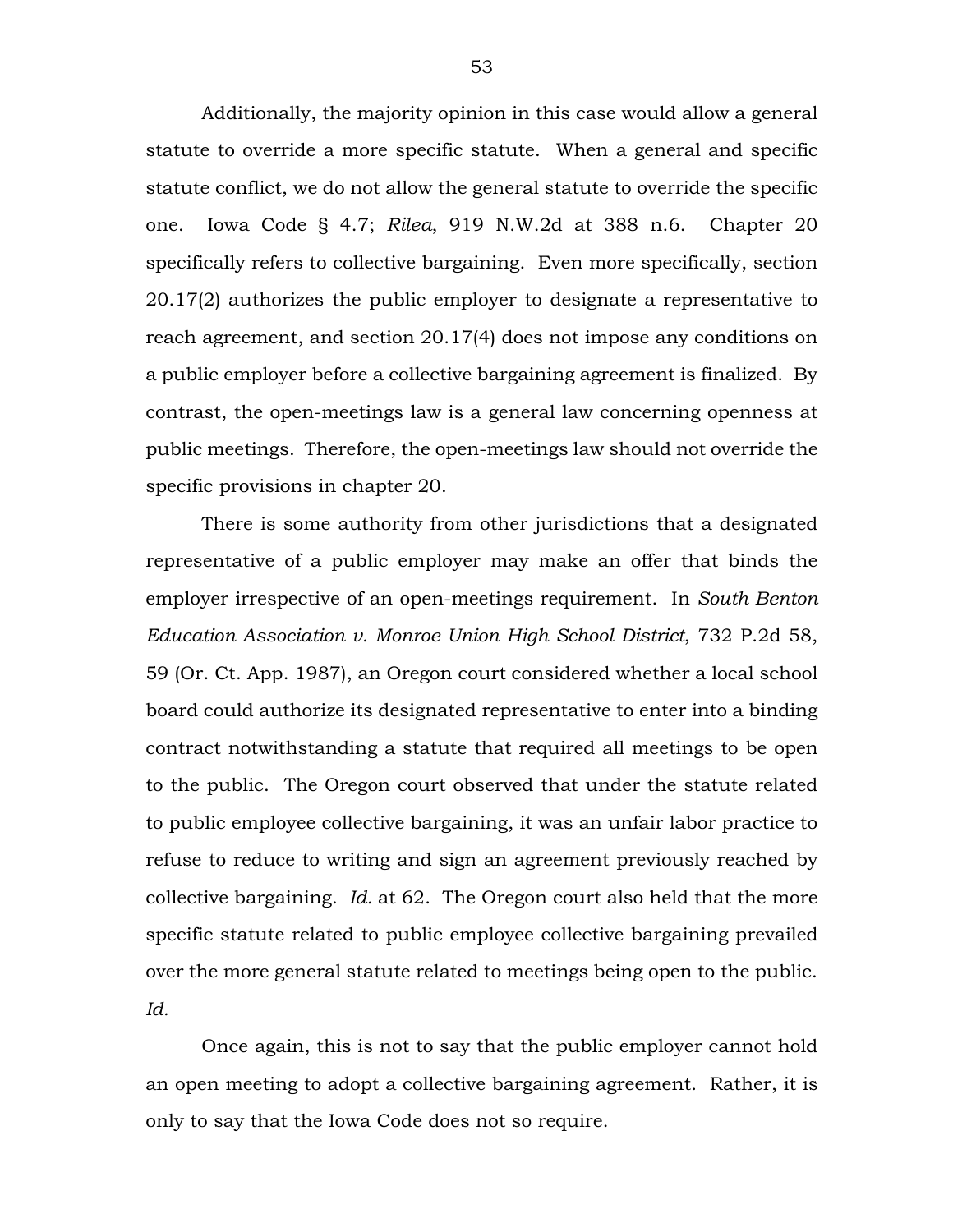Even if the open-meetings law applied, its provisions do not support summary judgment in this case. The open-meetings law provides that an action which violates its substantive provisions is void only

if the suit for enforcement of this chapter is brought within six months of the violation and the court finds under the facts of the particular case that the public interest in the enforcement of the policy of this chapter outweighs the public interest in sustaining the validity of the action taken in the closed session.

Iowa Code § 21.6(3)(*c*). Here, no open-meetings action was filed within six months by an "aggrieved party," and no court has engaged in the balancing of policy interests to declare the Regents' action void. It would take some fortitude for a lawyer to argue on behalf of the Regents that they sought relief under the open-meetings law for their own violation. As a result, the open-meetings law provides no basis for relieving the Regents of potential liability in this case.

In sum, a public employer can authorize a representative to make a binding offer and PERB's rule to the contrary is invalid. Therefore, the next question becomes whether, in this case, there is a triable issue of fact that a binding offer was made in this case.

# **IV. Whether There Is a Genuine Dispute that the Designated Representative Made a Binding Offer.**

As Chief Justice Cady explains, the question in this case becomes whether the Regents intended to authorize their representative to make a binding offer. I agree with his resolution. PERB's invalid rule, it seems, was a factor in how the Regents authorized the representative to negotiate on their behalf. It appears that, with the rule in mind, the Regents did not intend the representative to make a binding offer.

However, in the summary judgment proceeding, the district court did not grant summary judgment based on the Regents' intent concerning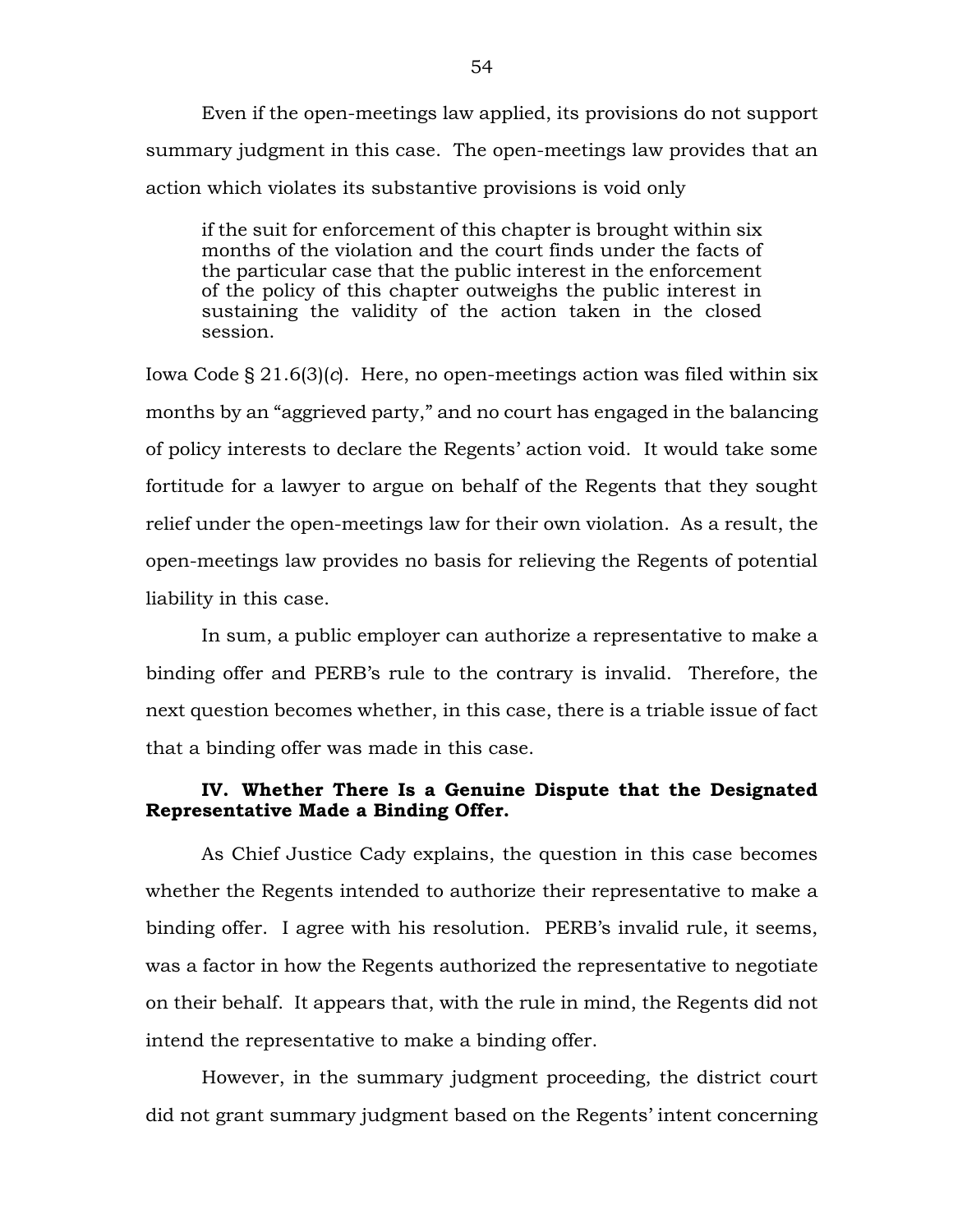the scope of the representative's authority. Instead, the district court considered PERB's rule valid and grounded its summary judgment decision on that basis. The district court's argument reflects the Regents' summary judgment motion which also focused on the validity and obligations of the rule rather than how the rule affected the Regents' intentions regarding their representative's authority. The argument not presented to and considered by the district court involves "a different legal theory with a different factual predicate than the issues actually litigated in the summary judgment proceedings." *Winger Contracting Co. v. Cargill, Inc.*, 926 N.W.2d 526, 543 (Iowa 2019). We cannot affirm a grant of summary judgment on a basis that was not presented to and considered by the district court. *See Lamasters*, 821 N.W.2d at 863–64; *Meier*, 641 N.W.2d at 537. Therefore, I conclude that SEIU should survive summary judgment on this point.

# **V. Whether the Regents Are Entitled to Summary Judgment Based on Revocation of the January 10 Offer.**

There is a legal question on whether a negotiator may revoke a binding offer after the union indicates its acceptance but before the union ratifies the proposed agreement. Under Iowa Code section 20.17(4), the union must ratify a proposed agreement by majority vote of voting members of the union.

On the one hand, the authority to negotiate suggests an ability to revoke an offer before it is duly accepted. "Negotiations occur only where there exists an opportunity for an offeror to modify or revise its proposal." *Drexel Heritage Furnishings*, 7 Cl. Ct. at 154. Further, under contract law, a party may revoke an offer at any time prior to the creation of a contract by acceptance. *Younglove v. Hoberg*, 195 Iowa 281, 285, 191 N.W. 985,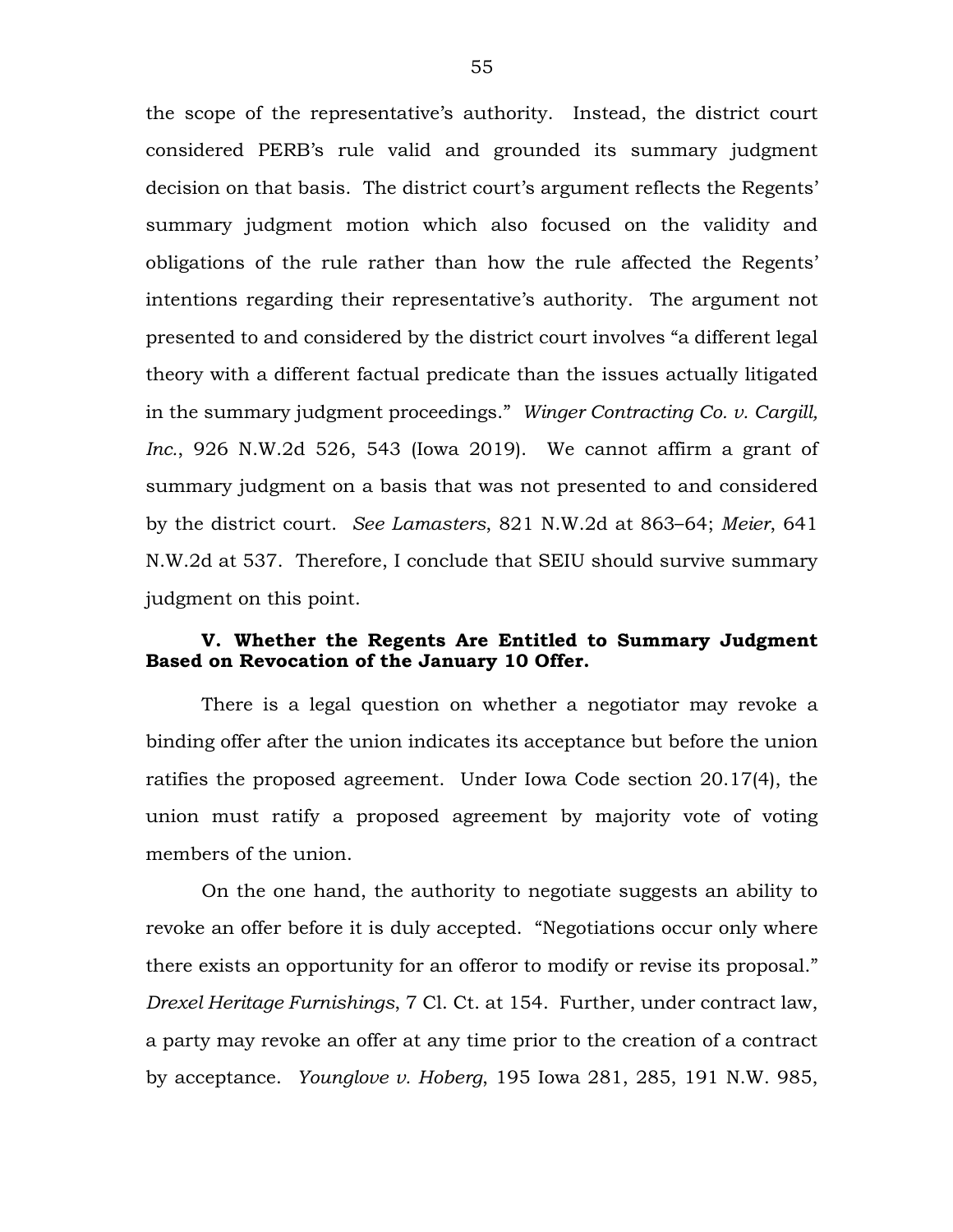987 (1923); 1 Richard A. Lord, *Williston on Contracts* § 5:8, at 960–61 (4th ed. 2007) [hereinafter *Williston on Contracts*].

On the other hand, we do not strictly apply contract law in collective bargaining, *Sergeant Bluff-Luton Educ. Ass'n v. Sergeant Bluff-Luton Cmty. Sch. Dist.*, 282 N.W.2d 144, 150 (Iowa 1979); *see Pepsi-Cola Bottling Co. of Mason City v. NLRB*, 659 F.2d 87, 89 (8th Cir. 1981), and the duty to negotiate in good faith may preclude revocation after the union indicates its acceptance even if the members have not yet voted to ratify, *see* Iowa Code §§ 20.9(1), .10(1). For instance, a PERB administrative law judge concluded that a city failed to make good-faith efforts in reaching agreement when, after the parties' representatives reached a tentative agreement but before the union could properly ratify the agreement, the city attempted to impose a new offer and renounce the tentative agreement. *Commc'n Workers of Am., Local 7113 v. City of Council Bluffs*, 88-HO-3723, at 12 (Aug. 24, 1988);[14](#page-55-0) *cf. Ottumwa Cmty. Sch. Dist. v. Ottumwa Educ. Ass'n*, 82-HO-2140, at 8 (Jan. 29, 1982) (suggesting that "the obvious need for some flexibility in the process" weighs against an "inability to withdraw from tentative agreements *for good cause*" (emphasis added)).[15](#page-55-1)

This case, however, does not require us to resolve that legal question. This is because, even if the Regents *could have* revoked the January 10 offer after the union indicated its intention to accept, the State

<span id="page-55-0"></span> <sup>14</sup>*Available at* https://www.iowaperb.org/Document?db=IOWA-STATE-PERBS &query=(select+0+(byhits+(match+PERB\_CASE\_NUMBER+%6088-HO-3723))) [https:// perma.cc/WFU3-GC43].

<span id="page-55-1"></span><sup>15</sup>*Available at* https://www.iowaperb.org/Document?db=IOWA-STATE-PERBS &query=(select+1+(byhits+(eq+ISSUANCE\_DATE+%601982%2F01%2F29))) [https:// perma.cc/3VNS-285B].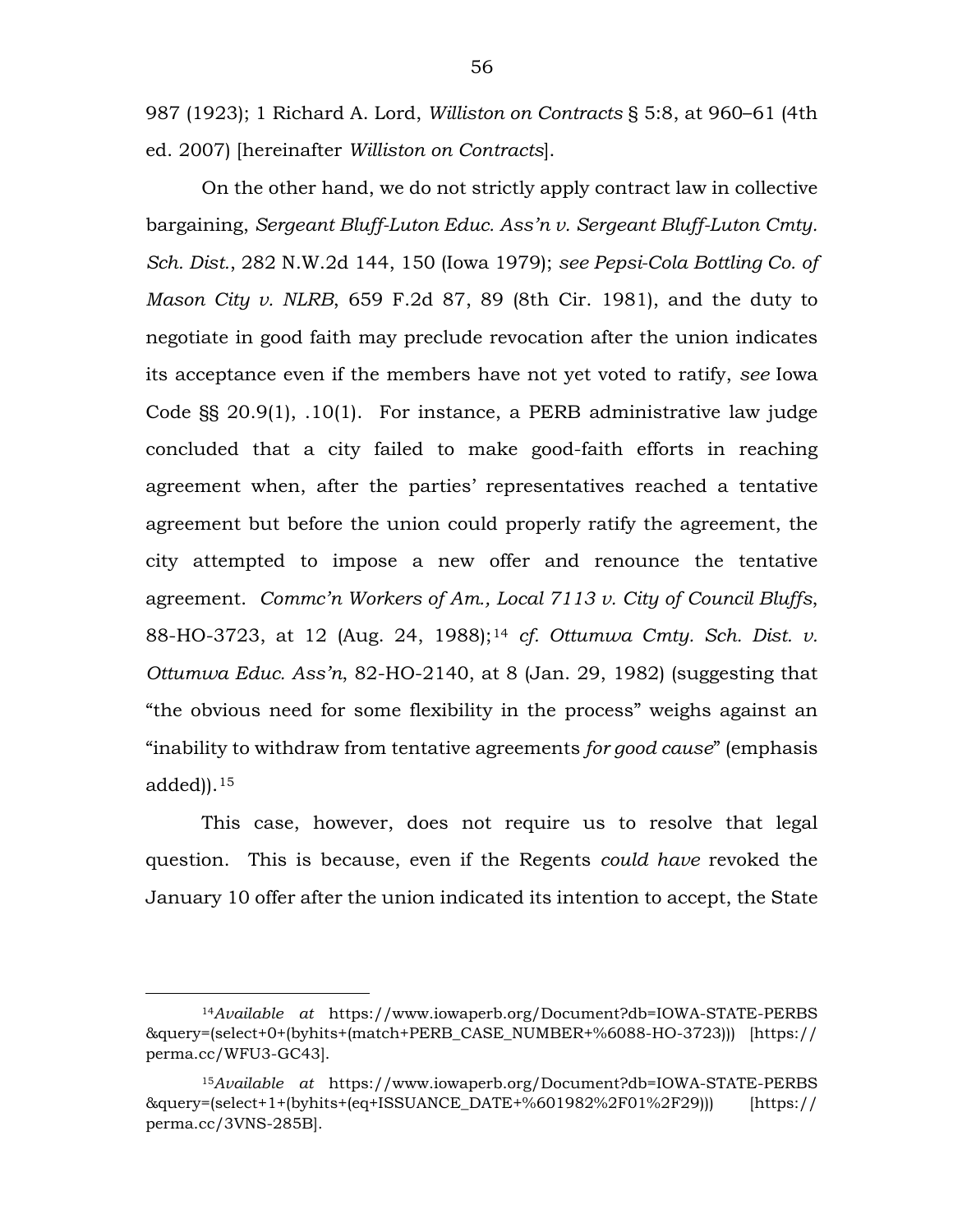is not entitled to summary judgment because of the presence of factual issues.

The record shows the following facts. On January 25, SEIU's negotiator wrote Galloway that "SEIU has agreed to the terms of the [Regent's] final offer sent via email on January 10, 2017" and noted SEIU's plans to "hold a ratification vote as quickly as possible."

Galloway and the SEIU negotiator conversed by phone on January 31. According to the State's statement of undisputed facts, Galloway "informed SEIU there was no tentative agreement for the parties to ratify." In his affidavit, Galloway says that he told his counterparty on January 31 "that there was not an agreement to be ratified and that the parties need to continue to bargain." SEIU, by contrast, avers that Galloway "orally stated that the Regents believed the parties had not reached an agreement" but denies that Galloway stated there was "no tentative agreement for the parties to ratify." According to an affidavit from SEIU's negotiator, Galloway and Timothy Cook stated during the call that "in their opinion an agreement had not been reached" and "the Regents, through their representative, never withdrew their offer of January 10th."

The parties do not seem to dispute that Galloway failed to expressly revoke the Regents' January 10 offer during the January 31 call. SEIU's negotiator made this point in his affidavit, stating, "During the course of this phone call, the Regents, through their representative, never withdrew their offer of January 10th." The State's statement of undisputed facts, memorandum in support of summary judgment, and supporting affidavits do not dispute the point made in the SEIU affidavit. Indeed, the State's memorandum in support of summary judgment does not even argue that the offer was withdrawn.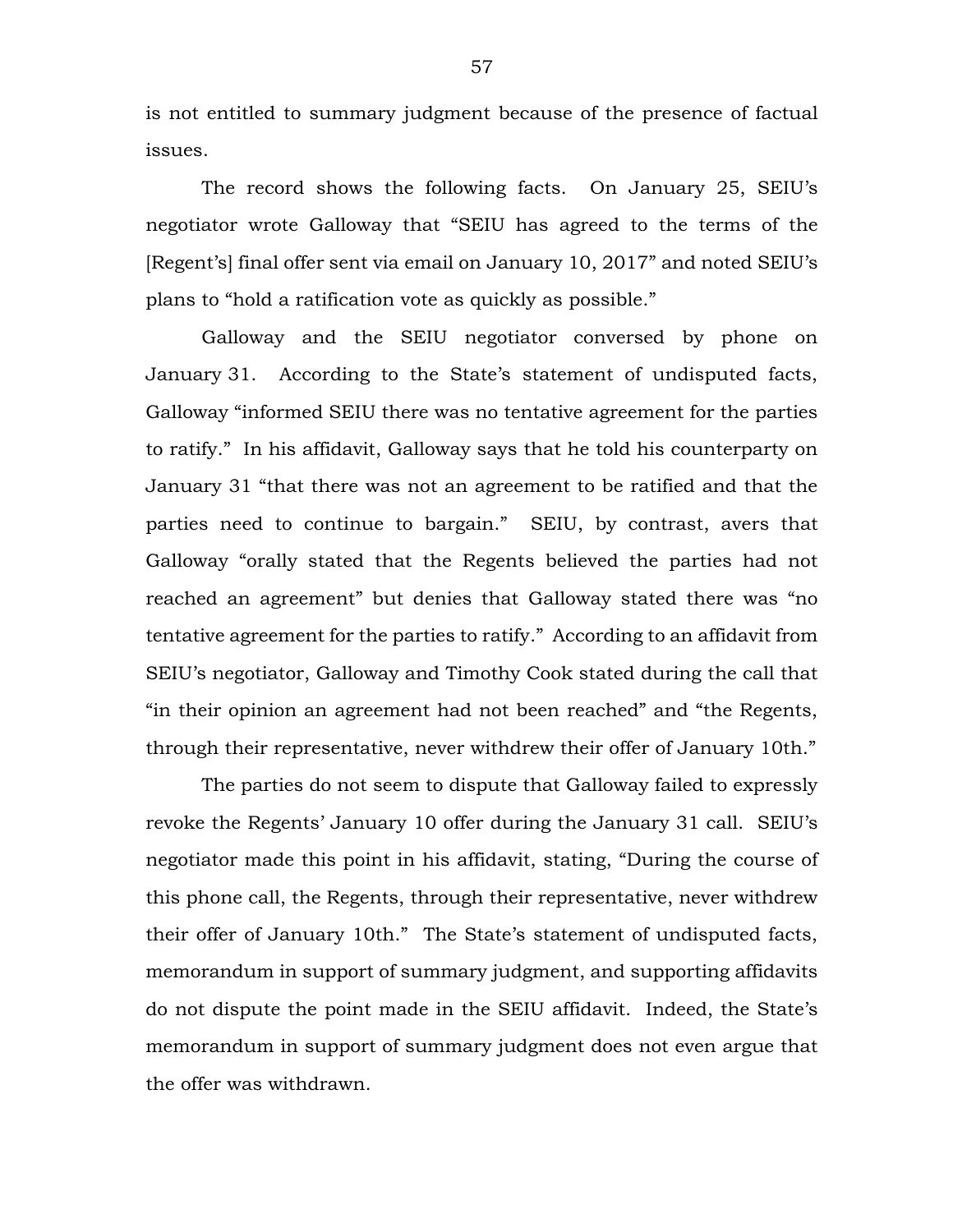The next day, February 1, the SEIU representative sent Galloway an email. That email stated,

In light of our conversation yesterday, I wanted to recap the situation in which SEIU, as the legal representatives of approximately 3,500 health care professionals, and the Board of Regents find themselves.

On January 10, 2017 you sent SEIU, as the chief negotiator for the Board of Regents, a final contract offer.

On January[] 25, 2017, SEIU accepted the offer with both a voice message and an email message.

On January 31, during a telephone conversation, you and Tim Cook informed me that the Board of Regents believed the parties had not, in fact, reached . . . an agreement.

As I said yesterday, SEIU plans to hold its ratification vote in the very near future. I will inform you of the results.

Please let me know if the Board of Regents' position changes.

Following that email, on February 7, SEIU members ratified their acceptance of the offer, and the SEIU negotiator wrote to Galloway to inform him of the ratification.

The record, it seems to me, is undisputed that the January 10 offer was never revoked by the Regents. The district court so concluded based on the undisputed statement in the SEIU affidavit concerning express revocation. The failure to identify a disputed fact and provide supporting evidence can lead to a finding that an issue is undisputed. *Diamond Prods. Co. v. Skipton Painting & Insulating, Inc.*, 392 N.W.2d 137, 139 (Iowa 1986). We should accept the district court's finding, not ignore, evade, or obscure it.

Even if SEIU cannot show that it is undisputed that the Regents did not revoke the January 10 offer, I think a reasonable fact finder could conclude that they did not revoke the offer. Professor Williston's treatise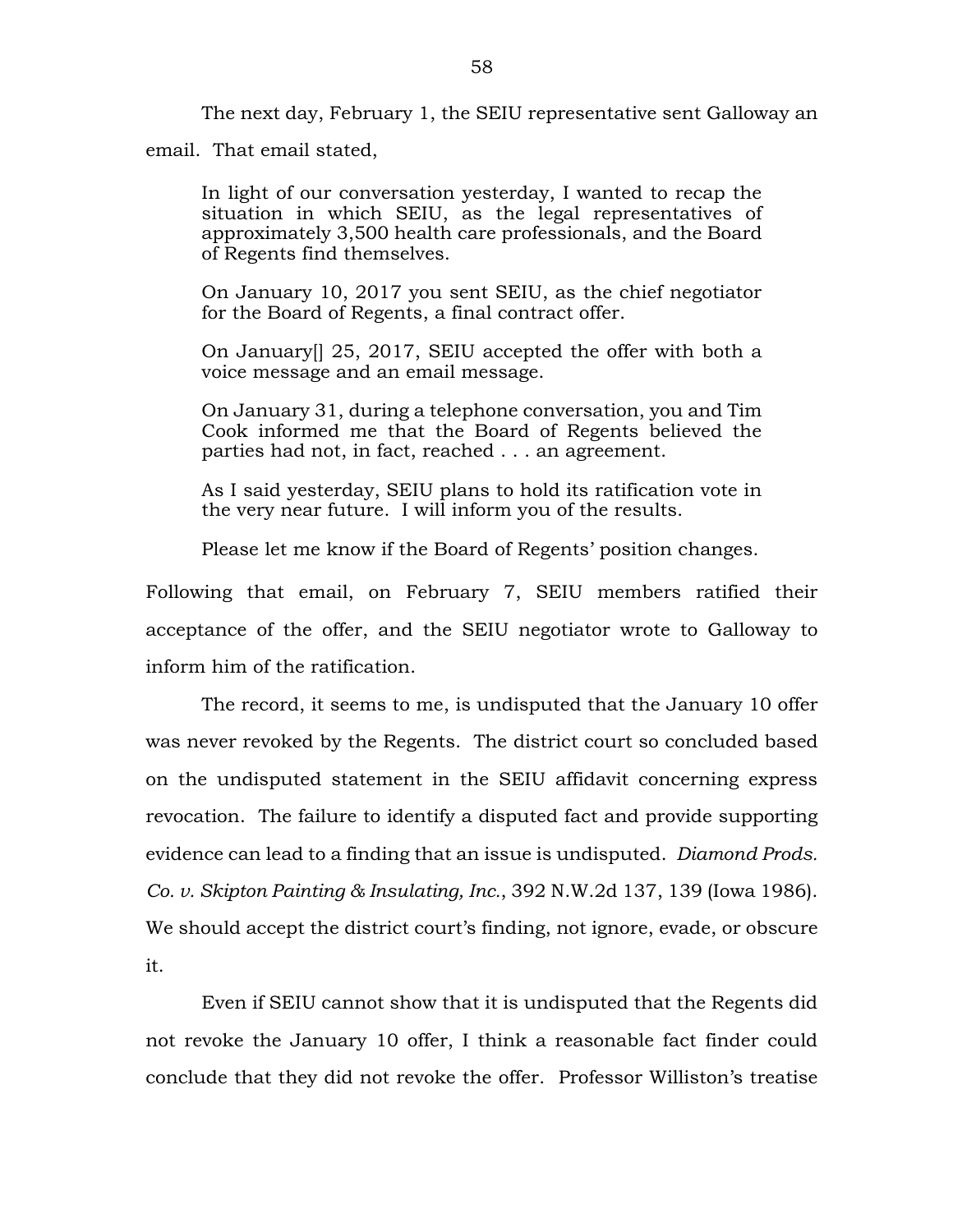explains the law on whether a communication is sufficient to act as a revocation:

The question what communication will operate as a revocation is a question of interpretation. In general, any statement which clearly indicates or implies unwillingness on the part of the offeror to contract according to the terms of the offer is sufficient, though the offeror does not use the word "revoke" or any similar operative language. . . . In the ideal world, a revocation when properly made should be as direct and explicit as an acceptance; if the offeror uses equivocal or inexplicit language, it may not be sufficient to operate as a revocation. Whether it has that effect will ordinarily be a question of fact, depending upon what a reasonable person in the position of the offeree would have thought.

#### 1 *Williston on Contracts* § 5:8, at 965–67.

The only evidence put forward on revocation by the Regents is Galloway's affidavit, which avers that on January 31 he stated "that there was not an agreement to be ratified and that the parties need to continue to bargain." That statement, viewed in the light most favorable to SEIU, does not clearly indicate or imply unwillingness to contract according to the terms of the offer, especially given the Regents' apparent nonresponse to SEIU's letter the next day informing Galloway of SEIU's intention to vote on the offer. *Id.*; *see also Pepsi-Cola*, 659 F.2d at 90 ("[W]e conclude that the July 12th proposal remained viable because the Company failed to expressly withdraw its offer prior to acceptance and because the circumstances do not indicate that the parties could have reasonably considered the offer withdrawn."). And even if the statement is sufficient to shift the burden to SEIU, its representative specifically disputed the point by affidavit. According to SEIU, Galloway only "orally stated that the Regents believed the parties had not reached an agreement." A reasonable fact finder, it seems to me, could credit testimony from SEIU and consequently believe that Galloway only indicated that there was no